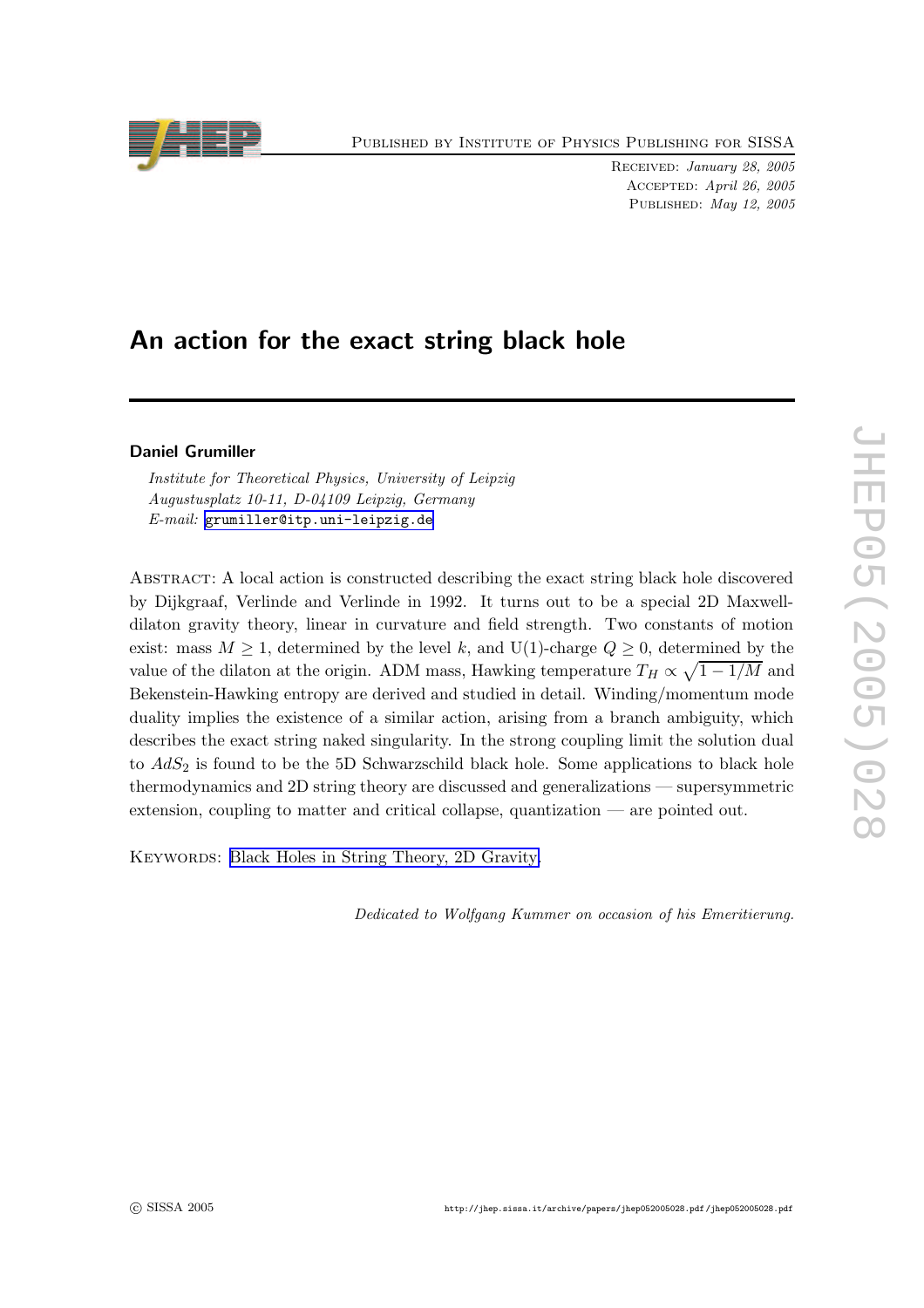# Contents

|    | 1. Introduction                      |                                                          | $\mathbf{1}$   |
|----|--------------------------------------|----------------------------------------------------------|----------------|
| 2. | Recapitulation of 2D dilaton gravity |                                                          | 3              |
|    | 2.1                                  | Geometry and actions in 2D                               | $\overline{4}$ |
|    | 2.2                                  | Coupling to an abelian gauge field                       | $\overline{5}$ |
|    | 2.3                                  | All classical solutions                                  | 6              |
| 3. | The action                           |                                                          | 8              |
|    | 3.1                                  | Statement of the main result                             | 8              |
|    | $3.2\,$                              | Proof of equivalence to DVV                              | 10             |
|    |                                      | All classical solutions derived from the action<br>3.2.1 | 11             |
|    |                                      | Coordinate transformations to the ESBH<br>3.2.2          | 12             |
|    |                                      | The dilaton field<br>3.2.3                               | 13             |
|    | 3.3                                  | Discussion and reformulations of the action              | 14             |
| 4. | Thermodynamical properties           |                                                          | 17             |
|    | 4.1                                  | Mass                                                     | 17             |
|    | 4.2                                  | Temperature                                              | 18             |
|    | 4.3                                  | Entropy                                                  | 20             |
| 5. | Conclusions and generalizations      |                                                          | 21             |
|    | $5.1\,$                              | Supplementary thermodynamical considerations             | 21             |
|    | 5.2                                  | Applications in 2D string theory                         | 24             |
|    | 5.3                                  | Supersymmetrization, critical collapse and quantization  | 26             |
|    | A. No-go recap                       |                                                          | 29             |
|    | B. The art of gauging constants      |                                                          | 30             |

# 1. Introduction

The exact string blac k hole (ESBH) was disco vered b y Dijkgraaf, Verlinde and Verlinde (DVV) more than a decade ago [[1](#page-32-0)]. The construction of an action for it whic h does not display non-localities or higher order derivatives is a challenging open problem in the context of 2D string theory . The purpose of this paper is to solv e it.

There are several advantages of having suc h an action available: the main poin t of the ESBH is its non-perturbativ e aspect, i.e., it is believed to b e valid to all orders in the string-coupling  $\alpha'$ . Thus, a corresponding action will capture non-perturbative features of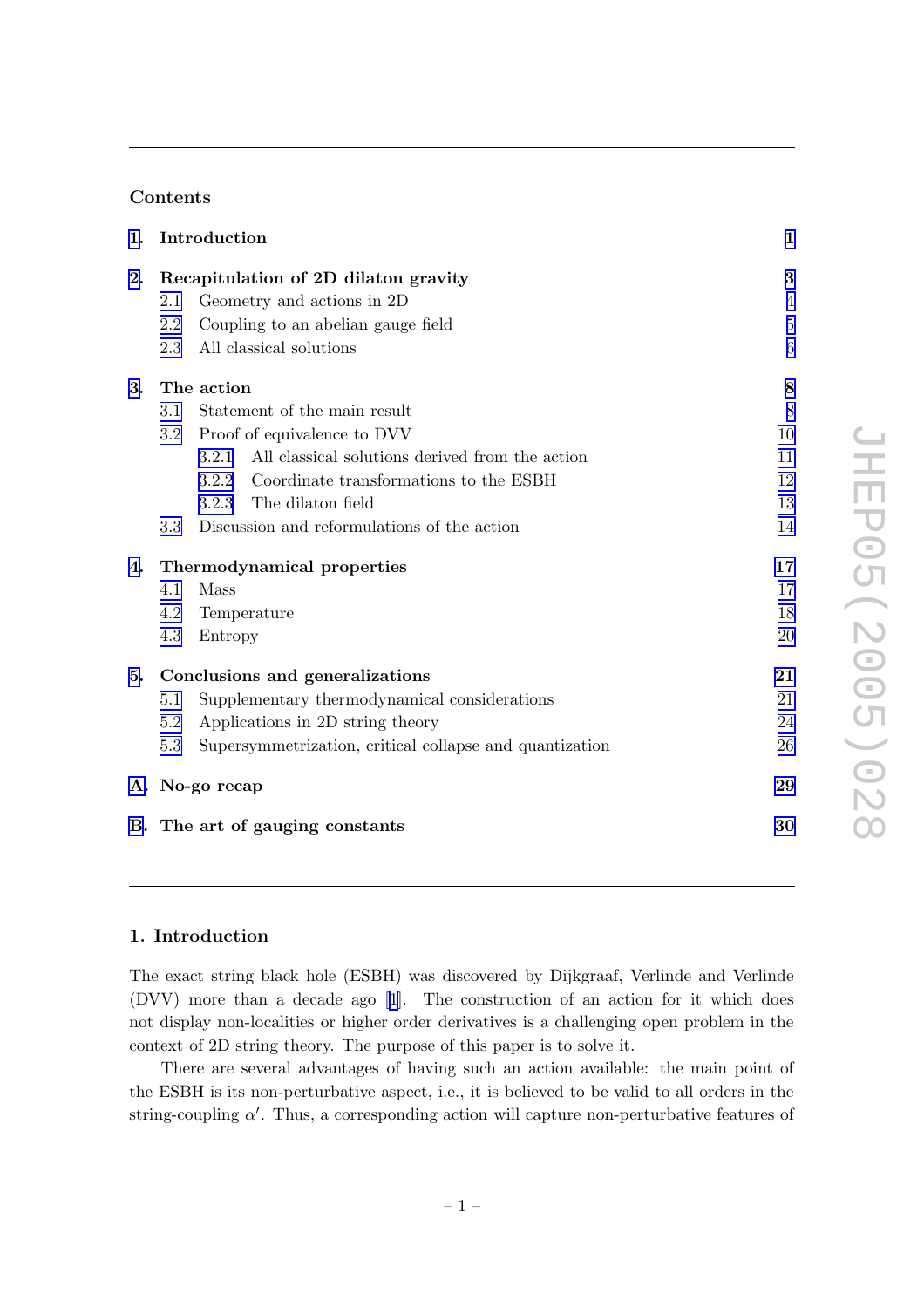<span id="page-2-0"></span>string theory and will allow, among other things, for the first time a thorough discussion of ADM mass, Hawking temperature and Bekenstein-Hawking entrop y of the ESBH whic h otherwise requires some ad-ho c assumption. Moreo ver, once an action is at our disposal an exact path integral quantization may b e performed. A more detailed exposition of these issues and other applications will b e postponed until the conclusions.

A t the perturbativ e level actions approximating the ESBH are known: to lo west order in  $\alpha'$  an action emerges the classical solutions of which describe the Witten BH [[2](#page-32-0)-[4\]](#page-32-0), which in turn inspired the CGHS model [[5\]](#page-32-0), a 2D dilaton gravity model with scalar matter that has been used as a to y model for BH evaporation. Pushing perturbativ e considerations further Tseytlin was able to show that up to 3 loops the ESBH is consistent with sigma model conformal in variance [\[6\]](#page-32-0); in the supersymmetric case this holds even at 4 loops [[7\]](#page-32-0). In the strong coupling regime the ESBH asymptotes to the Jackiw-Teitelboim (JT) model [[8\]](#page-33-0). The exact conformal field theory (CFT) methods used in [[1\]](#page-32-0), based upon the  $SL(2,\mathbb{R})/$  U(1) gauged Wess-Zumino-Witten model, imply the dependence of the ESBH solutions on the level k . A differen t (somewhat more direct) derivation leading to the same results for dilaton and metric was presented in [[9](#page-33-0)] (see also [[10\]](#page-33-0)). For a comprehensive history and more references ref. [[11](#page-33-0) ] may b e consulted.

In the notation of [[12](#page-33-0)] for euclidean signature the line element of the ESBH discovered b y DVV is given b y

$$
ds^{2} = f^{2}(x) d\tau^{2} + dx^{2}, \qquad (1.1)
$$

with

$$
f(x) = \frac{\tanh(bx)}{\sqrt{1 - p \tanh^2(bx)}}.
$$
\n(1.2)

Physical scales are adjusted by the parameter  $b \in \mathbb{R}^+$  which has dimension of inverse length. The corresponding expression for the dilaton,

$$
\phi = \phi_0 - \ln \cosh (bx) - \frac{1}{4} \ln (1 - p \tanh^2 (bx)),
$$
\n(1.3)

contains an integration constant  $\phi_0$ . Additionally, there are the following relations between constants, string-coupling  $\alpha'$ , level k and dimension D of string target space:

$$
\alpha'b^2 = \frac{1}{k-2}, \qquad p := \frac{2}{k} = \frac{2\alpha'b^2}{1+2\alpha'b^2}, \qquad D - 26 + 6\alpha'b^2 = 0. \tag{1.4}
$$

For  $D=2$  one obtains  $p=8/9$ , but like in the original work [[1](#page-32-0)] we will treat general values of  $p \in (0, 1)$  and consider the limits  $p \to 0$  and  $p \to 1$  separately: for  $p = 0$  one recovers the Witten BH; for  $p = 1$  the JT model is obtained. Both limits exhibit singular features: for all  $p \in (0, 1)$  the solution is regular globally, asymptotically flat and exactly one Killing horizon exists. However, for  $p = 0$  a curvature singularity (screened by a horizon) appears and for  $p = 1$  space-time fails to be asymptotically flat. In the present work exclusively the mink owskian version of (1.1 )

$$
ds^{2} = f^{2}(x) d\tau^{2} - dx^{2}, \qquad (1.5)
$$

will be needed. The maximally extended space-time of this geometry has been studied by Perry and Teo [\[13](#page-33-0)] and by Yi [[14\]](#page-33-0).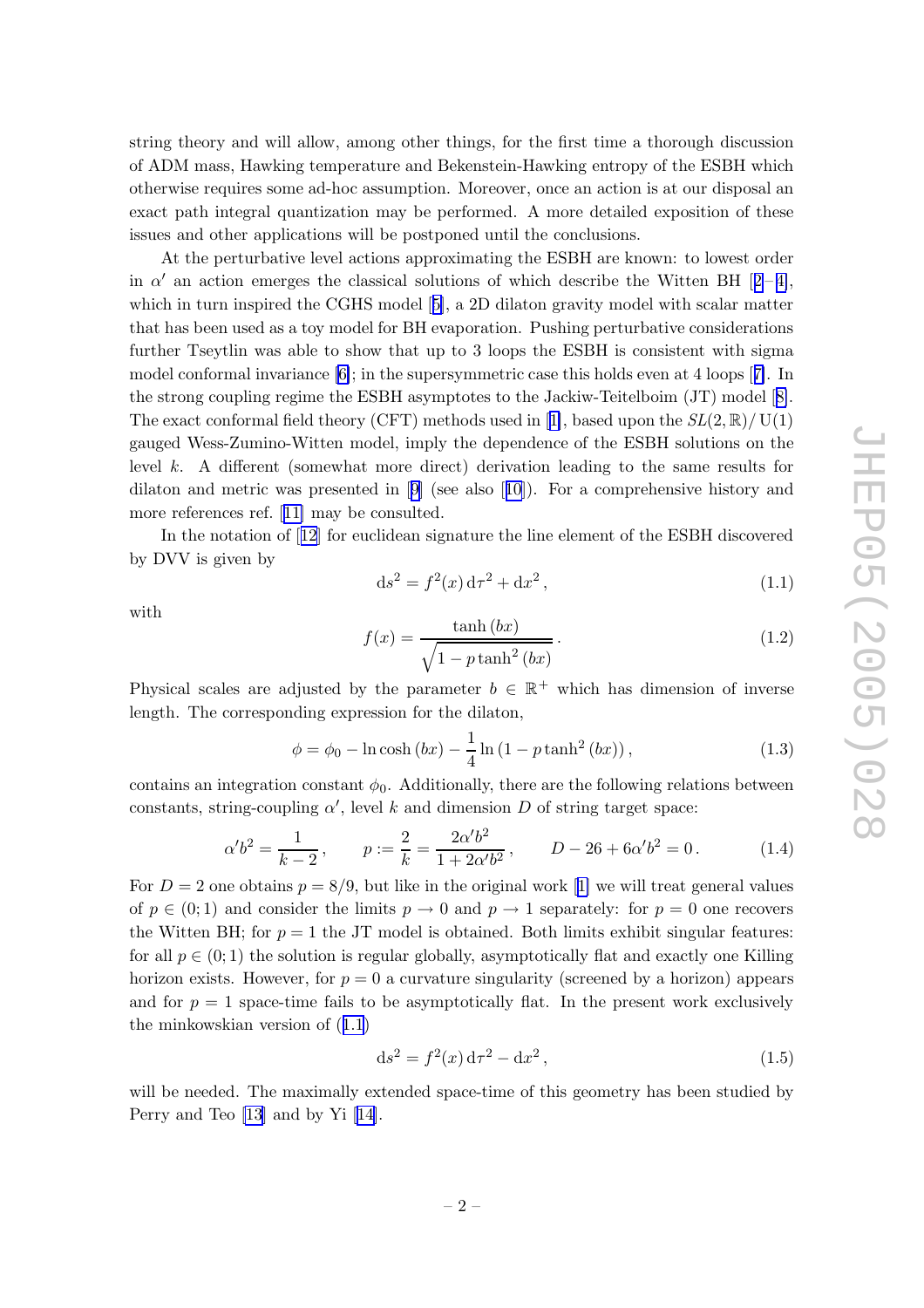<span id="page-3-0"></span>Winding/momentum mode dualit y implies the existence of a dual solution, the Exact String Naked Singularity (ESNS), which can be acquired most easily by replacing  $bx \rightarrow$  $bx + i\pi/2$ , entailing in all formulas above the substitutions

$$
\sinh \to i \cosh , \qquad \cosh \to i \sinh . \tag{1.6}
$$

This concludes the brief recollection of the main properties of the ESBH/ESNS relevan t for the presen t work. The task is no w clear, if slightly ambitious: w e are seeking an action the classical solutions of which yield  $(1.2)$  $(1.2)$  $(1.2)$ – $(1.5)$  $(1.5)$  $(1.5)$ . Some prejudices concerning the action may b e helpful: It has to b e a 2D action. It may depend on the scale parameter b , but not on the constant  $\phi_0$  which should emerge as a constant of motion. It should functionally depend on the metric, the dilaton and eventual auxiliary fields. It should b e diffeomorphism in varian t and local Lorentz in variant. The absence of non-localities and non-polynomial derivativ e interactions is crucial. It would b e splendid if no propagating physical degrees of freedom (PPDOF) were presen t and marvellous if the action described not only the ESBH but also, b y some "simple" dualit y transformation, the ESNS. Last but not least one has to circum ven t the no-go result of ref. [[15](#page-33-0) ] b y relaxing at least one of its premises.

This paper is organized as follows: for sak e of self-containmen t section 2 recalls some of the main results of Maxwell-dilaton gravit y in 2D in the first order formalism: various formulations of the action (subsection [2.1](#page-4-0)), coupling to abelian gauge fields (subsection [2.2\)](#page-5-0), and how to obtain all classical solutions (subsection [2.3\)](#page-6-0). This section may be skipped by readers familiar with that formalism. Section [3](#page-8-0) contains the main part of the paper: the presentation of the action (subsection [3.1\)](#page-8-0), the proof of equivalence of line elemen t and dilaton to the ESBH (subsection [3.2\)](#page-10-0), and a discussion of the action as well as different representations thereof (subsection [3.3](#page-14-0)). Equipped with suc h an action thermodynamical properties may b e discussed with ease (section [4\)](#page-17-0): (ADM) mass (subsection [4.1\)](#page-17-0), (Hawking) temperature (subsection [4.2\)](#page-18-0), and (Bekenstein-Hawking) entropy ([4.3\)](#page-20-0). The extensive conclusions in section [5](#page-21-0) reveal physical features, applications and generalizations, and compare with the literature. The appendices are devoted to historical remarks. They are recommended to readers interested in a bottom-up construction of the action who may wish to consult them before reading the main statemen t in section [3](#page-8-0) : the no-go result is recapitulated in appendix [A](#page-29-0) and the crucial idea of introducing an abelian Maxwell field is put into historical context in appendix [B](#page-30-0) .

# 2. Recapitulation of 2D dilaton gravit y

The purpose of this brief summary of well-known results is to provide a self-contained introduction to dilaton gravity in the first order formalism and to fix the notation.<sup>1</sup> For background information and additional references the extensive review [[16](#page-33-0)] may be consulted. Supplementary material providing relations to non-linear algebras may be found in appendix [B](#page-30-0) .

<sup>&</sup>lt;sup>1</sup>The sign of the curvature scalar r has been fixed conveniently such that  $r > 0$  for  $dS_2$ . This is the only difference to the notations used in ref. [[16\]](#page-33-0).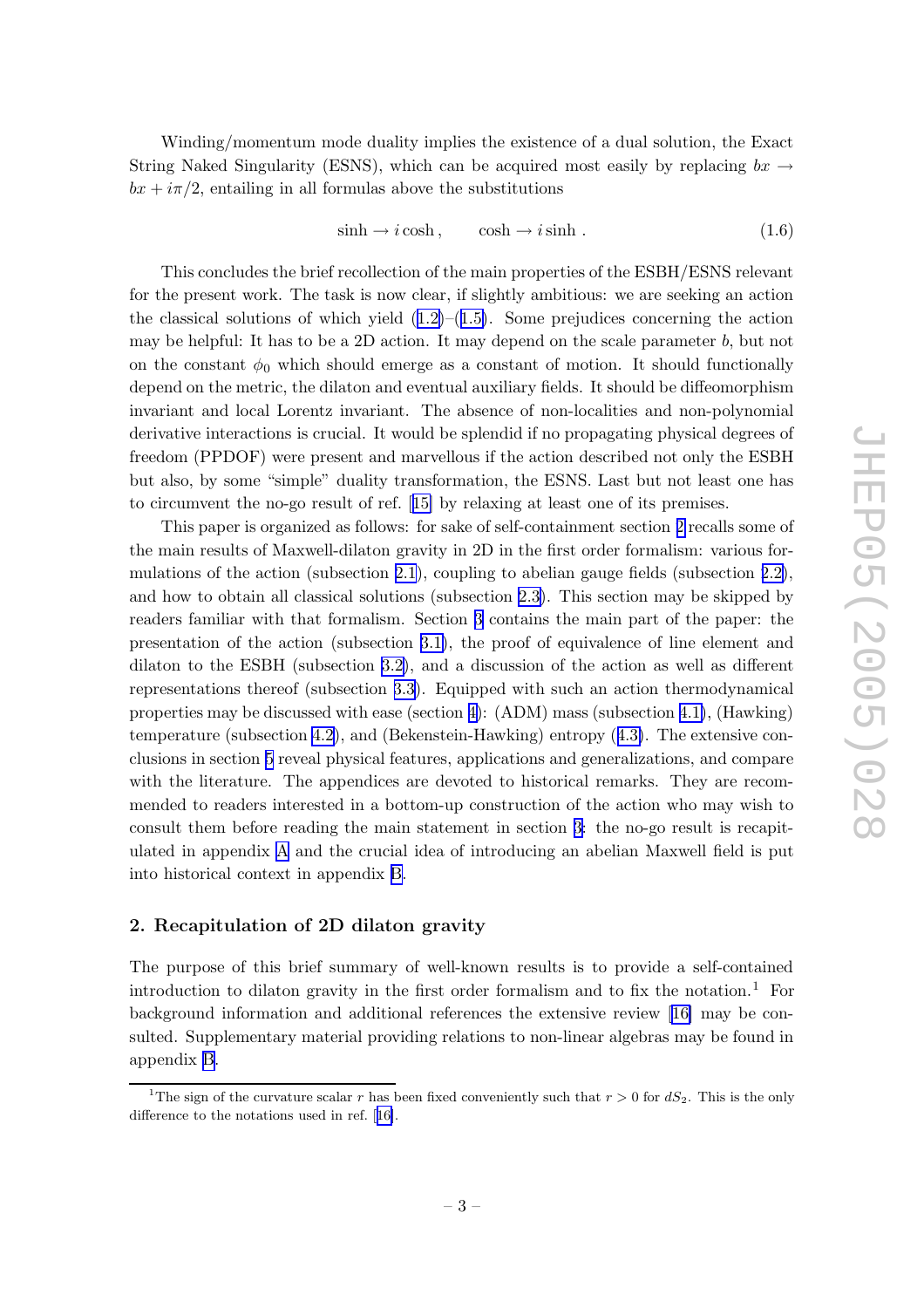#### <span id="page-4-0"></span>2.1 Geometry and actions in 2D

For various reasons, some of which will become apparen t while obtaining all classical solutions, it is very convenient to employ the first order formalism:  $e^a = e^a_\mu dx^\mu$  is the dyad 1-form dual to  $E_a$  — i.e.  $e^a(E_b) = \delta_b^a$ . Latin indices refer to an anholonomic frame, Greek indices to a holonomic one. The 1-form  $\omega$  represents the spin-connection  $\omega^a{}_b = \varepsilon^a{}_b \omega$  with the totally antisymmetric Levi-Civitá symbol  $\varepsilon_{ab}$  ( $\varepsilon_{01} = +1$ ). With the flat metric  $\eta_{ab}$  in light-cone coordinates  $(\eta_{+-} = 1 = \eta_{-+}, \eta_{++} = 0 = \eta_{--})$  it reads  $\varepsilon^{\pm}{}_{\pm} = \pm 1$ . The torsion 2-form is given by  $T^{\pm} = (\text{d}\pm\omega) \wedge e^{\pm}$ . The curvature 2-form  $R^{a}{}_{b}$  can be represented by the 2-form R defined by  $R^a{}_b = \varepsilon^a{}_b R$ ,  $R = d\omega$ . The volume 2-form is denoted by  $\epsilon = e^+ \wedge e^-$ . Signs and factors of the Hodge- $*$  operation are defined by  $*\epsilon = 1$ . Since the Einstein-Hilbert action  $\int_{\mathcal{M}_2} R \propto (1-\gamma)$  yields just the Euler number for a surface with genus  $\gamma$  one has to generalize it appropriately to generate equations of motion (EOM). The simplest idea is to introduce a Lagrange multiplier for curvature, X , also known as "dilaton field", and an arbitrary potential thereof,  $V(X)$ , in the action  $\int$  $M_2$   $(XR + \epsilon V(X))$ . Having introduced curvature it is natural to consider torsion as well. By analogy the first order gravity action [[17](#page-33-0) ]

$$
S^{(1)} = \int_{\mathcal{M}_2} \left[ X_a T^a + X R + \epsilon \mathcal{V}(X^a X_a, X) \right] \tag{2.1}
$$

can be motivated where  $X_a$  are the Lagrange multipliers for torsion. It encompasses essentially all known dilaton theories in 2D. Actually, for most practical purposes the potential takes the simpler form

$$
\mathcal{V}(X^a X_a, X) = X^+ X^- U(X) + V(X).
$$
 (2.2)

The action  $(2.1)$  is equivalent to the frequently used second order action  $[18-20]$  $[18-20]$  $[18-20]$  $[18-20]$  $[18-20]$ 

$$
S^{(2)} = \int_{\mathcal{M}_2} d^2 x \sqrt{-g} \left[ X \frac{-r}{2} - \frac{U(X)}{2} (\nabla X)^2 + V(X) \right],
$$
 (2.3)

with the same functions  $U, V$  as in (2.2). The curvature scalar r and covariant derivative  $\nabla$ are associated with the Levi-Civitá connection related to the metric  $g_{\mu\nu}$ , the determinant of which is denoted by g. If  $\omega$  is torsion-free  $r \propto *R$ . In the absence of matter there are no PPDOF.

There is another intriguing re-interpretation of  $(2.1)$ : defining  $X^I = (X, X^+, X^-)$  and  $A_I = (\omega, e^-, e^+)$  the Poisson-sigma model (PSM) action emerges [[17](#page-33-0)]

$$
S^{(\text{PSM})} = \int_{\mathcal{M}_2} \left[ dX^I \wedge A_I + \frac{1}{2} P^{IJ} A_J \wedge A_I \right], \tag{2.4}
$$

provided the Poisson tensor is chosen as

$$
P^{IJ} = \begin{pmatrix} 0 & X^+ & -X^- \\ -X^+ & 0 & \mathcal{V} \\ X^- & -\mathcal{V} & 0 \end{pmatrix}.
$$
 (2.5)

Being a Poisson tensor it is not only anti-symmetric but it also fulfills the Jacobi identity

$$
P^{IL}\partial_L P^{JK} + \text{perm.} (IJK) = 0. \tag{2.6}
$$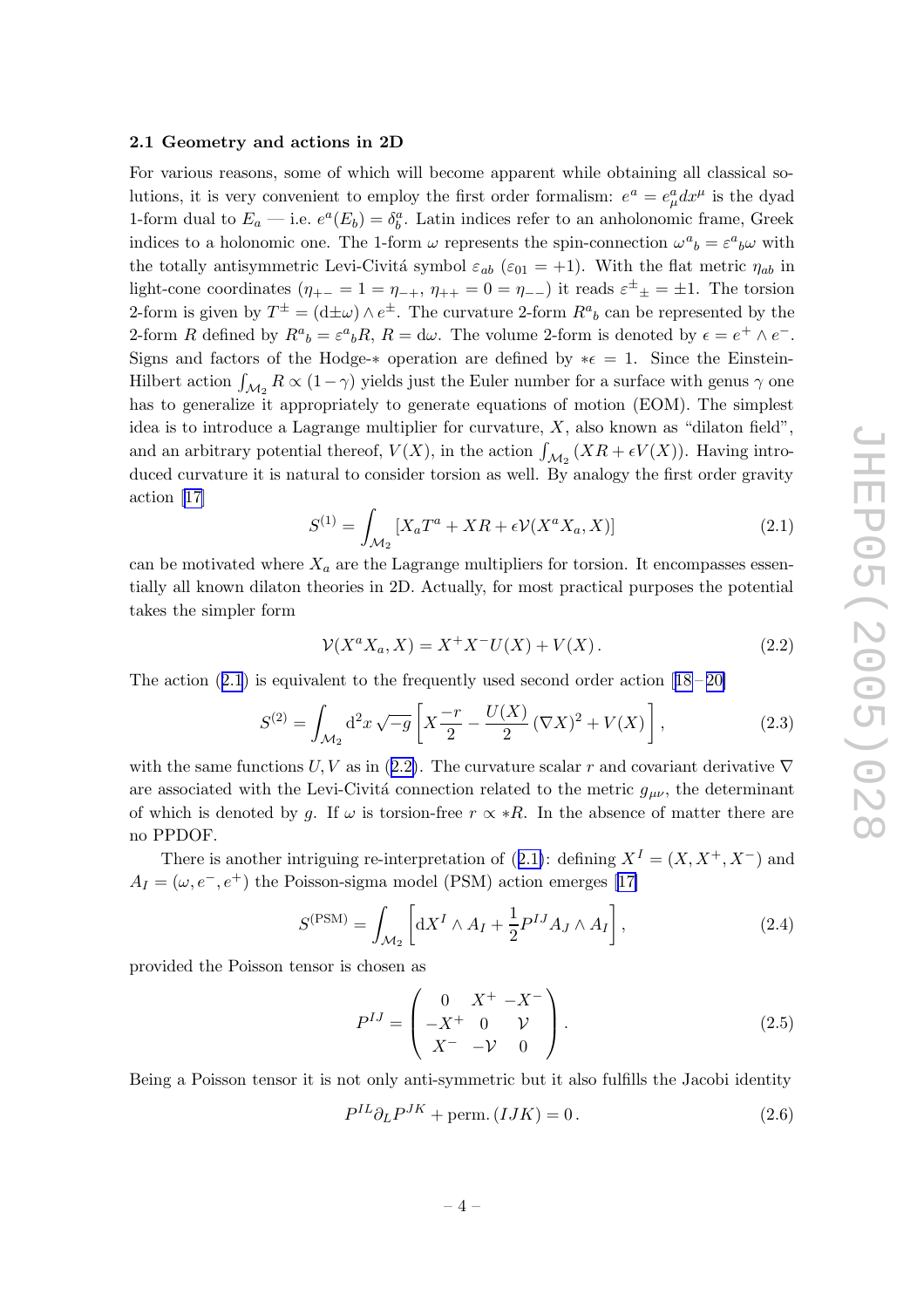<span id="page-5-0"></span>Suc h a reformulation is advantageous because e.g. the existence of a Casimir function may b e deduced immediately from ([2.5](#page-4-0) ) . It turns out that this Casimir function is related to a conserved quantit y , "the mass", whic h has been found in previous second order studies of dilaton gravit y [[19](#page-33-0) , [21](#page-33-0) , [22](#page-33-0) ] as well as in the first order formulation [[23\]](#page-33-0). The PSM perspectiv e on 2D dilaton gravit y is summarized in [[24\]](#page-33-0).

Finally , it should b e mentioned that in the second order formalism often the dilaton field  $\phi$ , with

$$
X = e^{-2\phi},\tag{2.7}
$$

is emplo yed. This brings ([2.3](#page-4-0) ) into the well-known form

$$
S^{(2')} = -\frac{1}{2} \int_{\mathcal{M}_2} d^2 x \sqrt{-g} \, e^{-2\phi} \left[ r + \hat{U}(\phi) \, (\nabla \phi)^2 + \hat{V}(\phi) \right],\tag{2.8}
$$

where the new potentials  $\hat{U}, \hat{V}$  are related to the old ones via

$$
\hat{U} = 4e^{-2\phi}U(e^{-2\phi}), \qquad \hat{V} = -2e^{2\phi}V(e^{-2\phi}). \tag{2.9}
$$

Tw o prominen t examples are the Witten BH with

$$
U(X) = -\frac{1}{X}, \quad V(X) = -2b^2X, \quad \to \quad \hat{U}(\phi) = -4, \quad \hat{V} = +4b^2, \tag{2.10}
$$

and the JT model<sup>2</sup> with

$$
U(X) = 0, \quad V(X) = -b^2 X, \quad \to \quad \hat{U}(\phi) = 0, \quad \hat{V} = +2b^2. \tag{2.11}
$$

The scale parameter  $b \in \mathbb{R}^+$  defines the physical units and is essentially irrelevant.

### 2.2 Coupling to an abelian gauge field

It is straightforward to generalize ([2.1](#page-4-0) ) to a Maxwell-dilaton first order action,

$$
S^{(\text{MD1})} = \int_{\mathcal{M}_2} \left[ X_a T^a + X R + B F + \epsilon \mathcal{V}(X^a X_a, X, B) \right],
$$
 (2.12)

where B is an additional scalar field and  $F = dA$  is the field strength 2-form, being the differential of the gauge field 1-form A . Variation with respect to A immediately establishes a constant of motion,<sup>3</sup>

$$
dB = 0, \quad \to \quad B = Q, \tag{2.13}
$$

where Q is some real constant, the  $U(1)$  charge. Variation with respect to B may produce a relation that allows to express  $B$  as a function of the dilaton and the dual field strength ∗ F . This need not b e the case, ho wever.

The result (2.13 ) implies that the solution of the remaining EOM reduces to the case without Maxwell field. One just has to replace  $B$  by its on-shell value  $Q$  in the potential V. Before discussing how to solve these remaining equations in the next subsection, two examples will b e provided.

<sup>&</sup>lt;sup>2</sup>Here it is presented only for negative cosmological constant, i.e.,  $AdS_2$ . The  $dS_2$  case may be obtained by changing the sign in the definition of  $V$  in  $(2.11)$ .

<sup>&</sup>lt;sup>3</sup>In the PSM language adding an abelian gauge field means adding another row and column of zeros to the Poisson tensor ([2.5](#page-4-0)). Thus, its rank is unchanged and the dimension of its kernel is increased by 1. Therefore, an additional Casimir function exists: the constant of motion in  $(2.13)$ .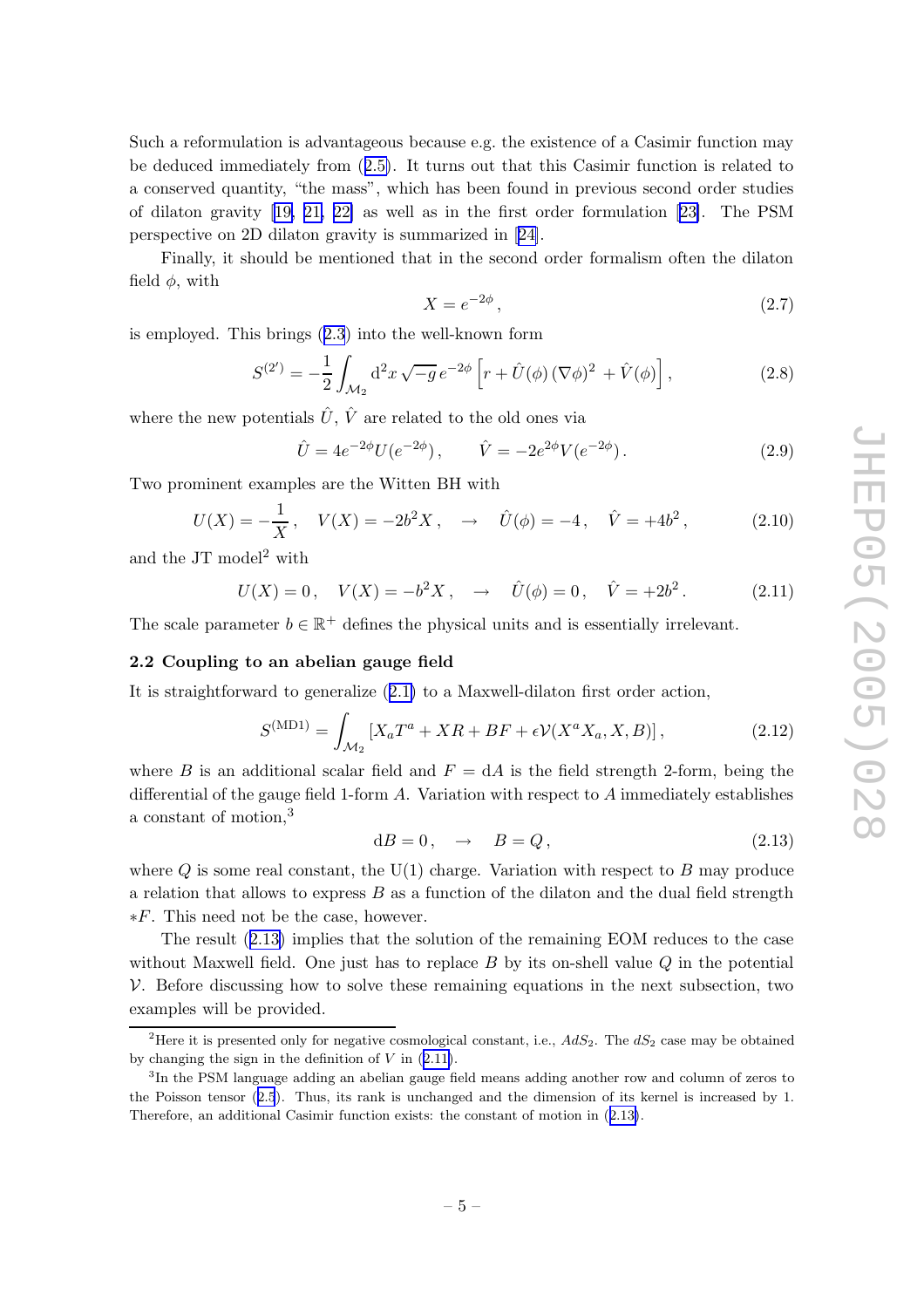<span id="page-6-0"></span>Example 1: standard Maxwell-dilaton models. Suppose that  $\mathcal{V} = X^+X^-U(X) +$  $V(X) + \frac{1}{2}f(X)B^2$ . Then, variation with respect to B gives

$$
B = -\frac{*F}{f(X)}\,. \tag{2.14}
$$

Inserting this bac k into the action yields the standard geometric part plus the following term

$$
S^{(\text{add})} = -\frac{1}{2} \int_{\mathcal{M}_2} \frac{*FF}{f(X)}, \tag{2.15}
$$

which is an ordinary Maxwell term with nonminimal coupling to the dilaton via  $f(X)$ . Alternatively, one can use the on-shell condition  $B = Q$ , thus obtaining a purely geometric action with an effective potential  $\mathcal{V} = X^+X^-U(X) + V(X) + \frac{Q^2}{2}$  $\frac{\gamma^2}{2}f(X)$ . A typical example is spherically reduced gravity, i.e., the Reissner-Nordström BH, where  $f(X) \propto 1/X$ .

**Example 2: specific non-standard models.** For  $V = V(X) + f(X)B$  variation with respect to B yields

$$
f(X) = - * F. \tag{2.16}
$$

Provided  $f(X)$  is invertible the dilaton X may be expressed on-shell as a function of the dual field strength. For the Kaluza-Klein reduced gravitational Chern-Simons theory [[25](#page-33-0) ] this observation turned out to be pivotal for a successful application of first order gravity methods [\[26](#page-33-0) ] and supersymmetrization [\[27\]](#page-33-0).

#### 2.3 All classical solutions

It is useful to introduce the following combinations of the potentials  $U$  and  $V$ :

$$
I(X) := \exp \int^X U(y) \, dy, \quad \tilde{w}(X) := \int^X I(y) V(y) \, dy.
$$
 (2.17)

The integration constants may b e absorbed, respectively , b y rescalings and shifts of the "mass", see equation ([2.23](#page-7-0) ) below. Under dilaton dependen t conformal transformations  $X^a \to X^a/\Omega$ ,  $e^a \to e^a \Omega$ ,  $\omega \to \omega + X_a e^a$  d ln  $\Omega/\mathrm{d}X$  equation ([2.1](#page-4-0)) is mapped to a new action of the same type with transformed potentials  $\tilde{U}$ ,  $\tilde{V}$ . Hence, it is not invariant. It turns out that only the combination  $\tilde{w}(X)$  as defined in  $(2.17)$  remains invariant, so conformally invariant quantities may depend on  $\tilde{w}$  only. Note that I is positive apart from eventual boundaries (typically , I may vanish in the asymptotic region and/or at singularities). One may transform to a conformal frame with  $I = 1$ , solve all EOM and then perform the inverse transformation. Thus, it is sufficient to solve the classical EOM for  $U = 0$ ,

$$
dX + \tilde{X}^{-} \tilde{e}^{+} - \tilde{X}^{+} \tilde{e}^{-} = 0, \qquad (2.18)
$$

$$
(\mathrm{d}\pm\tilde{\omega})\tilde{X}^{\pm} \mp \tilde{e}^{\pm}\tilde{V}(X,B) = 0.
$$
\n(2.19)

$$
(\mathrm{d}\pm\tilde{\omega})\tilde{e}^{\pm} = 0, \qquad (2.20)
$$

which is what we are going to do now. Note that the equation containing  $d\tilde{\omega}$  is redundant, while the equations from the Maxwell sector may be treated as in section [2.2](#page-5-0); therefore, they hav e not been displayed.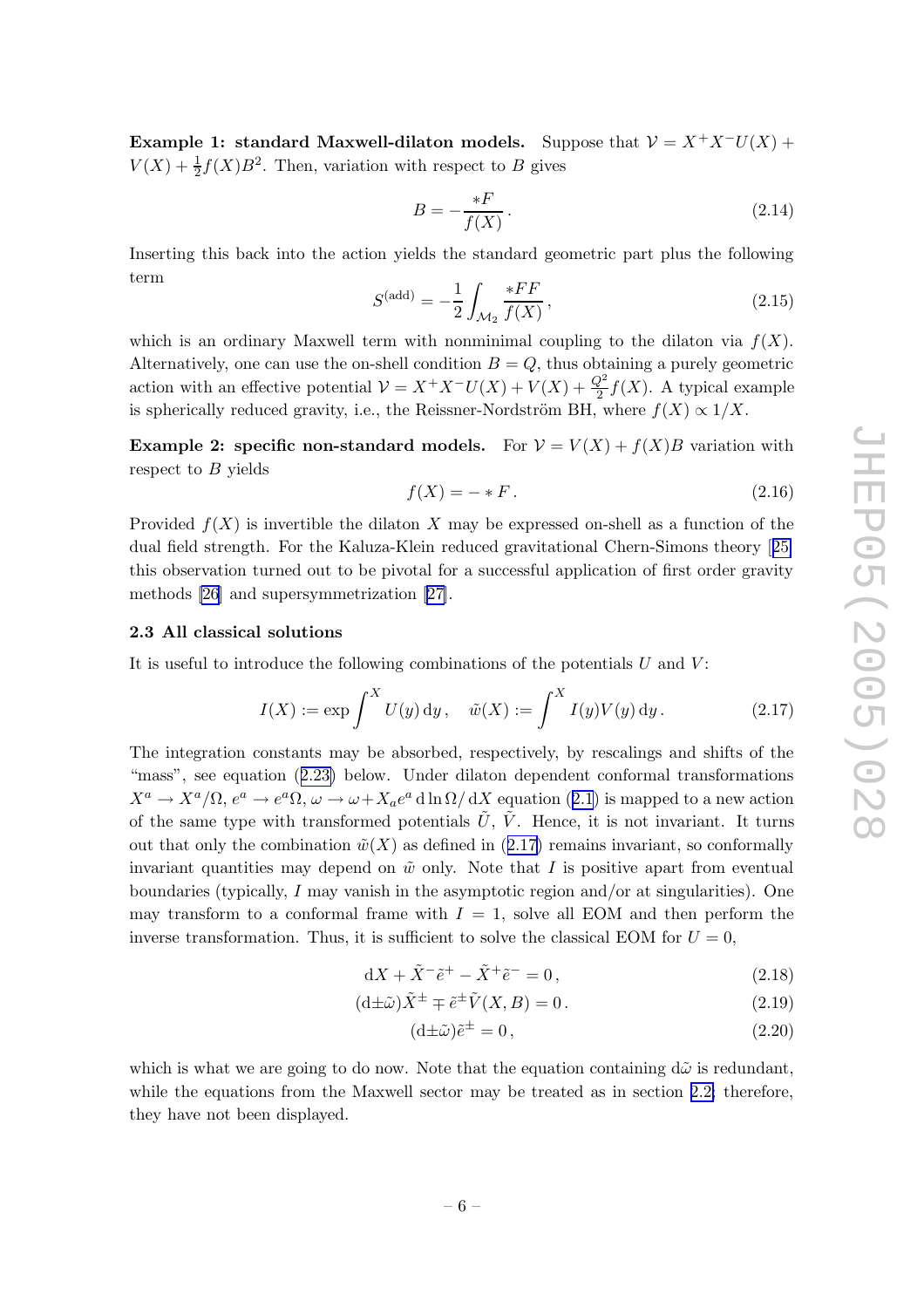<span id="page-7-0"></span>Let us start with an assumption:  $\tilde{X}^+ \neq 0$  for a given patch.<sup>4</sup> If it vanishes a (Killing) horizon is encountered and one can repeat the calculation below with indices + and  $$ swapped everywhere. If both vanish in an open region by virtue of  $(2.18)$  $(2.18)$  $(2.18)$  a constant dilaton vacuum emerges, whic h will b e addressed separately below. If both vanish on isolated points the Killing horizon bifurcates there and a more elaborate discussion is needed [[28\]](#page-34-0). The patc h implied b y this assumption is a "basic Eddington-Finkelstein patch", i.e., a patc h with a conformal diagram which, roughly speaking, extends over half of the bifurcate Killing horizon and exhibits a coordinate singularity on the other half. In such a patch one may redefine  $\tilde{e}^+ = \tilde{X}^+ Z$  with a new 1-form Z. Then  $(2.18)$  $(2.18)$  $(2.18)$  implies  $\tilde{e}^- = dX/\tilde{X}^+ + \tilde{X}^- Z$  and the volume form reads  $\tilde{\epsilon} = \tilde{e}^+ \wedge \tilde{e}^- = Z \wedge dX$ . The + component of [\(2.19](#page-6-0)) yields for the connection  $\tilde{\omega} = -\frac{d\tilde{X}^+}{\tilde{X}^+ + Z\tilde{V}(X, B)}$ . One of the torsion conditions ([2.20](#page-6-0)) then leads to  $dZ = 0$ , i.e., Z is closed. Locally, it is also exact:  $Z = du$ . It is emphasized that, besides the t w o Casimir functions, this is the only integration needed! After these elementary steps one obtains already the conformally transformed line elemen t in Eddington-Finkelstein (EF) gauge

$$
d\tilde{s}^{2} = 2\tilde{e}^{+}\tilde{e}^{-} = 2 du \ dX + 2\tilde{X}^{+}\tilde{X}^{-} du^{2}, \qquad (2.21)
$$

which nicely demonstrates the power of the first order formalism. In the final step the combination  $\tilde{X}^+ \tilde{X}^-$  has to be expressed as a function of X. This is possible by noting that the linear combination  $\tilde{X}^+ \times [(2.19) \text{ with } - \text{ index}] + \tilde{X}^- \times [(2.19) \text{ with } + \text{ index}]$  $\tilde{X}^+ \times [(2.19) \text{ with } - \text{ index}] + \tilde{X}^- \times [(2.19) \text{ with } + \text{ index}]$  $\tilde{X}^+ \times [(2.19) \text{ with } - \text{ index}] + \tilde{X}^- \times [(2.19) \text{ with } + \text{ index}]$  together with [\(2.18](#page-6-0) ) establishes a conservation equation,

$$
d(\tilde{X}^+ \tilde{X}^-) + \tilde{V}(X, B) dX = d(\tilde{X}^+ \tilde{X}^- + \tilde{w}(X, B)) = 0.
$$
 (2.22)

Thus, there is always a conserved quantity  $(dC^{(g)} = 0)$ , which in the original conformal frame reads

$$
\mathcal{C}^{(g)} = X^+ X^- I(X) + \tilde{w}(X, B), \qquad (2.23)
$$

where the definitions  $(2.17)$  $(2.17)$  $(2.17)$  have been inserted. It should be noted that the two free integration constants inherent to the definitions [\(2.17\)](#page-6-0) may be absorbed by rescalings and shifts of  $\mathcal{C}^{(g)}$ , respectively. Therefore, any mass definition based upon the conserved quantity  $\mathcal{C}^{(g)}$ is incomplete without fixing the scale and the ground state geometry . <sup>5</sup> The classical solutions are labelled by this mass. Finally, one has to transform back to the original conformal frame (the relevant conformal factor reads  $\Omega = I(X)$ ). The line element (2.21) by virtue of (2.23 ) may b e written as

$$
ds^{2} = 2I(X) du dX - 2I(X)(\tilde{w}(X, B) - C^{(g)}) du^{2}.
$$
 (2.24)

Evidently there is always a Killing vector  $K \cdot \partial = \partial/\partial u$  with associated Killing norm  $K \cdot K = -2I(\tilde{w} - C^{(g)})$ . Since  $I \neq 0$  Killing horizons are encountered at  $X = X_h$  where

<sup>&</sup>lt;sup>4</sup>To get some physical intuition as to what this condition could mean: the quantities  $X^a$ , which are the Lagrange multipliers for torsion, can be expressed as directional derivatives of the dilaton field by virtue of ([2.18](#page-6-0)) (e.g. in the second order formulation a term of the form  $X^a X_a$  corresponds to  $(\nabla X)^2$ ). For those who are familiar with the Newman-Penrose formalism: for spherically reduced gravity the quantities  $X^a$ correspond to the expansion spin coefficients  $\rho$  and  $\rho'$  (both are real).

 ${}^{5}$ This has been clarified for a large class of dilaton gravity models in ref. [[29\]](#page-34-0). Appendix A of ref. [[30](#page-34-0)] provides a generalization to arbitrary dilaton gravity models.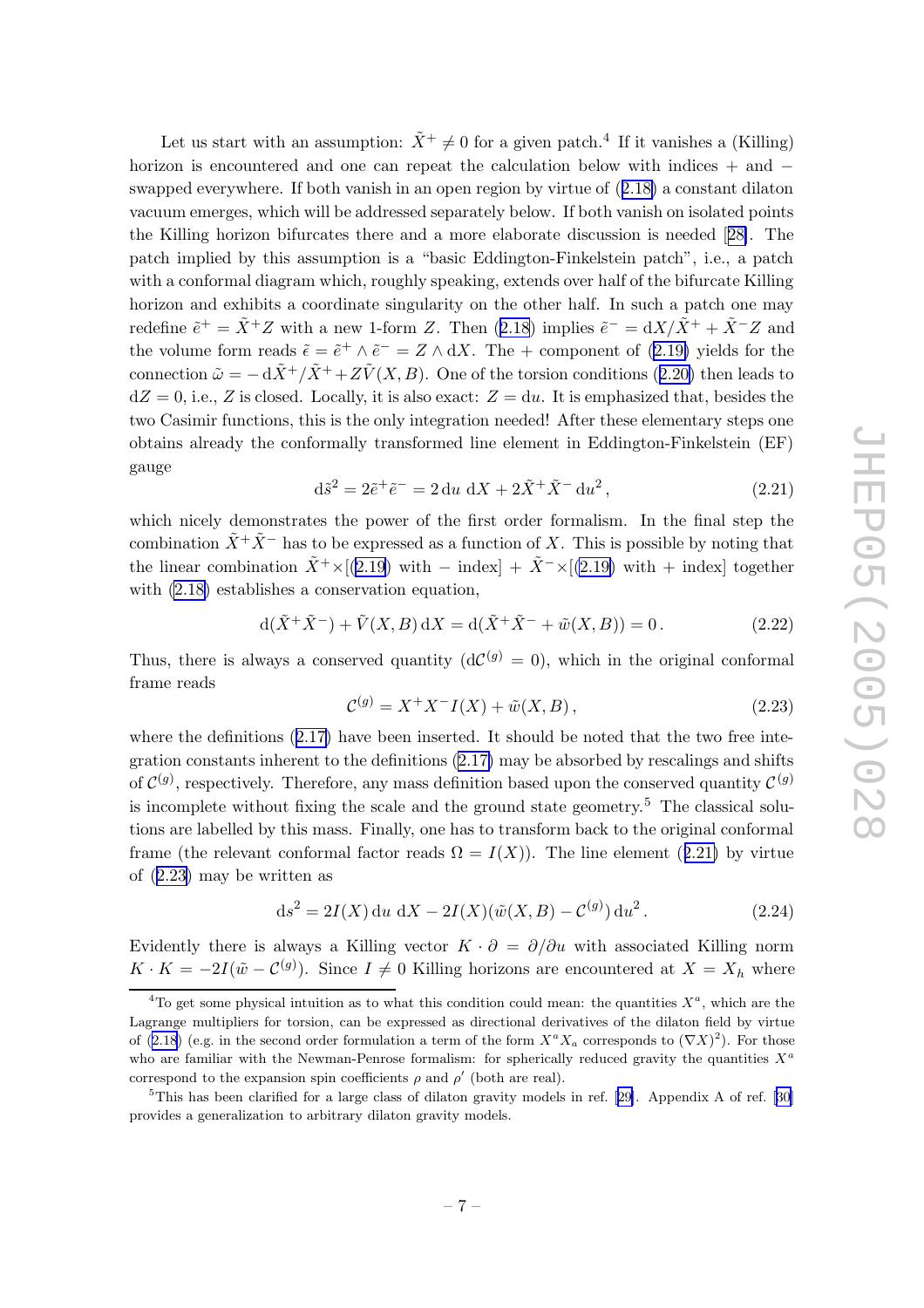<span id="page-8-0"></span> $X_h$  is a solution of

$$
\tilde{w}(X_h, B) - C^{(g)} = 0.
$$
\n(2.25)

It is recalled that  $(2.24)$  $(2.24)$  $(2.24)$  is valid in a basic EF patch, e.g., an outgoing one. By redoing the derivation above, but starting from the assumption  $X^- \neq 0$  one may obtain an ingoing EF patch. Global issues will b e addressed specifically for the ESBH and the ESNS in section [3.2.1](#page-11-0) .

For sak e of completeness it should b e mentioned that in addition to the family of solutions, labelled by  $M$  and  $Q$ , isolated solutions may exist, so-called constant dilaton vacua, which have to obey  $X = X_{\text{CDV}} = \text{const.}$  with  $V(X_{CDV}, B) = 0$ . The rank of the Poisson tensor  $(2.5)$  $(2.5)$  $(2.5)$  vanishes on these solutions. The corresponding geometry has constant curvature, i.e., only Minkowski, Rindler or  $(A)dS_2$  are possible spacetimes for constant dilaton vacua.

#### 3. The action

#### 3.1 Statemen t of the main result

In this paper it will be proven that the first order Maxwell-dilaton gravity action<sup>6</sup>

$$
S_{ESBH} = \int_{\mathcal{M}_2} \left[ X_a T^a + \Phi R + BF + \epsilon \left( X^+ X^- U(\Phi) + V(\Phi) \right) \right],\tag{3.1}
$$

with potentials  $U, V$  to be defined below, describes the ESBH as well as the ESNS, i.e., on-shell the metric  $g_{\mu\nu} = \eta_{ab} e^a_\mu e^b_\nu$  and the dilaton  $X = \exp(-2\phi)$  are given by  $(1.2)$  $(1.2)$  $(1.2)$ – $(1.6)$  $(1.6)$  $(1.6)$ . Regarding the latter, the relation

$$
(\Phi - \gamma)^2 = \operatorname{arcsinh}^2 \gamma \tag{3.2}
$$

in conjunction with the definition

$$
\gamma := \frac{X}{B} \tag{3.3}
$$

may b e used to express the auxiliary dilaton field Φ in terms of the "true" dilaton field X and the auxiliary field B. The two branches of the square root function correspond to the ESBH (main branch) and the ESNS (second branch), respectively . Henceforth the notation

$$
\Phi_{\pm} = \gamma \pm \operatorname{arcsinh} \gamma \tag{3.4}
$$

will be employed, where + refers to the ESBH and − to the ESNS. This applies to all expressions encountered below. If a quantit y appears without suc h a lo wer index it is the

<sup>&</sup>lt;sup>6</sup>The notation is explained in section [2](#page-3-0). Here is a brief summary: the 2-forms  $T^{\pm} = (\text{d}\pm\omega) \wedge e^{\pm}$ ,  $R = \text{d}\omega$ and  $F = dA$  are torsion, curvature, and abelian field strength, respectively and depend on the gauge field 1-forms  $e^{\pm}$  ("Zweibein"),  $\omega$  ("spin connection") and A ("Maxwell field"). The scalar fields  $X_{\pm}$ ,  $\Phi$  and B are Lagrange multipliers for these 2-forms and appear also in the potential, the last term in (3.1), whic h is multiplied by the volume 2-form  $\epsilon = e^+ \wedge e^-$ .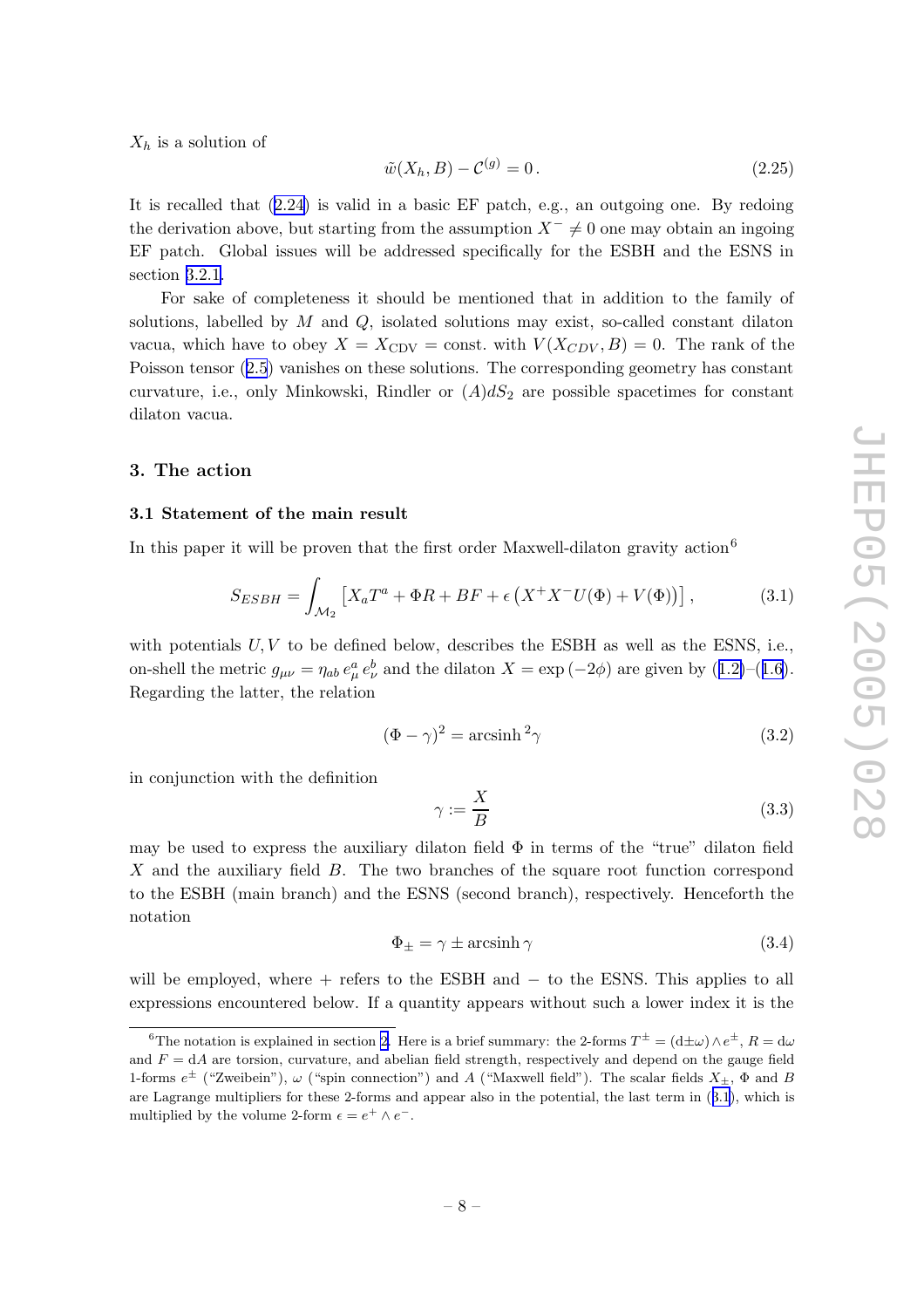<span id="page-9-0"></span>same for ESBH and ESNS.<sup>7</sup> The potentials read

$$
V = -2b^2 \gamma, \qquad U_{\pm} = -\frac{1}{\gamma N_{\pm}(\gamma)}, \tag{3.5}
$$

with an irrelevant scale parameter  $b \in \mathbb{R}^+$  and

$$
N_{\pm}(\gamma) = 1 + \frac{2}{\gamma} \left( \frac{1}{\gamma} \pm \sqrt{1 + \frac{1}{\gamma^2}} \right). \tag{3.6}
$$

Note that  $N_+N_- = 1$ . This completes the definition of all terms appearing in the action ([3.1](#page-8-0)), so what remains to be discussed, apart from the actual proof of equivalence, are the constants of motion.

On general grounds it is known that two constants of motion exist.<sup>8</sup> One of them is just the field  $B$  as can be seen easily from varying  $(3.1)$  $(3.1)$  $(3.1)$  with respect to the gauge field  $A$ , while the other one is the quantity defined in  $(2.23)$  $(2.23)$  $(2.23)$ . They may be interpreted, respectively, as  $U(1)$  charge (cf.  $(2.13)$  $(2.13)$  $(2.13)$ ),

$$
B = \frac{1}{\sqrt{k(k-2)}} e^{-2\phi_0} =: Q, \qquad (3.7)
$$

and mass (cf. ([2.23](#page-7-0) )),

$$
\mathcal{C}^{(g)} = -bk = -2bM. \tag{3.8}
$$

Note that  $Q \geq 0$  and  $M \in [1, \infty)$ . The restriction on Q to positive values is necessary in order to ensure positivity of  $\Phi$  for positive X. The restriction on M is not inherent to the model<sup>9</sup> but a consequence of CFT: k may not be smaller than 2 if the string-coupling  $\alpha'$  is positive (cf.  $(1.4)$  $(1.4)$  $(1.4)$ ). Scaling and shift ambiguity that exist for any dilaton gravity model are fixed in the next subsection. At the moment  $k$  and  $\phi_0$  are just some convenient integration constants, but the nomenclature is not accidental: k will turn out to be the level and  $\phi_0$ the value of the dilaton at the origin.

As heuristic support for the claim that ([3.1](#page-8-0) ) is indeed correct one may consider the (singular) limits  $\gamma \to 0$  (JT limit) and  $\gamma \to \infty$  (Witten BH limit). In the first case for the ESBH branch the effective dilaton  $\Phi = 2\gamma + \mathcal{O}(\gamma^3)$  immediately reveals the proper potential  $V(\Phi) = -b^2\Phi + \dots$  (cf. ([2.11](#page-5-0))). The ESNS branch becomes singular,  $U_{-} \propto 1/\gamma^3$ , and is discarded for the time being, while the ESBH branch yields  $U_+ \propto \gamma$ . However, since this potential is multiplied by  $X^+X^-$  which is also small in that limit,<sup>10</sup> it may be dropped to leading order and the result is

$$
X^{+}X^{-}U\big|_{\gamma\ll 1} = \mathcal{O}(\gamma^{3}), \qquad V\big|_{\gamma\ll 1} = -b^{2}\Phi + \mathcal{O}(\gamma^{3}). \tag{3.9}
$$

<sup>&</sup>lt;sup>7</sup>In order to avoid confusion with light cone indices, which are also denoted by  $\pm$ , from now on light cone indices will alw ays appear as upper ones unless stated otherwise, but from the context the meaning should b e clear anyhow.

<sup>8</sup> In the PSM language this statemen t is particularly easy to derive: the num ber of constants of motion is given b y the dimension of the kernel of the underlying Poisson tensor. For dilaton gravit y this amounts to 1, for dilaton gravit y coupled to an abelian gauge field it amounts to 2.

<sup>&</sup>lt;sup>9</sup>See, however, section [4](#page-17-0) below: Reality of the Hawking temperature ([4.6](#page-18-0)) also implies  $k \geq 2$  without appealing to CFT.

<sup>&</sup>lt;sup>10</sup>This follows immediately from the EOM ([2.18](#page-6-0)): if  $dX = \mathcal{O}(\epsilon)$  and  $e^{\pm} = \mathcal{O}(1)$  then  $X^{\pm} = \mathcal{O}(\epsilon)$ .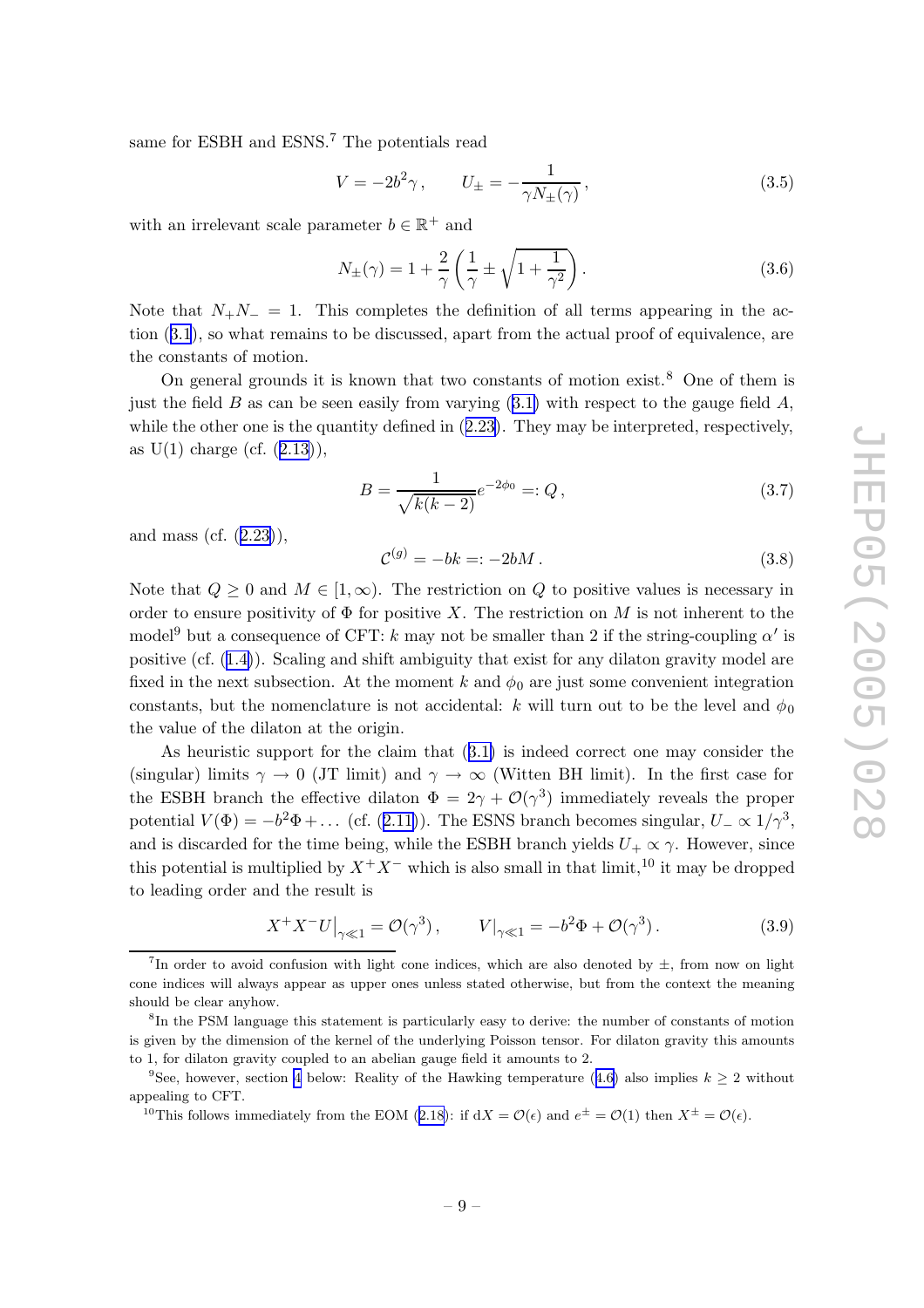<span id="page-10-0"></span>In the second case the limit reads  $\Phi_{\pm} = \gamma(1 \pm \mathcal{O}(\ln \gamma/\gamma))$  and the quantities  $N_{\pm} = 1 \pm \mathcal{O}(1/\gamma)$ approac h unit y . Thus, the ESBH and the ESNS branc h coincide, i.e., the Witten BH becomes a self-dual model, and the potentials read

$$
X^{+}X^{-}U\big|_{\gamma\gg1} \approx -\frac{X^{+}X^{-}}{\Phi}, \qquad V\big|_{\gamma\gg1} \approx -2b^{2}\Phi. \tag{3.10}
$$

These limits may be compared with  $(2.11)$  $(2.11)$  $(2.11)$  and  $(2.10)$  $(2.10)$  $(2.10)$ , respectively. However, because both limits are singular this it merely a weak consistency check.

To pro v e that ([3.1](#page-8-0) ) is indeed the correct action one has to study its classical solutions. It will be shown below that all of them globally coincide with the ones of DVV for any values of  $k, \phi_0$  (and b) and for both branches  $\pm$ . On the other hand, for non-negative Q and  $M \geq 1$ , ([3.1](#page-8-0)) does not contain any solution in its spectrum that is not in the DVV family,<sup>11</sup> so it is, up to equivalence transformations, "the action for the exact string BH".

#### 3.2 Proof of equivalence to DVV

For practically all applications (see sections [4](#page-17-0) and [5](#page-21-0) for details) the most interesting part of the construction of the action [\(3.1](#page-8-0) ) is the result itself. That is the reason wh y the presentation I hav e chosen turns history around and starts with the result in the previous subsection and proceeds to prove its validity in the current one. The drawback of this is that the reader gets little insigh t into the actual construction of the action whic h has been achieved in a bottom-up manner rather than the top-down w ay presented here. Therefore, it is recalled at this point that the reader interested in a bottom-up construction is invited to consult the appendices. In particular, appendix [A](#page-29-0) recalls the no-go result, including the pivotal feature of dilaton-shift in variance, and provides some first hints ho w to circum ven t it; appendix [B](#page-30-0) demonstrates the crucial idea of "integrating in" an abelian  $BF$  term in order to promote what otherwise would be a parameter of the action to a constant of motion, namely the constant  $\phi_0$ . This is a vital requirement because otherwise there would be a one-parameter family of actions, labelled by  $\phi_0$ , and dilaton-shift invariance would not map a solution to another one, but move within that parameter family. Equipped with the considerations of the appendices one may now reverse-engineer the action from the knowledge of all classical solutions, see section [2.3](#page-6-0) for details. To follo w this reverse-engineering one may essentially read this subsection backwards. Regardless of ho w the (rather irrelevant) scaling- and shift-ambiguity contained in the functions I and  $\tilde{w}$  (cf. ([2.17](#page-6-0))) is fixed one obtains uniquely<sup>12</sup> the potentials U and V as presented in  $(3.5)$  $(3.5)$  $(3.5)$ .

<sup>&</sup>lt;sup>11</sup>There are some isolated solutions, so-called "constant dilaton vacua",  $X = X^+ = X^- = 0$ ,  $B = Q$ which yield  $AdS_2$  with curvature scalar  $r = -4b^2 d\gamma/d\Phi = -2b^2$  for the ESBH branch and a singular result for the ESNS branch, equivalent to the JT limit. This can be understood easily because  $V = 0$ , the necessary condition for a constant dilaton vacuum, implies  $\gamma = 0$ , the limit invoked to obtain ([3.9](#page-9-0)). Therefore, these isolated solutions do not reveal new geometries, but they do yield a new solution for the dilaton, namely  $X = 0$ .

 $12$ If one weakens the requirements and one considers not just the ESBH/ESNS but a conformal equivalence class (suc h that all mem bers of this class are related b y a conformal transformation with a conformal factor which is regular globally but which may be singular in the asymptotic region  $\Phi \to \infty$ ) then only a certain combination of the two potentials remains unique, namely the function  $\tilde{w}$  as defined in [\(2.17](#page-6-0)), calculated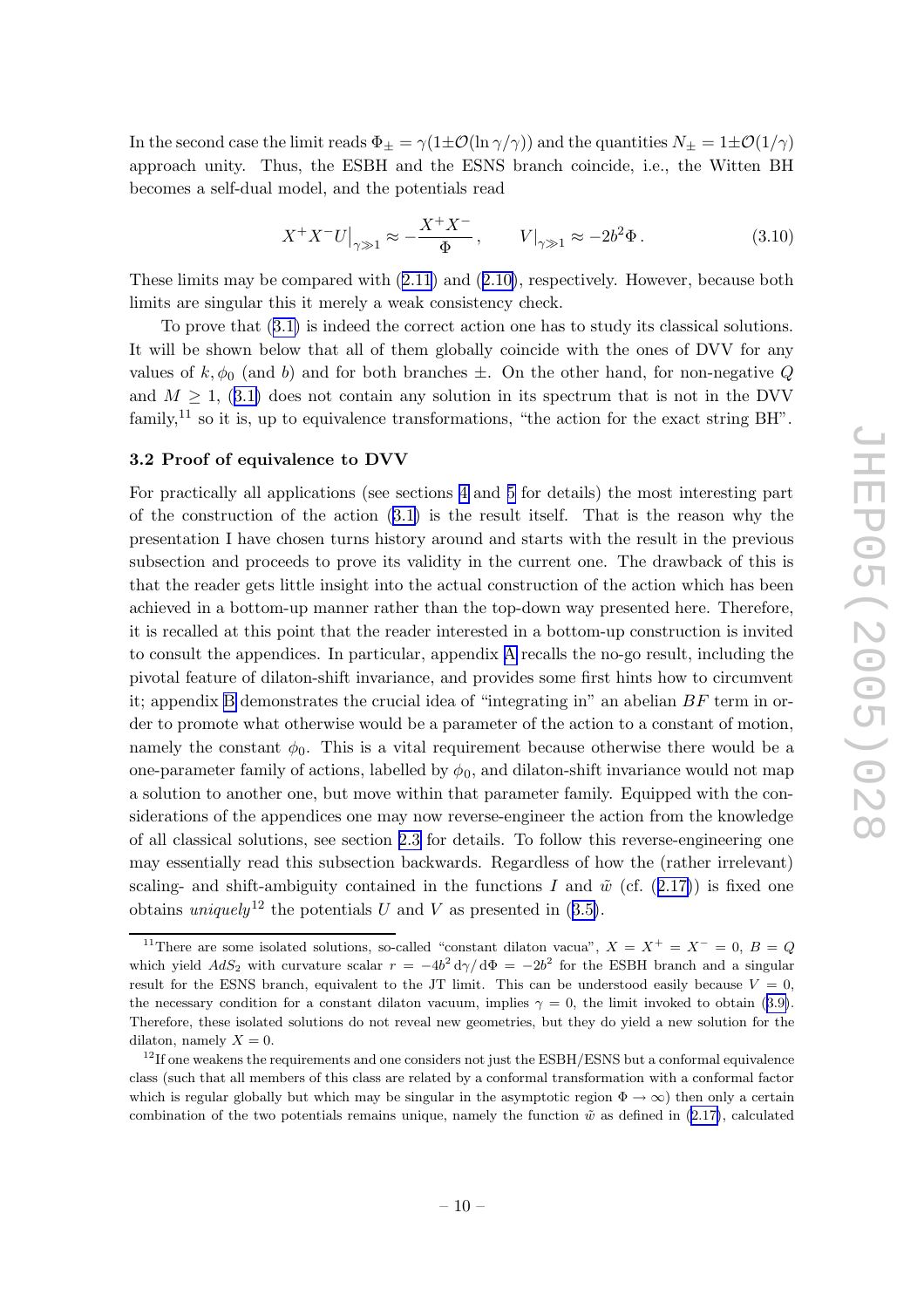#### <span id="page-11-0"></span>3.2.1 All classical solutions derived from the action

We now proceed to obtain globally all classical solutions derived from the action  $(3.1)$  $(3.1)$  $(3.1)$  and to demonstrate that they coincide with the ones obtained b y DVV.

As a first step one can eliminate the pair  $A, B$  and replace the latter by its on-shell value  $(3.7)$  $(3.7)$  $(3.7)$  in all other EOM. As the potential in  $(3.1)$  $(3.1)$  $(3.1)$  does not depend on B explicitly the abelian field strength vanishes on-shell,  $F = 0$ . Thus, not only the role of B but also the one of A is solely of auxiliary nature. The remaining EOM obtained by variation with respect to  $\Phi, X^{\pm}, \omega$  and  $e^{\pm}$  may be solved like in section [2.3](#page-6-0). To this end one has to determine first the functions  $I_{\pm}$ ,  $\tilde{w}_{\pm}$  as defined in ([2.17](#page-6-0)).

By plugging  $U_{\pm}$  into the left definition ([2.17](#page-6-0)) and exploiting the relation

$$
\frac{\mathrm{d}\Phi_{\pm}}{\mathrm{d}\gamma} = 1 \pm \frac{1}{\sqrt{\gamma^2 + 1}}\tag{3.11}
$$

one obtains $^{13}$ 

$$
I_{\pm} = \frac{1}{2b} \frac{1}{1 \pm \sqrt{\gamma^2 + 1}},\tag{3.12}
$$

where the multiplicative ambiguity from the integration constant inherent to the left definition  $(2.17)$  $(2.17)$  has been fixed by introducing the scale factor  $1/(2b)$ . It is emphasized that it is completely irrelevan t ho w to fix this factor; the choice in (3.12 ) has been made for later con venience.

Now this result and the other potential  $V$  may be plugged into the right definition ([2.17](#page-6-0)). This implies

$$
\tilde{w}_{\pm} = \mp b\sqrt{\gamma^2 + 1} + \tilde{w}^0. \tag{3.13}
$$

It turns out to be helpful to fix the integration constant  $\tilde{w}^0$  in (3.13) such that

$$
\tilde{w}_{\pm} = -\frac{1}{2I_{\pm}}.\tag{3.14}
$$

This can b e achieved with

$$
\tilde{w}^0 = -b. \tag{3.15}
$$

Again the choice for  $(3.15)$  is merely dictated by convenience. Plugging  $(3.12)$  and  $(3.14)$ into the general solution [\(2.24](#page-7-0) ) promotes it to

$$
ds_{\pm}^{2} = \frac{2 du d\Phi_{\pm}}{2b \left(1 \pm \sqrt{\gamma^{2} + 1}\right)} + \left(1 + \frac{\mathcal{C}^{(g)}}{b \left(1 \pm \sqrt{\gamma^{2} + 1}\right)}\right) du^{2}.
$$
 (3.16)

This is precisely the line element of the  $ESBH$  (+) and the  $ESNS$  (-), as will be made explicit in section [3.2.2](#page-12-0) .

belo w in (3.13 ) . For certain applications the consideration of suc h equivalence classes may b e sufficient. The most convenient representant of this class typically is the one where the transformed potential  $\tilde{U}$  vanishes. The corresponding potential  $\tilde{V}$  is written below in ([3.30](#page-15-0)).

<sup>&</sup>lt;sup>13</sup>For  $I_{-}$  the multiplicative factor has been chosen to be negative. Consequently,  $I_{-}$  is manifestly negative. The positiv e side effect of this choice is that one may still consider the change bet ween ESBH and ESNS as a switc h of branches of the square root function.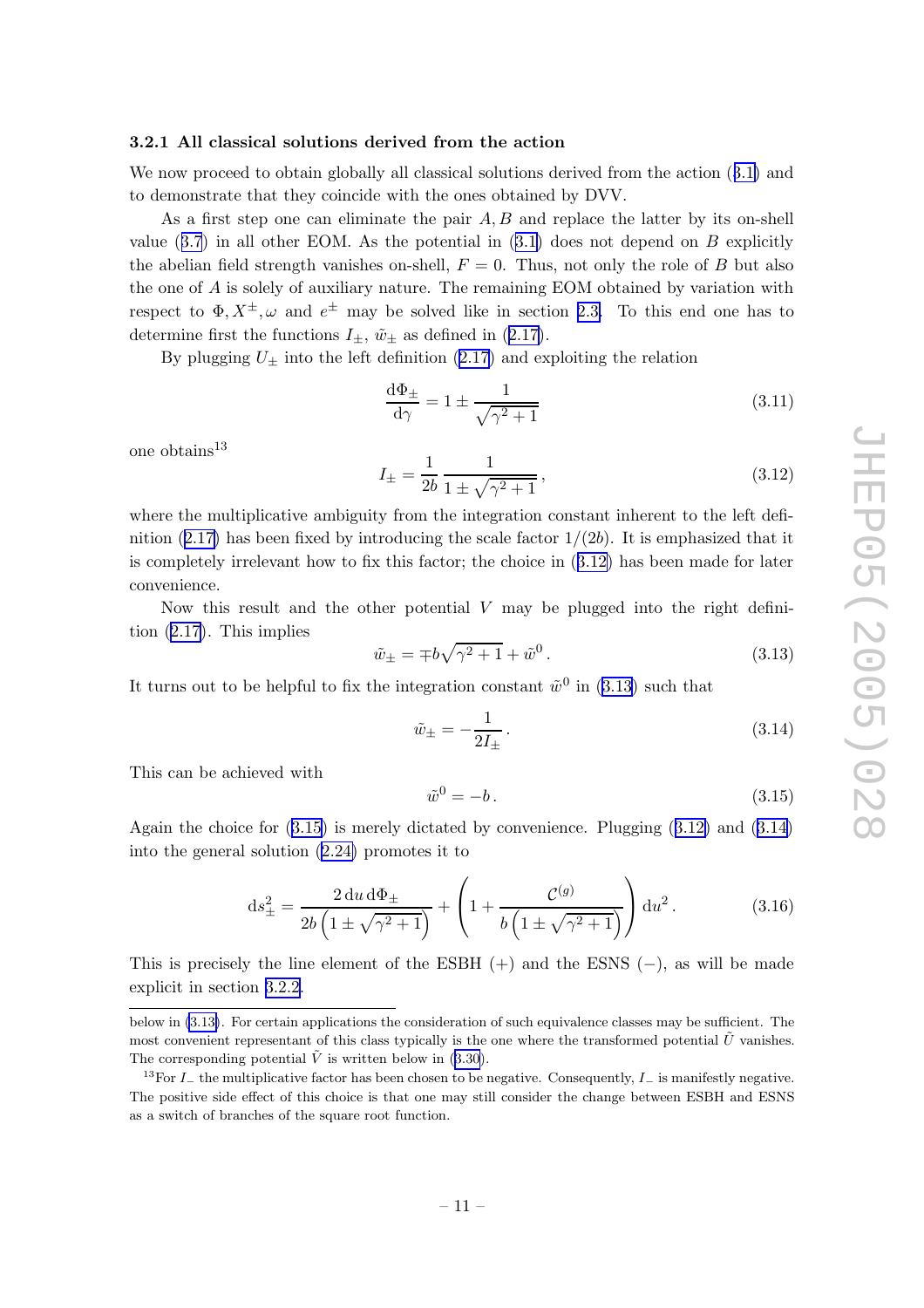<span id="page-12-0"></span>

Figure 1: CP diagrams of EF patches for the ESBH (left) and the ESNS (right).

The line element [\(3.16](#page-11-0)) covers a basic EF patch (see figure 1; the points  $i^0, I^+, I^-$  and B denote spatial infinity, future light-like infinity, past light-like infinity and the bifurcation point, respectively; the Killing horizon is denoted by the dashed line, the boundary  $X = 0$ , which is regular for the ESBH and singular for the ESNS, by a bold line; curved lines are  $X = \text{const.}$  hypersurfaces). The global Carter-Penrose (CP) diagram may be obtained by well-known methods [[31](#page-34-0), [28\]](#page-34-0): the basic idea is that by simple mirror flips (e.g. by assuming that  $X^- \neq 0$  instead of assuming  $X^+ \neq 0$  in a given patch) one achieves *almost* a universal covering. The only exceptional points<sup>14</sup> are those where  $X^+ = 0 = X^-$ . Around each of these points one may use a Kruskal-lik e gauge to get an open region containing them. For the ESNS no suc h complication arises as there is no horizon, while for the ESBH exactly one suc h poin t exists for eac h solution. Consequently , the CP diagram of the ESBH is very similar to the one of the 2D part of the Schwarzschild BH, except that there is no singularity inside the BH region for the ESBH. Although straightforward, rather than performing the construction of the maximally extended space-time as outlined in this paragraph one may consult refs. [\[13](#page-33-0) , [14\]](#page-33-0).

# 3.2.2 Coordinate transformations to the ESBH

Some simple transformations are invoked in order to bring  $(3.16)$  $(3.16)$  $(3.16)$  to a more familiar form. With the Casimir  $\mathcal{C}^{(g)}$  as parametrized in ([3.8](#page-9-0)), the definition

$$
w_{\pm} := \pm w := \pm \sqrt{\gamma^2 + 1},\tag{3.17}
$$

and the relations

$$
\frac{\mathrm{d}\Phi_{\pm}}{\mathrm{d}w_{\pm}} = \sqrt{\frac{w_{\pm}+1}{w_{\pm}-1}},\tag{3.18}
$$

the line elemen t [\(3.16](#page-11-0) ) may b e written as

$$
ds_{\pm}^{2} = \frac{2 du dw}{2b\sqrt{w^{2} - 1}} + \left(1 - \frac{k}{1 \pm w}\right) du^{2}.
$$
 (3.19)

<sup>&</sup>lt;sup>14</sup>In the language of general relativity these points are known as bifurcation points  $B$ , e.g. the bifurcation 2-sphere in the CP diagram of the Sc h warzschild BH.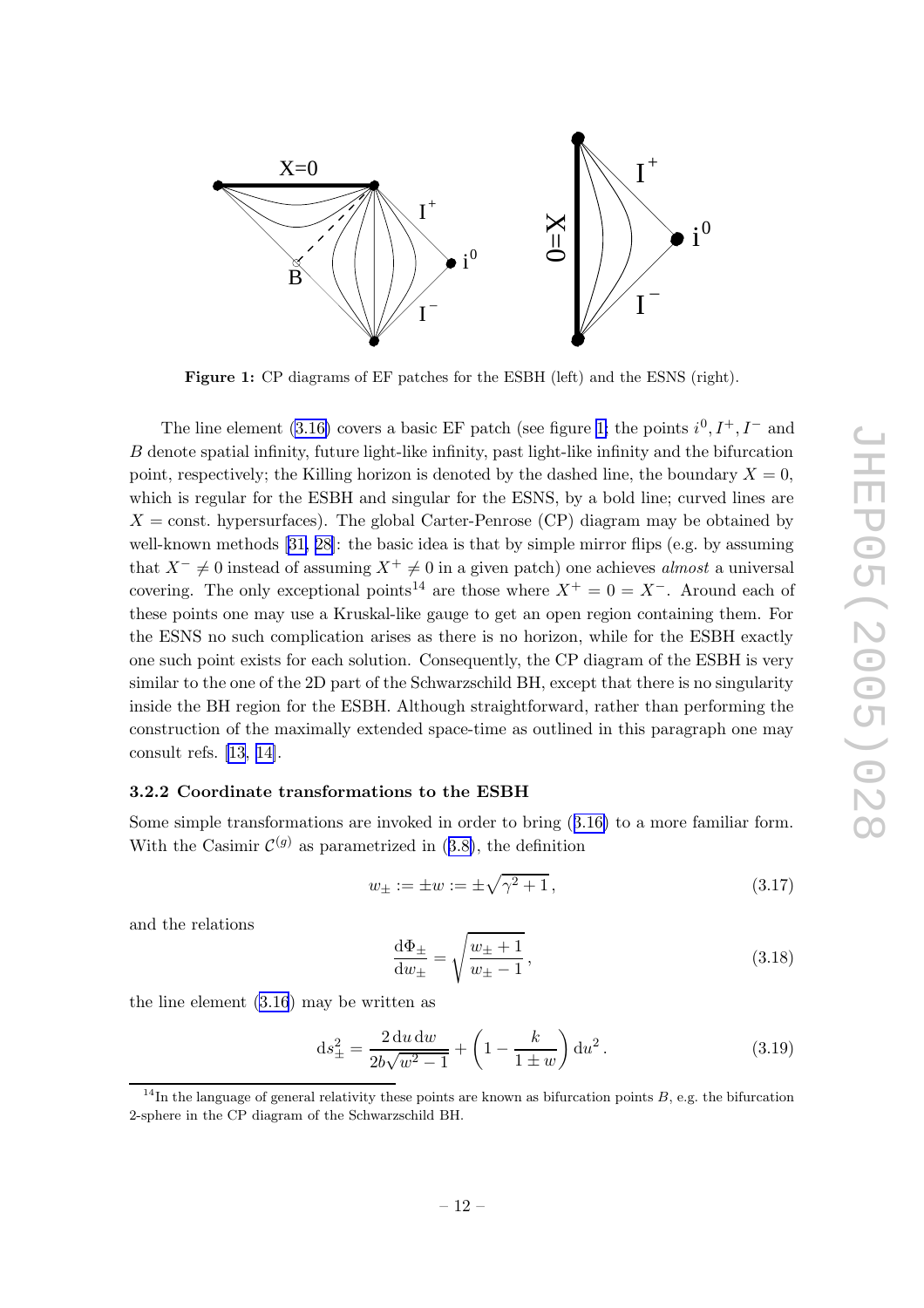<span id="page-13-0"></span>An alternative, even simpler, representation of the line element is provided by the transformation  $w = \cosh(2bR)$ :

$$
ds_{\pm}^{2} = 2 du dR + \xi_{\pm}(R) du^{2}
$$
\n(3.20)

with the Killing norm

$$
\xi_{\pm}(R) = 1 - \frac{2M}{1 \pm \cosh(2bR)}.
$$
\n(3.21)

This is equivalent to the one by DVV, where  $+$  refers to the ESBH and  $-$  to its dual solution, the ESNS; this can be seen easily for the ESBH: by virtue of the coordinate transformation<sup>15</sup>  $d\tau = \sqrt{1 - 2/k} (du + dR/\xi + (R))$  and  $\cosh(2bR) = ((k-2)\cosh^2(bx) + 1)$ one obtains with

$$
dR = \sqrt{1 - \frac{2}{k}} f(x) dx
$$
\n(3.22)

the line elemen t

$$
ds_{+}^{2} = f^{2}(x) d\tau^{2} - dx^{2}, \qquad (3.23)
$$

where

$$
f(x) = \frac{\tanh(bx)}{\sqrt{1 - p \tanh^2(bx)}}.
$$
\n(3.24)

This is identical to  $(1.5)$  $(1.5)$  $(1.5)$  with  $(1.2)$  $(1.2)$  $(1.2)$ .

# 3.2.3 The dilaton field

At this point it is recalled that it is crucial for the ESBH action to produce both, the dilaton field  $(1.3)$  $(1.3)$  $(1.3)$  and the line element  $(1.1)$  $(1.1)$  $(1.1)$ ,  $(1.2)$  $(1.2)$  $(1.2)$ . It is possible, for instance, to construct actions whic h yield the correct dilaton field but only approximate the appropriate line elemen t (for a concrete example cf. appendix B.1 in [[15\]](#page-33-0)).

Having established that ([3.1](#page-8-0) ) produces the correct line element, the dilaton field remains to be discussed. The "true" dilaton field  $X$  may be obtained from  $(3.3)$  $(3.3)$  together with ([3.7](#page-9-0)) in terms of  $\gamma$ . For the ESBH one may now relate  $\gamma$  with the coordinate x by virtue of the transformations  $(3.17)$  $(3.17)$ – $(3.22)$ :

$$
\sqrt{\frac{X^2}{B^2} + 1} = \sqrt{\gamma^2 + 1} = w = \cosh(2bR) = (k - 2)\cosh^2(bx) + 1
$$
\n(3.25)

On-shell this leads to

$$
X = e^{-2\phi_0} \cosh^2(bx) \sqrt{\left(1 - \frac{2}{k}\right) + \frac{2}{k} \cosh^{-2}(bx)}.
$$
 (3.26)

Undoing the exponential representation implied by  $(2.7)$  $(2.7)$  $(2.7)$  and inserting  $p = 2/k$  amounts to

$$
\phi = \phi_0 - \ln \cosh (bx) - \frac{1}{4} \ln (1 - p \tanh^2 (bx)),
$$
\n(3.27)

which is equivalent to  $(1.3)$  $(1.3)$  $(1.3)$ .

<sup>&</sup>lt;sup>15</sup>Note that this last coordinate transformation exhibits the usual coordinate singularity on a Killing horizon  $\xi_{+}(R) = 0$  that arises always in the transition from EF gauge to diagonal gauge. Besides this expected singularity there are no further ones for  $k > 2$ . Note that all previous coordinate redefinitions were well-defined globally . An analogous transformation can b e applied for the ESNS.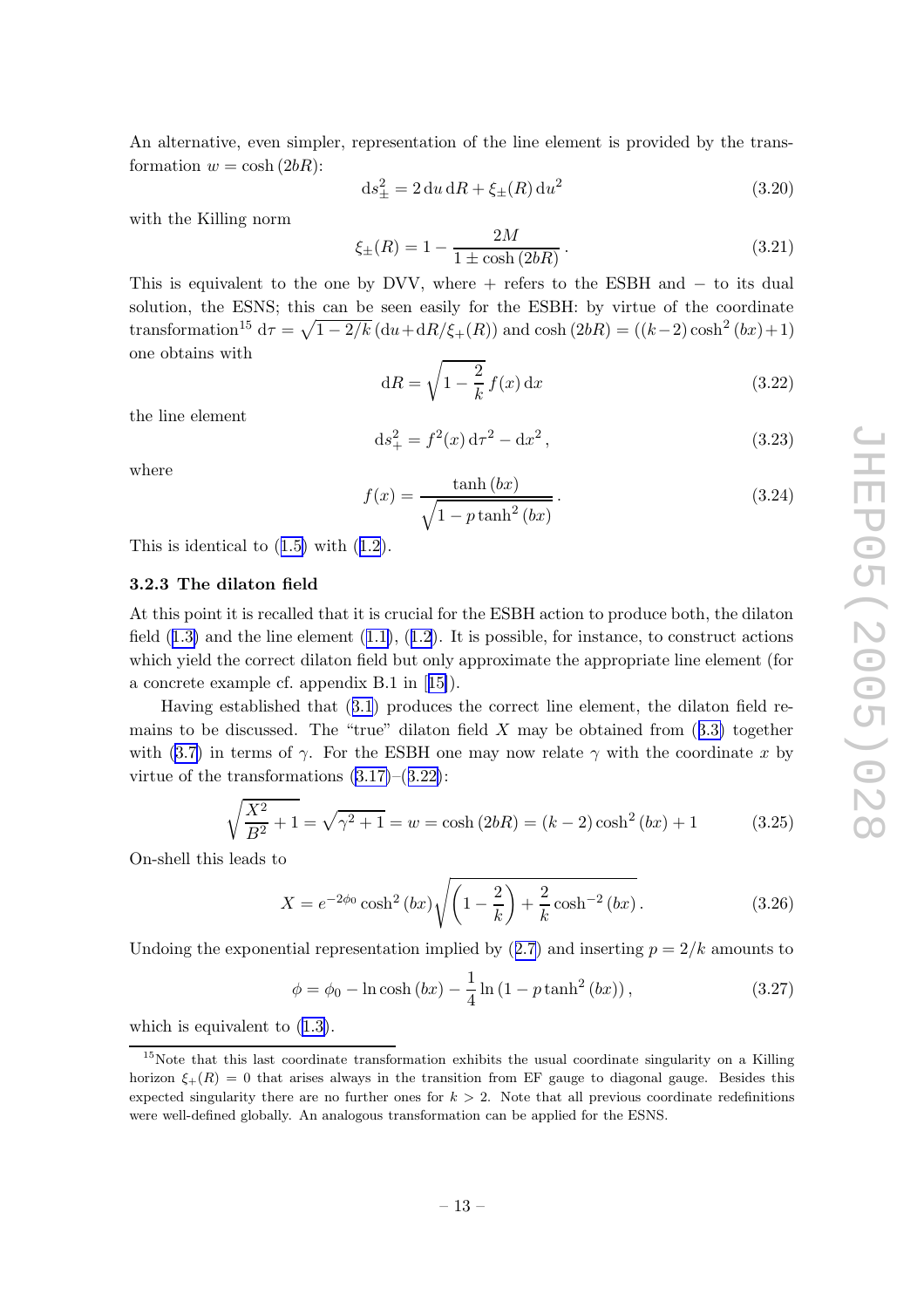#### <span id="page-14-0"></span>3.3 Discussion and reformulations of the action

The main result ([3.1](#page-8-0) ) displays several unexpected features: while in retrospect it may seem obvious that an abelian  $BF$  term is capable to circumvent the no-go result of [[15\]](#page-33-0), it is slightly surprising that neither U nor V depend explicitly on B if expressed in terms of  $\Phi$ . This is in contrast to both examples in section [2.2](#page-5-0) and also in contrast to the Cangemi-Jackiw formulation of Verlinde's first order version of the conformally transformed Witten BH, which motivated the introduction of an abelian  $BF$  term for the ESBH in the first place (cf. appendix [B](#page-30-0)). It suggests strongly that the auxiliary dilaton field Φ, rather than the "true" dilaton field X , should b e taken as primary degree of freedom, in whic h case the abelian BF term decouples completely and may be integrated out without leaving a trace in the action. Therefore, the constant  $\phi_0$  — or, equivalently, the U(1) charge  $B = Q$ — must not play an y physical role in the absence of matter. Indeed, as will b e shown in section [4](#page-17-0) , neither mass, nor temperature, nor entrop y depend on it; the same holds for all other quantities of physical interest discussed below, lik e Killing-norm, curvature, specific heat, evaporation time or free energy.<sup>16</sup> Additionally, the strictly monotonous but non-algebraic relation  $(3.3)$  $(3.3)$  $(3.3)$ – $(3.4)$  $(3.4)$  $(3.4)$  between the dilaton fields  $\Phi$  and X is not something that could have been anticipated a priori. The explicit form of  $V$  and  $U$  is far less surprising, but the relation between ESBH and ESNS via  $N_+N_-=1$  is interesting and maybe deserves a deeper explanation.

A parenthetical remark concerns the use of the first order formulation to deriv e the action  $(3.1)$  $(3.1)$  $(3.1)$ : as shown in section [2.3](#page-6-0) and as witnessed by several precedents (for a recent example compare e.g. [[25](#page-33-0)] with [[26\]](#page-33-0)) the first order formulation seems to be the most adequate language to describ e 2D dilaton gravit y . The curren t paper may also b e considered as a demonstration of this assertion. But of course, as both versions of the theory are physically equivalent, someb ody migh t hav e performed analogous steps to arriv e directly at a second order action. The next paragraphs are devoted to the second order formalism.

There are three second order formulations of the action  $(3.1)$  $(3.1)$  $(3.1)$ – $(3.6)$  $(3.6)$  $(3.6)$  which may be useful in various contexts, albeit the first one, (3.28 ) below, appears to b e superior to the other t w o due to its simplicit y and because it in vokes directly the dilaton field Φ rather than X . We will focus exclusively on the ESBH, but again the results for the ESNS follow straightforwardly from switching to the second branch of the square root function. Eliminating the auxiliary fields  $X^a$  and the spin connection  $\omega$  yields

$$
S_{ESBH}^{(2.1)} = -\frac{1}{2} \int_{\mathcal{M}_2} d^2 x \sqrt{-g} \left[ \Phi r - 2B f + U(\Phi)(\nabla \Phi)^2 - 2V(\Phi) \right],\tag{3.28}
$$

where g is the determinant of the metric  $g_{\mu\nu}$  with respect to which the covariant derivative  $\nabla$  is torsion free and metric compatible. The curvature scalar r is multiplied by the

 $^{16}$ It is somewhat ironic that the crucial step to circumvent the no-go result of [[15](#page-33-0)] has been the introduction of an abelian  $BF$  term which in retrospect, upon proper identification of what should be regarded as primary degree of freedom in the dilaton sector, decouples completely from the theory and may b e integrated out again. However, as soon as matter is coupled to the system the value of  $\phi_0$  (and hence the field B) may be of physical significance — for instance,  $\phi_0$  may play the role of a relative coupling constant between geometric and matter action; this issue is addressed at the end of section [5.3](#page-26-0) .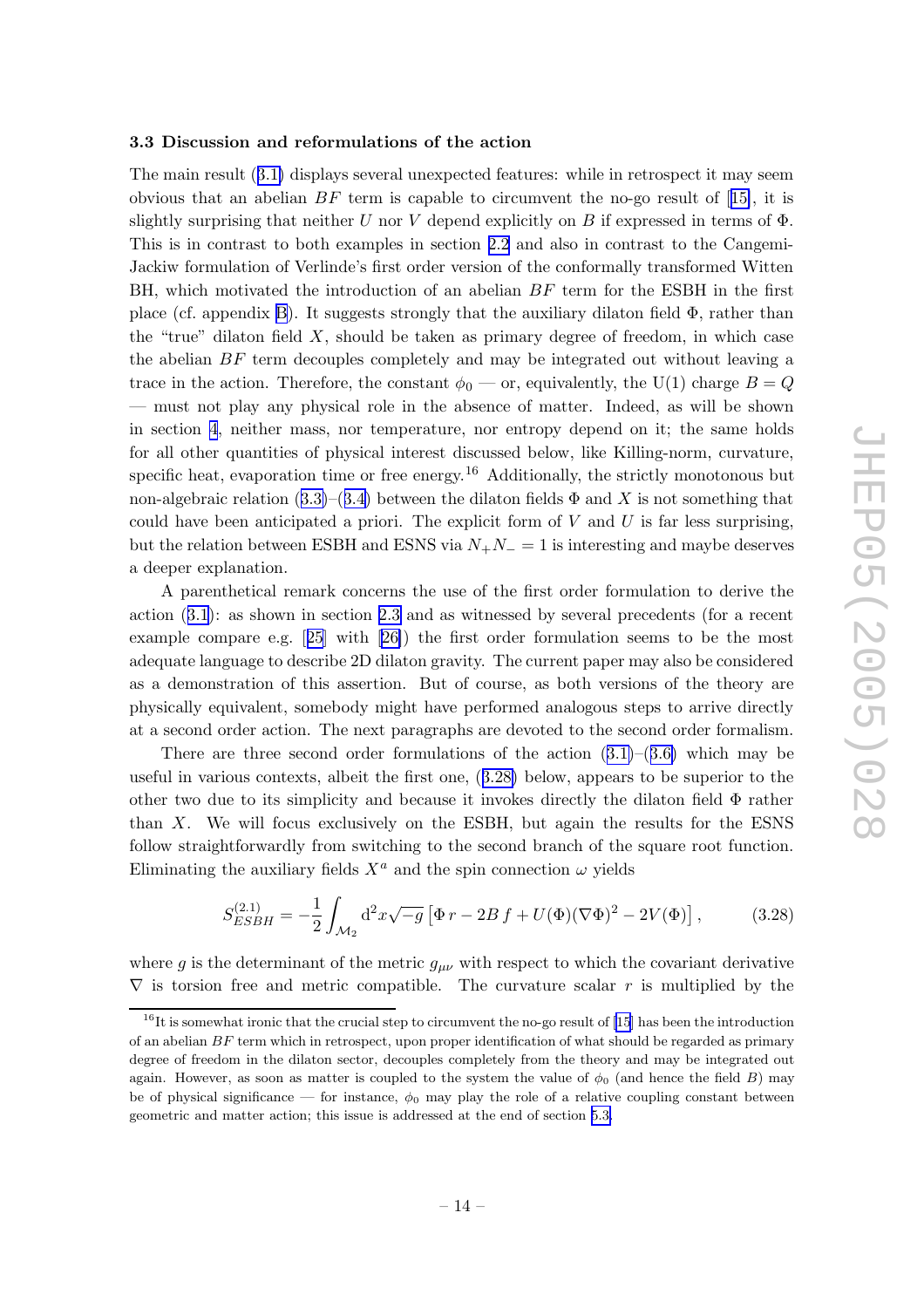<span id="page-15-0"></span>auxiliary dilaton  $\Phi$  which obeys the relations  $(3.2)$  $(3.2)$  $(3.2)$ – $(3.4)$  $(3.4)$  $(3.4)$ . The auxiliary field B on-shell is constant, cf. [\(3.7](#page-9-0)), while the 2-form field strength is (Hodge) dual to  $f, *F = f$ . The potentials  $U, V$  in  $(3.28)$  $(3.28)$  $(3.28)$  are equivalent to the ones in the first order formulation,  $(3.5)$  $(3.5)$  $(3.5)$ with  $(3.6)$  $(3.6)$  $(3.6)$ . Inserting explicitly the dilaton X and using the exponential representation  $X = \exp(-2\phi)$  leads to the action

$$
S_{ESBH}^{(2.2)} = -\frac{1}{2} \int_{\mathcal{M}_2} d^2 x \sqrt{-g} \frac{e^{-2\phi}}{B} \left[ \left( 1 + Be^{2\phi} \text{arcsinh} \frac{e^{-2\phi}}{B} \right) r - 2B^2 e^{2\phi} f - \left( 1 + \frac{1}{\sqrt{e^{-4\phi}/B^2 + 1}} \right)^2 \frac{B^2 e^{4\phi}}{N_+(e^{-2\phi}/B)} \left( \nabla \frac{e^{-2\phi}}{B} \right)^2 + \left( 4b^2 \right) \right].
$$
\n(3.29)

Note that variation with respect to the Maxwell-field still results in  $B = \text{const.}$  on-shell.

It may also be of use to transform ([3.1](#page-8-0)) to a conformal frame where  $\tilde{U} = 0$  because some of the physical observables may depend only on the linear combination  $\tilde{w}$  in  $(2.17)$  $(2.17)$  $(2.17)$ which is conformally invariant. It is emphasized that two conformally related theories are inequivalent, in general, especially because the conformal factor necessarily becomes singular for  $\Phi \to \infty$ . Fixing the multiplicative constant inherent in  $\tilde{I}$  such that  $\tilde{I} = 1/(2b)$ , the property  $\tilde{I}\tilde{V} = IV = d\tilde{w}/d\Phi$  implies for the transformed potentials

$$
\tilde{V} = -\frac{2b^2\gamma}{1 + \sqrt{\gamma^2 + 1}}, \qquad \tilde{U} = 0,
$$
\n(3.30)

to be inserted into  $(3.1)$  $(3.1)$  $(3.1)$  or into  $(3.28)$  $(3.28)$  $(3.28)$  instead of V and U, respectively. Also the transformed version of (3.29) simplifies considerably:

$$
S_{ESBH}^{(2.3)} = -\frac{1}{2} \int_{\mathcal{M}_2} d^2 x \sqrt{-g} e^{-2\phi} \left[ \left( \frac{1}{B} + e^{2\phi} \operatorname{arcsinh} \frac{e^{-2\phi}}{B} \right) r - 2Be^{2\phi} f + \frac{4b^2}{B + \sqrt{e^{-4\phi} + B^2}} \right].
$$
 (3.31)

This may b e a con venien t starting poin t for the construction of a Born-Infeld lik e action: variation with respect to B establishes a non-differential equation in B in terms of  $\phi$ , r and f . Plugging the solution (whic h need not b e unique) bac k into (3.31 ) then produces an action which is highly non-linear in curvature  $r$  and field strength  $f$ . However, such non-linearities are undesirable because thermodynamical discussion (whic h in volves the evaluation of boundary terms), supersymmetrization and quantization are impaired, if not rendered impossible. A comparable action of this type, even without Maxwell field, may be constructed as follows:<sup>17</sup> in section 2 of ref. [[32](#page-34-0)] it was shown that the Witten BH may b e transformed into the ESBH with some non-linear field redefinitions of metric and dilaton, containing curvature and derivativ e terms of the dilaton field non-polynomially . Applying the same field redefinitions to the leading order action (whic h describes the

<sup>&</sup>lt;sup>17</sup>I am grateful to Arkady Tseytlin for providing this argument.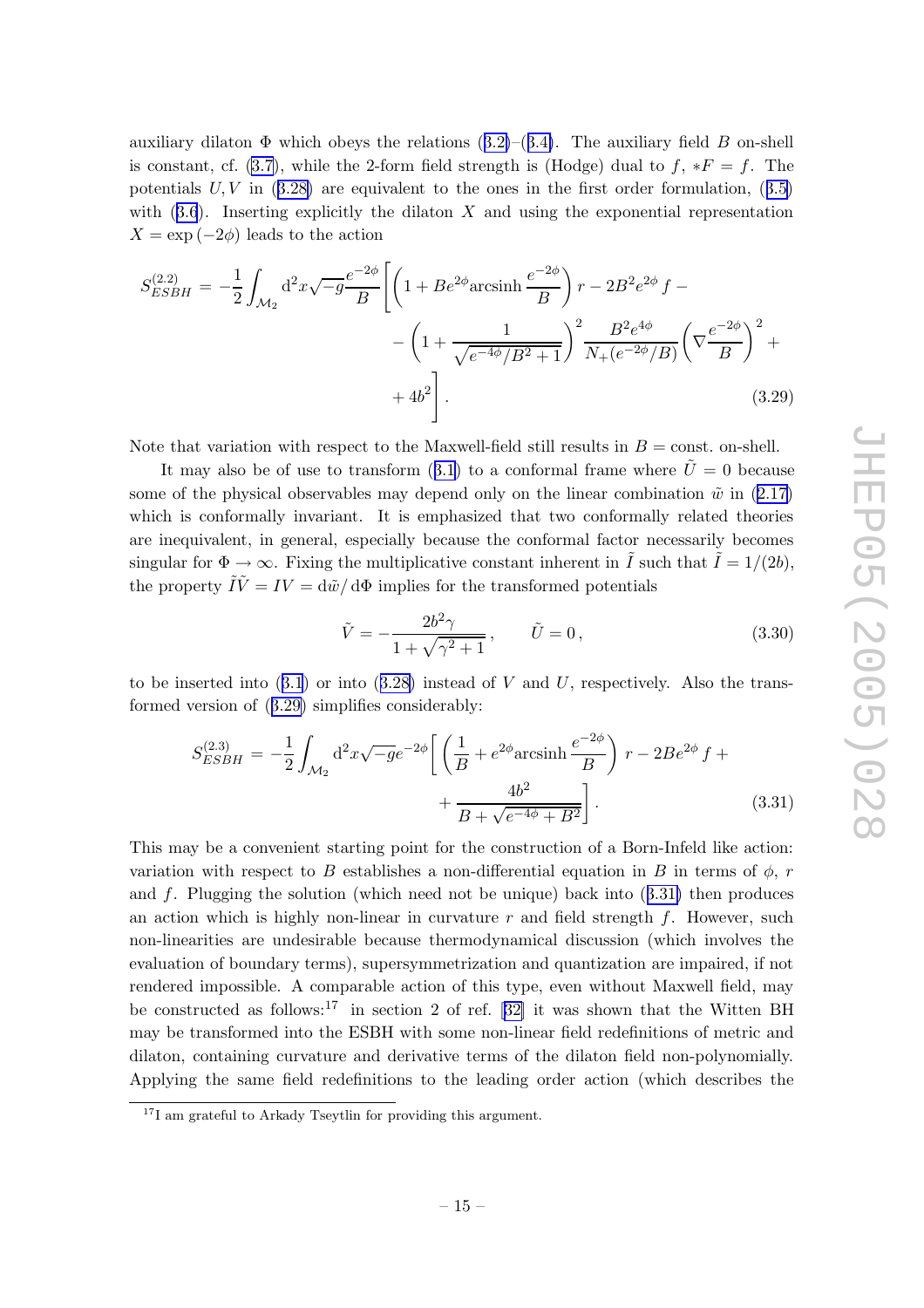<span id="page-16-0"></span>Witten BH) yields an action for the ESBH whic h inherits these non-polynomialities. By contrast, the actions  $(3.1), (3.28), (3.29)$  $(3.1), (3.28), (3.29)$  $(3.1), (3.28), (3.29)$  $(3.1), (3.28), (3.29)$  $(3.1), (3.28), (3.29)$  $(3.1), (3.28), (3.29)$  and  $(3.31)$  $(3.31)$  $(3.31)$  are all linear in curvature and contain no higher derivatives than second ones. This difference is crucial for most of the subsequen t applications. In fact, one may consider linearity in curvature as a *conditio sine qua non* for a profitable non-perturbativ e action.

It has been argued in section [3.1](#page-8-0) that the weak and strong coupling limits correctly produce the Witten BH and JT model, respectively . As a simple cross-chec k it is no w studied to what exten t this holds at the level of solutions, i.e., whether or not curvature as derived e.g. from  $(3.20)$  $(3.20)$  $(3.20)$  approaches the appropriate limits. The curvature scalar r is given by (minus) the second derivative of the Killing norm  $(3.21)$  $(3.21)$  $(3.21)$ :

$$
r_{\pm} = -\frac{\mathrm{d}^2 \xi_{\pm}}{\mathrm{d}R^2} = 8b^2 M \frac{\cosh^2(2bR) - 2 \mp \cosh(2bR)}{(1 \pm \cosh(2bR))^3}.
$$
 (3.32)

Nota bene:  $r_+$  remains bounded for all  $R \in (-\infty, \infty)$  and  $r_-$  is singular at  $R = 0$ . If evaluated at the Killing horizon  $r_+$  reduces to

$$
r_{+}|_{R=R_{\text{horizon}}} = 4b^2 \left(1 - \frac{3}{2M}\right). \tag{3.33}
$$

In the JT limit R becomes very small,  $2bR = \varepsilon \ll 1$ , and mass goes to  $M \to 1$ . Curvature then simplifies considerably:

$$
r_{+} = -2b^{2}(1 + \mathcal{O}(\varepsilon)), \qquad r_{-} \propto \varepsilon^{-4}(1 + \mathcal{O}(\varepsilon)), \qquad (3.34)
$$

As expected the ESBH tends to  $AdS_2$  while the ESNS becomes singular. In the Witten BH limit R and M become large,  $2bR \gg 1$ ,  $M \gg 1$ , and curvature reduces to

$$
r_{\pm} = \pm 16b^2 Me^{-2bR} (1 + \mathcal{O}(e^{-2bR})), \qquad (3.35)
$$

which correctly describes the Witten BH. Self-duality is apparent in  $(3.35)$ . Regarding the global structure it is recalled that for the ESBH the line  $X = 0$  is regular while for the ESNS it is singular (cf. figure [1\)](#page-12-0). Ho wever, in the limiting cases these properties change: the Witten BH has the same CP diagram as the ESBH, except that the line  $X = 0$  is singular; on the other hand, the JT model implies a CP diagram similar to the one of the ESNS, except that the line  $X = 0$  is regular and space-time is not asymptotically flat; instead it is  $AdS_2$ , so globally the CP diagram has the form of a vertical strip rather than triangular shape. These discontinuous changes of the causal structure in the limiting cases  $k = 2$  and  $k = \infty$  (or, from ([1.4](#page-2-0)),  $\alpha' = \infty$  and  $\alpha' = 0$ , respectively) concur with prior observations on the singularit y of these limits.

Let us now consider the dual to the JT model in detail. For small  $\gamma$  one obtains

$$
N_{-}|_{\gamma \ll 1} \approx \frac{\gamma^2}{4}, \qquad \Phi_{-}|_{\gamma \ll 1} \approx \frac{\gamma^3}{6}, \qquad (3.36)
$$

and consequently the potentials read

$$
U_{-}|_{\gamma \ll 1} \approx -\frac{2}{3\Phi_{-}}, \qquad V|_{\gamma \ll 1} \approx -2b^2 (6\Phi_{-})^{1/3}.
$$
 (3.37)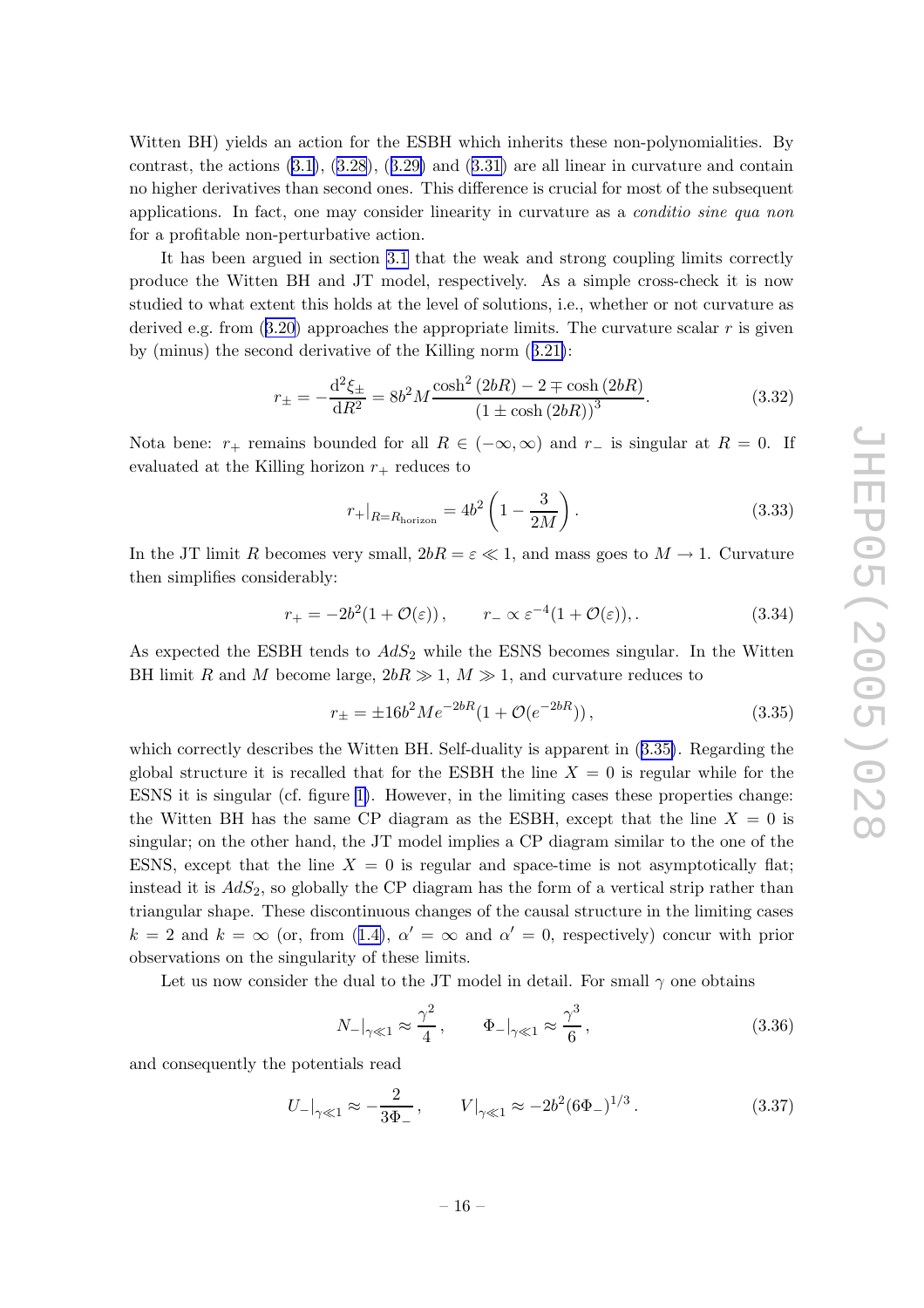<span id="page-17-0"></span>This is a special case of the so-called ab-family [[33](#page-34-0)] with  $a = 2/3$  and  $b = -1/3$ . Because of  $a = b + 1$  it is also a minkowskian ground state model. Somewhat surprisingly, spherical reduction of the 5D Einstein-Hilbert action produces the same model. Thus, winding/momentum mode duality connects  $AdS_2$  with the 5D Schwarzschild BH.

There are two more points worthwhile to address: It is an unexpected result that mass as given by  $(3.8)$  $(3.8)$  is determined by the level k rather than by the value of the dilaton at the origin,  $\phi_0$  — on the issue of mass cf. sections [4.2](#page-18-0) and [5.2](#page-24-0). The introduction of an abelian gauge field has been a crucial input to circum ven t the no-go result of ref. [[15\]](#page-33-0). For details on this idea the appendices [A](#page-29-0) and [B](#page-30-0) may b e consulted.

# 4. Thermodynamical properties

Now that a suitable action for the ESBH exists one may employ it to calculate thermodynamical quantities of interest: ADM mass, Hawking temperature and Bekenstein-Hawking entropy. In each case first a simple and then a more elaborate derivation will be provided or at least sketched. A comparison with previous results [[2](#page-32-0), [34](#page-34-0), [35](#page-34-0), [13](#page-33-0), [29](#page-34-0), [12](#page-33-0)] will be postponed until section [5](#page-21-0) .

#### 4.1 Mass

We follow the prescription of the appendix of  $[30]$  $[30]$  $[30]$  to obtain the ADM mass which slightly generalizes the procedure presented in [[29\]](#page-34-0). The "zeroth step" is eviden t from ([3.12](#page-11-0) )–([3.13](#page-11-0) ) and just amounts to the definition of the functions I and  $\tilde{w}$ , where already a convenient scale factor has been included by hand in the definition of I. The "first step", i.e., the identification of the ground state geometry, has been performed in ([3.15\)](#page-11-0), implying a minkowskian ground state. Such an identification is not just convenient, but necessary if by "mass" we mean "ADM mass". The asymptotic region to b e obtained in the "second step" is located at  $X \to \infty$  (or alternatively  $\gamma \to \infty$  or  $\Phi \to \infty$ ); the scaling ambiguity already has been fixed, and ([3.14](#page-11-0) ) implies that mass is measured in units of the asymptotic Killing time. The ADM mass is given b y

$$
M_{\rm ADM} = -C^{(g)} = bk = \frac{2b}{p} = \frac{1 + 2\alpha'b^2}{\alpha'b} = 2bM.
$$
 (4.1)

In this manner the mass defined in ([3.8](#page-9-0) ) is already the ADM mass up to the scale factor introduced b y hand in [\(3.12](#page-11-0) ) .

One may deriv e (4.1 ) also b y considerations a la Gibbons-Hawking from a boundary term [\[36](#page-34-0)]. In the context of 2D dilaton gravit y this procedure is described in detail e.g. in section 5 of [\[16\]](#page-33-0). Following it for the ESBH the result is (cf. (5.10) in [[16\]](#page-33-0))

$$
M_{\text{ADM}} = \lim_{R \to \infty} \sqrt{\xi(R)} \left( 1 - \sqrt{\xi(R)} \right) \partial_R \Phi , \qquad (4.2)
$$

where  $\xi(R) = \xi_{+}(R)$  may be read off from ([3.21](#page-13-0)). Actually, the least trivial term in (4.2) is the last one: the auxiliary dilaton field Φ enters here because it is the one whic h multiplies the Ricci scalar in the action — and for the calculation of the ADM mass from a boundary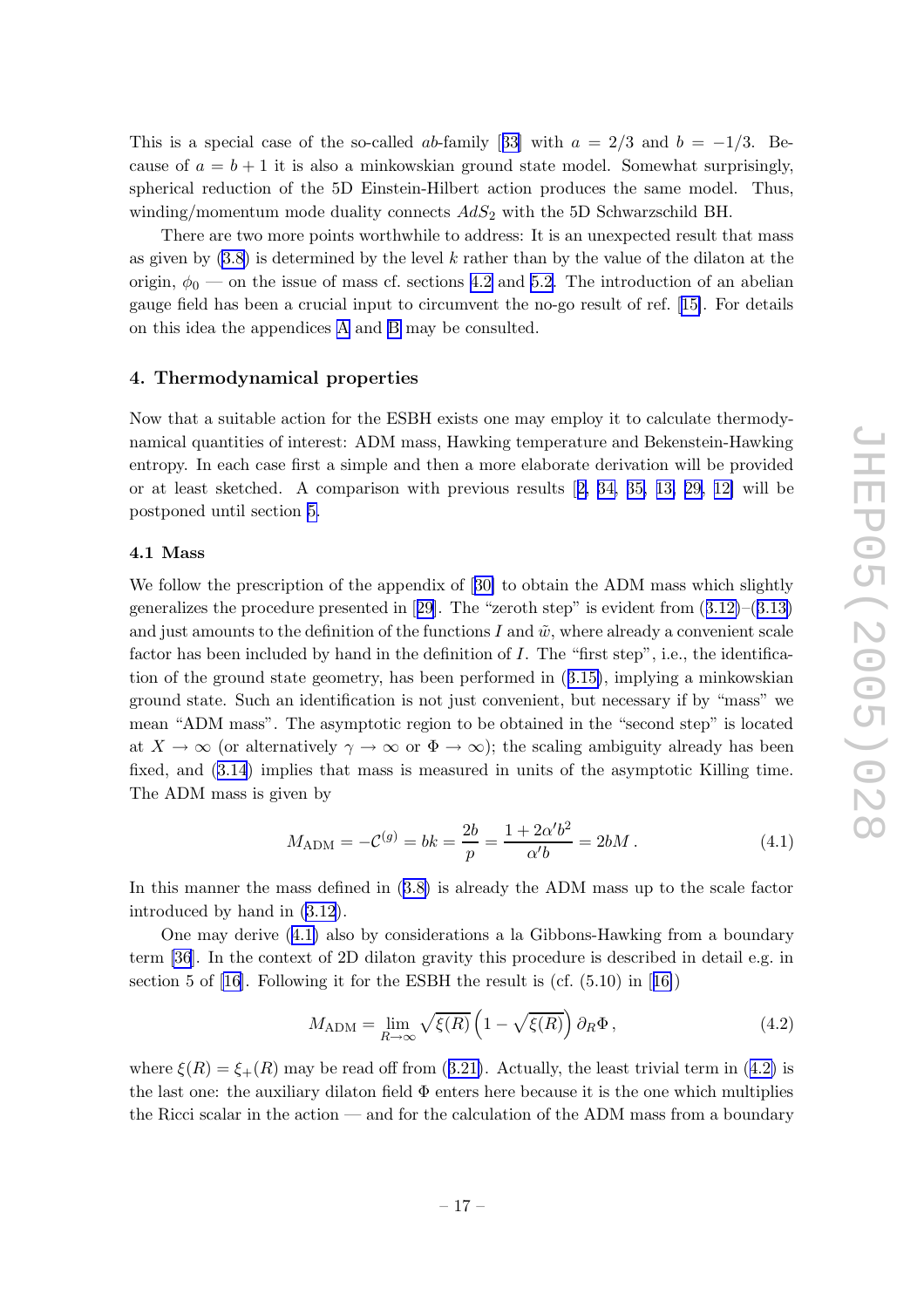<span id="page-18-0"></span>term only the contribution  $\Phi R$  to the action is of importance (to prevent notationally induced hazard: R refers here to the curvature 2-form, while in the rest of this paragraph it denotes the coordinate introduced in ([3.20](#page-13-0) )). For large values of R the relations

$$
\partial_R \Phi \approx b e^{2bR}, \qquad \sqrt{\xi(R)} \approx 1 - 2M e^{-2bR} \tag{4.3}
$$

imply ([4.1](#page-17-0)) when plugged into [\(4.2](#page-17-0)). If the action ([3.1](#page-8-0)) is multiplied by some overall constant  $\kappa$  then also the boundary term and hence the right hand side in  $(4.2)$  $(4.2)$  $(4.2)$  are multiplied by  $\kappa$ , so  $M_{\text{ADM}} \rightarrow \kappa M_{\text{ADM}}$ . One has to bear in mind this simple fact when applying differen t con ventions for the action.

It should b e emphasized that the ADM mass depends only on the parameter b and the string-coupling  $\alpha'$ . In particular, it does not depend on  $\phi_0$ . For the Witten BH mass is usually identified with some function of  $\phi_0$  — but the Witten BH is an exceptional poin t at the edge of the ESBH family . It is easy to comprehend where this apparen t discrepancy comes from: the action  $(3.1)$  $(3.1)$  $(3.1)$  is dilaton shift invariant according to  $(B.10)$  $(B.10)$  $(B.10)$ , while the geometric part of the CGHS action (whic h describes the Witten BH) is not dilaton shift in variant; rather, only the EOM are. The same considerations apply to the corresponding boundary terms and thus in the former case the mass becomes independen t from  $\phi_0$  while in the latter it does not. For sake of clarity it pays to plug the limit ([3.10](#page-10-0)) together with the on-shell value of  $B$ ,  $(3.7)$  $(3.7)$  $(3.7)$ , into the general action  $(3.1)$  $(3.1)$  $(3.1)$ :

$$
S^{WBH} = \frac{1}{Q} \int_{\mathcal{M}_2} \left[ \hat{X}_a T^a + X R - \epsilon \left( \frac{\hat{X}^+ \hat{X}^-}{X} + 2b^2 X \right) \right], \tag{4.4}
$$

where  $\hat{X}^{\pm} = QX^{\pm}$ . Apart from an overall factor of  $1/Q$  this is the geometric part of the CGHS model describing the Witten BH. As we have seen above an overall factor just rescales the ADM mass, which is the reason for the aforementioned absence of  $\phi_0$  in ([4.1](#page-17-0)). It is stressed that there does not seem to b e a "bottom-up" w ay to fix the o verall factor (which may neither depend on k nor on  $\phi_0$ ) in front of ([3.1](#page-8-0)), but as its only classical effect is the rescaling of physical units this is of limited relevance.

Because it is nice to work with a dimensionless mass in most of the subsequen t considerations the quantity  $M \in [1,\infty)$  will be used, so one has to bear in mind the scale factor of 2 b if one would lik e to express these results in terms of the ADM mass. It is recalled that the lower boundary value,  $M = 1$ , corresponds to the JT limit, while the upper one,  $M \to \infty$ , corresponds to the Witten BH limit.

### 4.2 Temperature

Hawking temperature as derived naively from surface gravit y

$$
T_H = \frac{1}{4\pi} \left| \frac{\mathrm{d}\xi}{\mathrm{d}R} \right|_{R=R_{\text{horizon}}},\tag{4.5}
$$

with  $(3.21)$  $(3.21)$  and  $(4.1)$  $(4.1)$  $(4.1)$  yields the mass-to-temperature law

$$
T_H = \frac{b}{2\pi} \sqrt{1 - \frac{1}{M}}.
$$
\n
$$
(4.6)
$$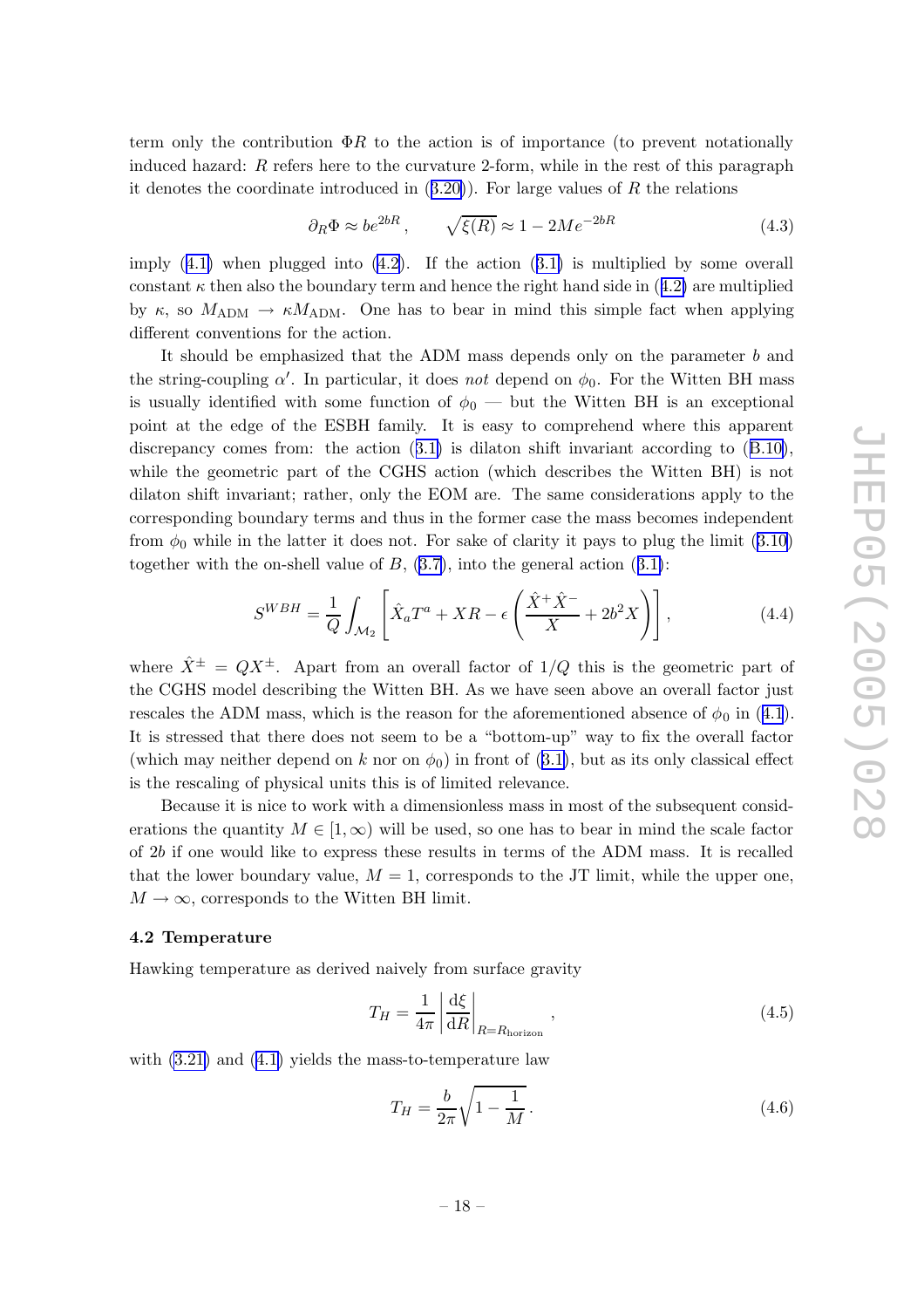<span id="page-19-0"></span>Thus, for the Witten BH,  $M \to \infty$ , one gets  $T_H \to b/(2\pi)$ , equivalent to the standard behavior found in the literature. For low masses,  $M \to 1$ , the temperature  $T_H$  vanishes, being consisten t with the fact that JT does not exhibit a horizon.

To put the result [\(4.6](#page-18-0) ) on firmer grounds an alternativ e derivation [[37](#page-34-0) ] is presented which involves a minimally coupled massless scalar field  $\mathcal T$  as "carrier" of the Hawking quanta, the action of which, viz.

$$
S_{KG} = \frac{1}{2} \int_{\mathcal{M}_2} d^2 x \sqrt{-g} g^{\mu \nu} \left( \partial_{\mu} \mathcal{T} \right) \left( \partial_{\nu} \mathcal{T} \right), \tag{4.7}
$$

has to b e added to the geometric part ([3.1](#page-8-0) ) . Vacuum polarization effects determine the semi-classical energy momentum tensor

$$
T_{\mu\nu} = \frac{2}{\sqrt{-g}} \frac{\delta W}{\delta g^{\mu\nu}},\tag{4.8}
$$

where  $W$  is the one-loop effective action for the scalar field on the classical background manifold with metric  $g_{\mu\nu}$  given by [\(3.20](#page-13-0)), ([3.21](#page-13-0)). The trace anomaly<sup>18</sup>

$$
T^{\mu}_{\mu} = -\frac{1}{24\pi}r
$$
\n(4.9)

together with the conservation equation

$$
\nabla^{\mu}T_{\mu\nu} = 0, \qquad (4.10)
$$

then implies a non-vanishing flux component of the energy-momentum tensor. For a review on this method in the context of 2D dilaton gravity cf. ref. [[38\]](#page-34-0). In conformal gauge (all  $\pm$ indices in this subsection refer to the ligh t cone)

$$
ds^{2} = 2e^{2\rho} dx^{+} dx^{-}, \qquad \rho = \frac{1}{2} \ln \xi = \frac{1}{2} \ln \left( 1 - \frac{2M}{1 + \cosh(2bR)} \right), \tag{4.11}
$$

the conservation equation (4.10 ) yields

$$
\partial_{+}T_{--} + \partial_{-}T_{+-} - 2(\partial_{-}\rho)T_{+-} = 0. \qquad (4.12)
$$

Taking into account staticity, the expression for the curvature scalar,  $r = -\xi''$  (prime denotes differentiation with respect to R), as well as  $T^{\mu}_{\mu} = 2e^{-2\rho}T_{+-}$ , establishes for the flux componen t

$$
T_{--} = \frac{1}{96\pi} \left[ 2\xi \xi'' - (\xi')^2 \right] + t_0, \qquad (4.13)
$$

where  $t_0$  is an integration constant. It is fixed by the (Unruh) requirement<sup>19</sup>

$$
T_{--}|_{R=R_{\text{horizon}}} = 0. \tag{4.14}
$$

<sup>&</sup>lt;sup>18</sup>The notation of section 6 of ref. [[16](#page-33-0)] is used, with the important exception that the Ricci scalar there, R, corresponds to  $-r$  in the present work.

<sup>&</sup>lt;sup>19</sup>This condition ensures sufficient regularity of the energy-momentum tensor at the Killing horizon in global (Kruskal) coordinates. Other choices select different vacua, e.g.  $t_0 = 0$  produces Boulware.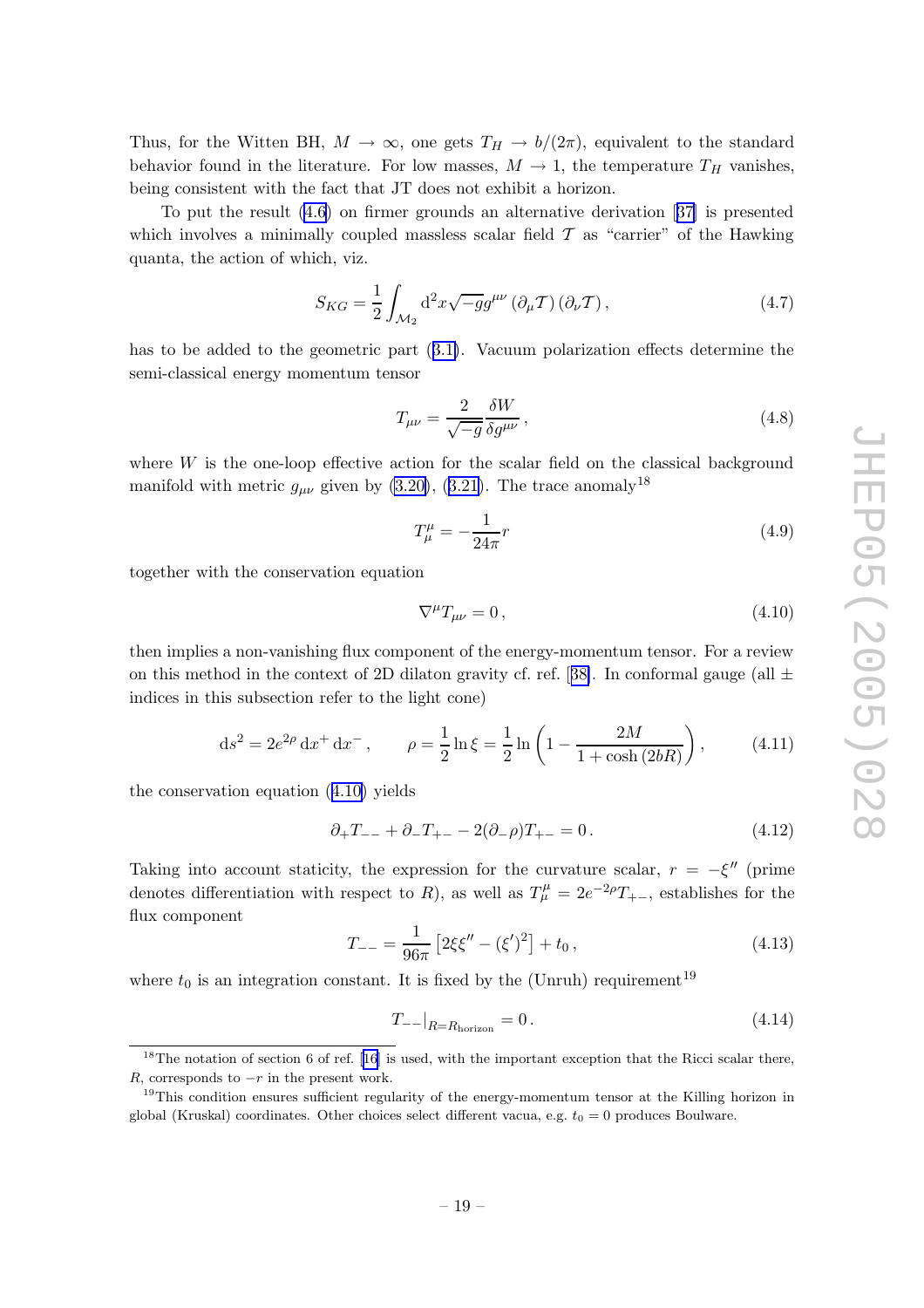<span id="page-20-0"></span>Consequently , the asymptotic flux is given b y

$$
T_{--}^{\text{asymptotic}} = t_0 = \frac{1}{96\pi} (\xi')^2 \bigg|_{R=R_{\text{horizon}}}.
$$
\n(4.15)

By virtue of the 2D Stefan-Boltzmann law,

$$
T_{--}^{\text{asymptotic}} = \frac{\pi}{6} T_H^2 \,, \tag{4.16}
$$

one then derives ([4.5](#page-18-0) ) , so this metho d gives the same result for the Hawking temperature as the purely geometric one above.

#### 4.3 Entrop y

Simple thermodynamic considerations establish that entropy  $S$  is proportional to the dilaton field evaluated on the Killing horizon [[39](#page-34-0)], where "the dilaton field" again refers to the factor multiplying the Ricci scalar in the action. Thus, for the ESBH one has to evaluate Φ at the Killing horizon. With the same con vention for the Boltzmann constan t as in [[39](#page-34-0) ] the result is

$$
S = 2\pi \Phi|_{2M=1+\sqrt{\gamma^2+1}} = 4\pi \left(\sqrt{M(M-1)} + \frac{1}{2}\text{arcsinh}\left(2\sqrt{M(M-1)}\right)\right). \tag{4.17}
$$

This may be understood most easily from  $dS = dM_{\rm ADM}/T_H = 4\pi \, dM/\sqrt{1 - 1/M}$ , which upon integration yields

$$
S = S_0 + 4\pi \left( \sqrt{M(M-1)} + \operatorname{arctanh} \sqrt{1 - \frac{1}{M}} \right). \tag{4.18}
$$

Setting  $S_0 = 0$  and using simple trigonometric identities for hyperbolic functions, (4.18) is seen to be equivalent to  $(4.17)$ . In the Witten BH limit it simplifies to

$$
S|_{M\gg 1} = 4\pi M \left( 1 + \mathcal{O}\left(\frac{\ln\left(M\right)}{M}\right) \right) \approx S_{\text{LO}} = 4\pi M ,\qquad (4.19)
$$

while for the JT limit one gets

$$
S|_{M=1+\varepsilon} = 8\pi\sqrt{\varepsilon} \left(1 + \mathcal{O}(\varepsilon)\right). \tag{4.20}
$$

Therefore, as might have been anticipated, for  $k \to 2$  entropy vanishes. For  $k \to \infty$  it is worthwhile to display also the next to leading order term:

$$
S|_{M \gg 1} = S_{\text{LO}} + 2\pi \ln S_{\text{LO}} + \mathcal{O}(1) \tag{4.21}
$$

Hence, only in the weak coupling regime  $(\alpha' \ll 1)$  the expected [[40](#page-34-0), [41](#page-34-0)] qualitative behavior of entropy (4.21) is recovered, while in the strong coupling regime  $(\alpha' \gg 1)$  no logarithmic corrections to entrop y do arise.

A differen t derivation of entrop y is provided b y counting of microstates with CFT methods using the Cardy formula for the asymptotic densit y of states (cf. e.g. [[42\]](#page-34-0)). We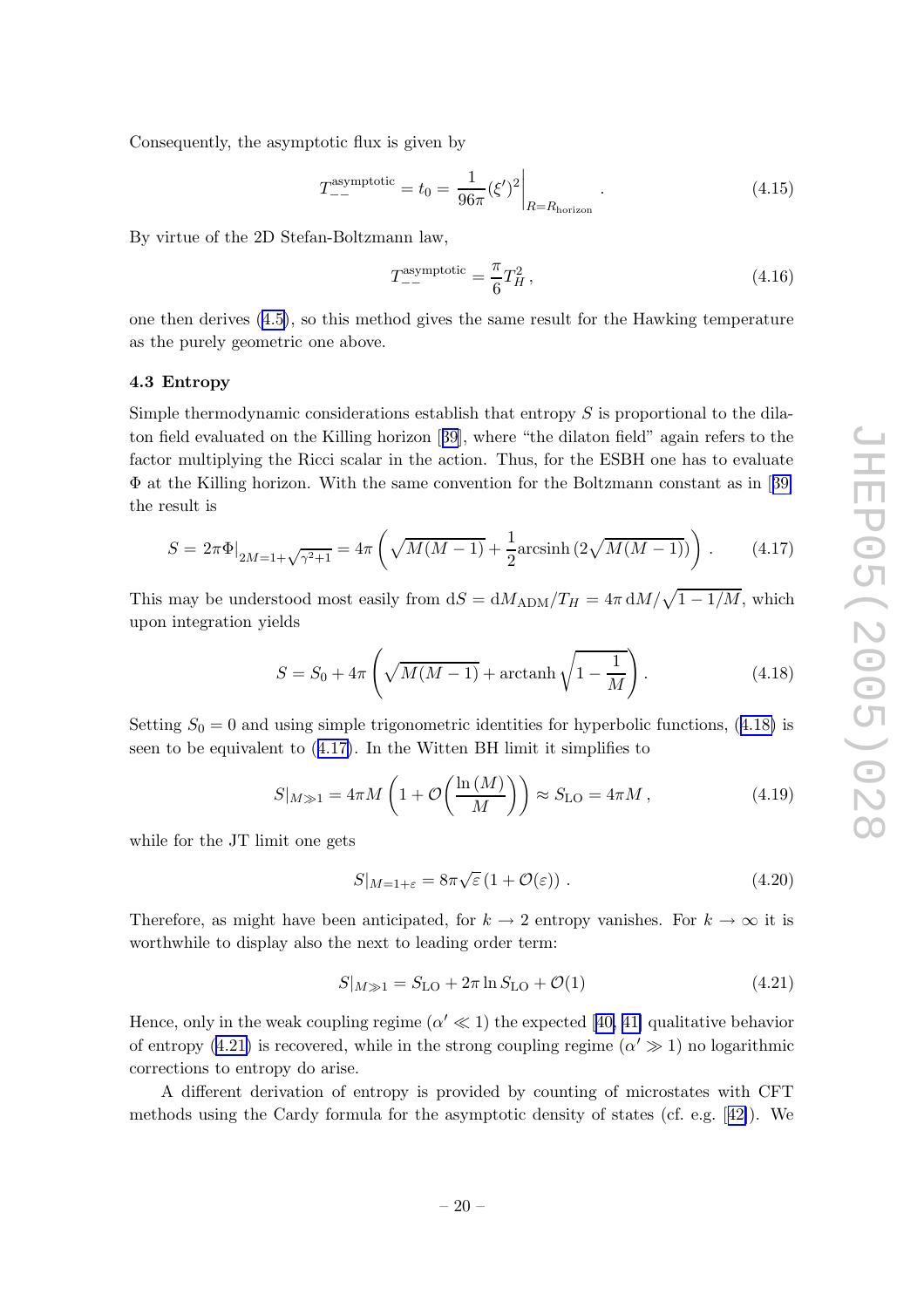<span id="page-21-0"></span>will sketch here a more recent study [[43](#page-34-0)] tailor made for 2D dilaton gravity. The main feature of this approach is the imposition of a "stretched horizon", i.e., a surface which is "almost null", the "almost" being parametrized by a small parameter  $\epsilon$ . Translated to our notation this implies  $X^+X^- = \mathcal{O}(\epsilon) \ll 1$ . A hamiltonian analysis is then performed with the boundary condition that a (stretched) horizon must exist. The constraints generate a Virasoro algebra with central charge  $c = \mathcal{O}(\epsilon)$  which vanishes in the limit  $\epsilon \to 0$ . Thus, at first glance the Cardy formula<sup>20</sup> [[44](#page-35-0)]

$$
S = \pi \sqrt{\frac{c}{6} \,\Delta} \,,\tag{4.22}
$$

where  $\Delta$  is the Eigenvalue of the Virasoro operator  $L_0$  for which entropy S is being calculated, appears to produce a vanishing entropy. However,  $\Delta$  turns out to be proportional to  $1/\epsilon$ . To be more concrete, the results of [[43](#page-34-0)] are<sup>21</sup>

$$
c = 24\pi\epsilon \Phi_h, \qquad \Delta = \frac{\Phi_h}{\pi\epsilon} (1 + \mathcal{O}(\epsilon)), \qquad (4.23)
$$

where  $\Phi_h$  is the dilaton  $\Phi$  restricted to the Killing horizon. Inserting (4.23) into (4.22) confirms ([4.17](#page-20-0)). It is emphasized that in all approaches the specific form of  $U$  and  $V$  is essentially irrelevant; only the  $\Phi R$  term in the action matters.

# 5. Conclusions and generalizations

The main result of this work is the action for the  $ESBH/ESNS$ ,  $(3.1)$  $(3.1)$  $(3.1)$ – $(3.6)$  $(3.6)$  $(3.6)$ . It may be considered as a non-perturbativ e generalization of the geometric part of the CGHS model [[5](#page-32-0) ] valid for all values of the string-coupling  $\alpha'$ , while retaining the pivotal property of linearity in curvature. It is worthwhile mentioning that the potentials  $U, V$  in  $(3.5)$  $(3.5)$  $(3.5)$  are unique. The form of  $(3.1)$  $(3.1)$  $(3.1)$  suggests to take the auxiliary dilaton  $\Phi$  more seriously and to treat it as a "genuine" dilaton field. In that case the  $BF$  term decouples and may be eliminated. Such an action (or, alternatively, its second order cousin  $(3.28)$  $(3.28)$  $(3.28)$ ) may be a useful starting point for adding matter degrees of freedom, supersymmetrization, quantization, etc. Subsequently a few possible applications are pointed out and some speculations are presented, although the list b y no means is mean t to b e exhaustive.

# 5.1 Supplementary thermodynamical considerations

Comparing the results of section [4](#page-17-0) with available ones in the literature  $[2, 34, 35, 13, 29, 12]$  $[2, 34, 35, 13, 29, 12]$  $[2, 34, 35, 13, 29, 12]$  $[2, 34, 35, 13, 29, 12]$  $[2, 34, 35, 13, 29, 12]$  $[2, 34, 35, 13, 29, 12]$  $[2, 34, 35, 13, 29, 12]$  $[2, 34, 35, 13, 29, 12]$  $[2, 34, 35, 13, 29, 12]$  $[2, 34, 35, 13, 29, 12]$  $[2, 34, 35, 13, 29, 12]$  $[2, 34, 35, 13, 29, 12]$  $[2, 34, 35, 13, 29, 12]$ almost exclusively disagreemen t is found. This should not come as a sho ck, because the derivation of the ADM mass and of the entrop y crucially depends on the knowledge of the

<sup>&</sup>lt;sup>20</sup>In [[43](#page-34-0)] it has been assumed that the lowest Eigenvalue of  $L_0$ , denoted by  $\Delta_g$ , vanishes. One can weaken this requirement and assume that it scales with  $\mathcal{O}(\epsilon^2)$  and thus is small as compared to c which scales with  $\mathcal{O}(\epsilon)$ . Therefore, instead of  $c/6 - 4\Delta_g$  to leading order only  $c/6$  is present in (4.22). Similarly, the term  $\Delta - c/24$  to leading order is just given by  $\Delta$ . Note that there is a relative factor of 1/2 as compared to [[43](#page-34-0)] because the action ([3.28](#page-14-0)) contains a relative factor of  $1/2$  as compared to (4) in [[43](#page-34-0)] for  $16\pi G = 1$ .

<sup>&</sup>lt;sup>21</sup>Various approaches yield different results for c and  $\Delta$ . However, in their product these ambiguities always seem to disappear.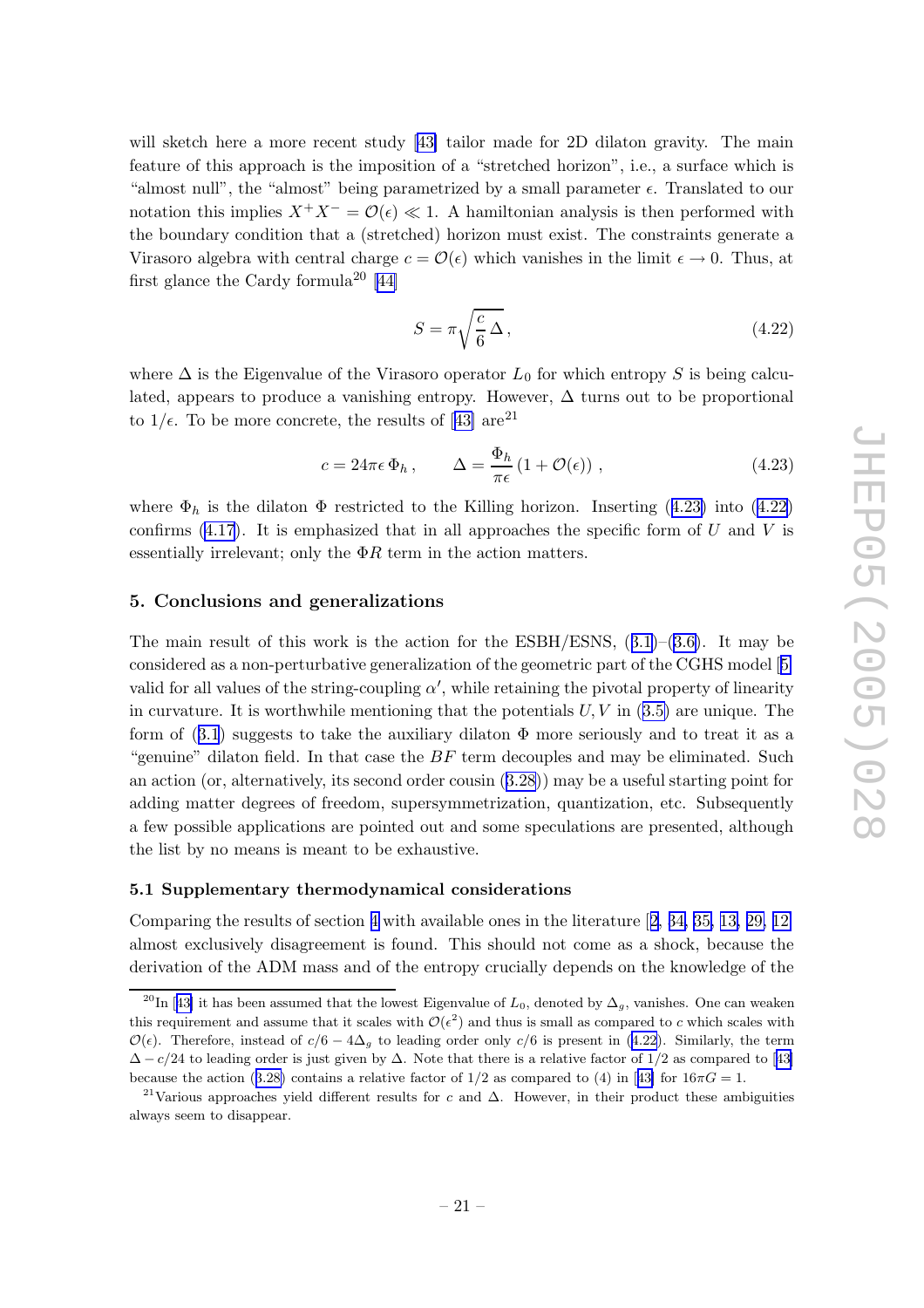correct  $\Phi R$  term in the action, hitherto unavailable. In most previous derivations it was assumed explicitly or implicitly that the corresponding term in the action reads  $XR$ , with X as given b y [\(3.3](#page-8-0) ) off-shell and b y [\(3.26](#page-13-0) ) on-shell. Only regarding Hawking temperature there is some agreement:<sup>22</sup> the result  $(4.6)$  $(4.6)$  $(4.6)$  coincides with equation  $(3.12)$  $(3.12)$  $(3.12)$  in ref. [12] and with equation (2.10) in ref. [\[14](#page-33-0)]. This is to b e expected because for the derivation of Hawking temperature via surface gravit y only knowledge about the metric is needed, but not about the action. So the first obvious application of the action ([3.1](#page-8-0) ) was a reliable derivation of various thermodynamical quantities, as performed in section [4](#page-17-0) , whic h finally clarified what is the ADM mass  $(4.1)$  $(4.1)$ , mass-to-temperature law  $(4.6)$  $(4.6)$  $(4.6)$  and entropy  $(4.17)$  $(4.17)$  $(4.17)$  of the ESBH.

It is worthwhile mentioning that the ADM mass need not constitute the most natural mass definition. It is beneficial if the ground state geometry is Mink owski space. But if, say , a BPS solution exists it is often more convenient to shift the mass such that  $M(BPS) = 0$ and masses of non-BPS solutions are measured with respect to it.<sup>23</sup> Also the ESBH has a ground state geometry which is not Minkowski space,  $^{24}$  namely  $AdS_2$  for  $M = 1$ . The mass definition

$$
M_{\text{AdS}} := M_{\text{ADM}} - 2b = 2b(M - 1) \tag{5.1}
$$

yields  $M_{AdS} = 0$  for the ground state geometry. In the Witten BH limit the difference between  $M_{AdS}$  and  $M_{ADM}$  is negligible. For certain applications the "AdS-mass" (5.1) may b e more appropriate than the ADM mass ([4.1](#page-17-0) ) . From ([4.2](#page-17-0) ) it may b e derived easily that for the ESNS the ADM mass is negative because the second term in the right equation of ([4.3](#page-18-0) ) changes sign. This implies a mass gap of 4 b bet ween the ESBH and the ESNS spectra.

The naively defined specific heat of BHs sometimes exhibits remarkable behavior for instance, for the Sc h warzschild BH it is negative. Therefore, it is worthwhile to consider the specific heat for the ESBH,

$$
C_s := \frac{dM_{\text{ADM}}}{dT_H} = \frac{16\pi^2}{b} M^2 T_H.
$$
\n(5.2)

So the ESBH behaves like an electron gas at low temperature  $(T_H \to 0, M \to 1)$  with Sommerfeld constant  $\gamma = 16\pi^2/b$ . Of particular relevance is the large mass limit, because the uncorrected Witten BH has a vanishing in verse specific heat and thus a finite result is a non-trivial effect:

$$
C_s|_{M \gg 1} = \frac{2\pi}{b^2} M_{\text{ADM}}^2 \left( 1 + \mathcal{O}\left(\frac{1}{M_{\text{ADM}}}\right) \right). \tag{5.3}
$$

 $22$ Although there is no universal agreement among the previous literature on that issue. For instance, [[1](#page-32-0)] gets (translated to our notation)  $T_H \propto \sqrt{M-1}$ , while [[13](#page-33-0)] obtains  $T_H \propto 1/\sqrt{M}$ .

<sup>&</sup>lt;sup>23</sup>E.g. for the Reissner Nordström BH the ADM mass of the extremal solution is given by  $M_{ADM} = |Q|$ , so shifting to  $M := M_{ADM} - |Q|$  yields  $M = 0$  for extremal solutions. For  $M \gg Q$  the difference between the t w o definitions is negligible.

<sup>&</sup>lt;sup>24</sup>Only analytic continuation to  $k < 2$  may lead to Minkowski space, which emerges from the limit  $k \to 0$ . Pushing this further to negative k yields  $\mathcal{C}^{(g)} < 0$ . In that case there are Killing horizons for the "ESNS", but not for the "ESBH". The range  $k \in (2,\infty)$  corresponds to  $D \in (-\infty,26)$ , while  $k \in [0,2)$  implies  $D \in [29, \infty)$  and  $k \in (-\infty, 0]$  leads to  $D \in (26, 29]$ . Clearly,  $k = 2$  (or  $D = 26$ ) is an exceptional case. Amusingly, the Minkowski space solution formally requires  $D = 29$ .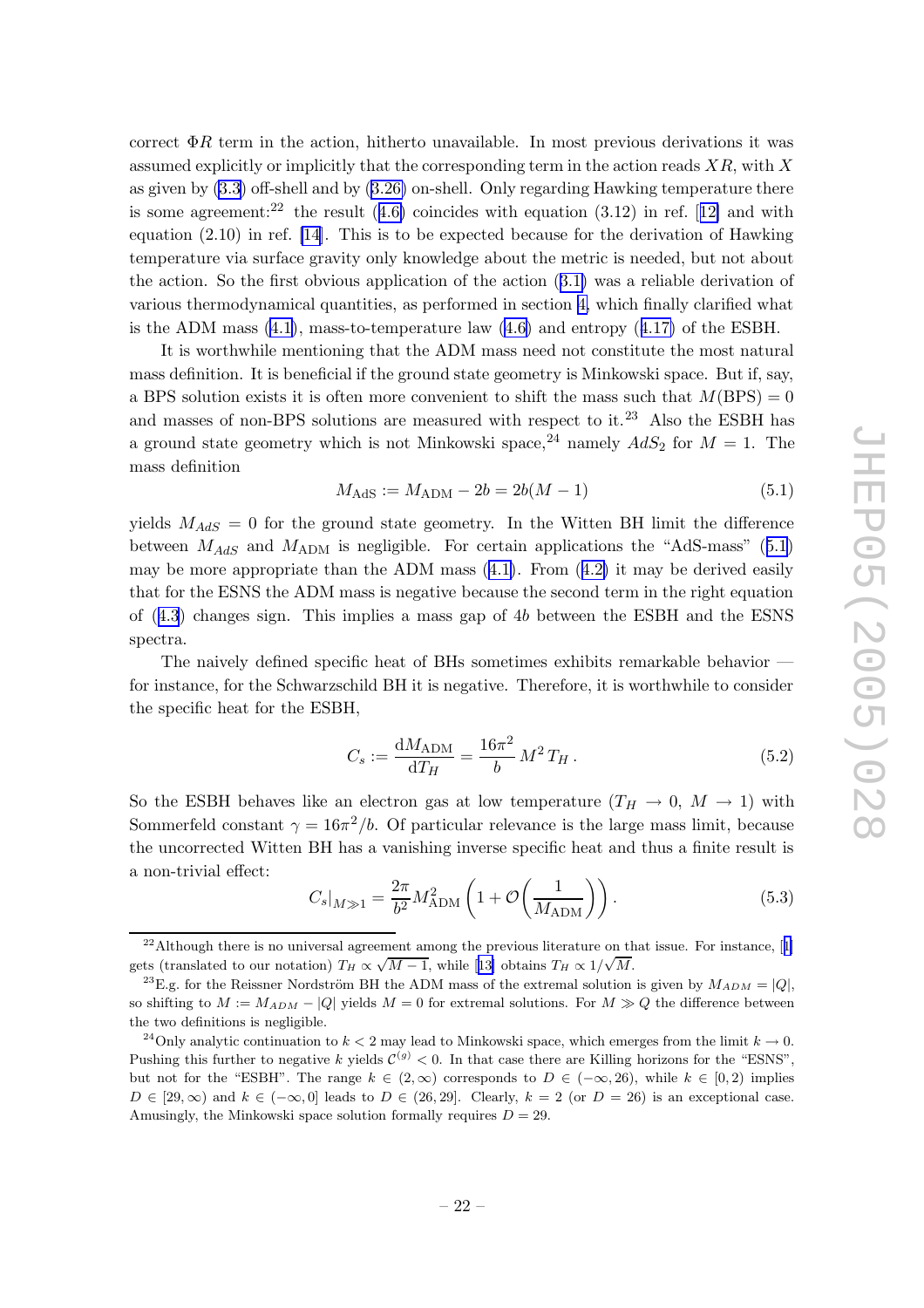<span id="page-23-0"></span>It is positiv e and proportional to the mass squared. Strikingly , up to a numerical factor of  $24\pi$  this is precisely the result of [[45](#page-35-0)] obtained by completely different methods which apply to the quantum corrected Witten BH only . In this fashion leading order quantum corrections of the field theoretic approac h in [[45](#page-35-0) ] qualitatively reveal the same behavior as the stringy corrections implicit in the ESBH.

The Hawking evaporation according to ([4.6](#page-18-0) ) implies a loss of mass and thus the ESBH evolves to another ESBH with lower value of  $k$ ; once  $k = 2$  is reached Hawking radiation stops, suggesting  $AdS_2$  as endpoint of Hawking evaporation. From a string theoretical poin t of view it appears to b e difficult to interpret what an evaporation to a lo wer level k means — whether this is a defect of the description of the ESBH via the action  $(3.1)$  $(3.1)$  $(3.1)$ or a new feature predicted by it.<sup>2[5](#page-32-0)</sup> But as in the case of the CGHS model [5] one may "forget" about the origin of the action and treat it as a model on its own. Then, there is absolutely no interpretational problem with evaporation to lower k. The time interval  $\Delta t$ to evaporate from an initial mass  $M$  to some final mass  $M_0$  according to

$$
\frac{\mathrm{d}M}{\mathrm{d}t} = -\frac{\pi}{6}T_H^2\tag{5.4}
$$

upon integration yields

$$
\Delta t = \frac{24\pi}{b^2} \left( M - M_0 + \ln \frac{M-1}{M_0 - 1} \right).
$$
 (5.5)

Therefore, evaporation to  $AdS_2$  takes infinitely long, concurrent with its role as ground state geometry . For large masses the result (5.5 ) essentially coincides with the one derived in [\[45\]](#page-35-0). On a more speculativ e side note, it may b e rewarding to consider the exceptional solutions mentioned in footnote [11](#page-10-0) , viz., the constan t dilaton vacua, as possible end points of the evaporation process. Their geometry is equivalen t to the one of the ground state,  $AdS_2$ , but the dilaton X vanishes identically. It has been argued in a different context that at the end point of Hawking evaporation a phase transition to a constant dilaton vacuum may occur [[46](#page-35-0) ] and it would b e excellen t to see this falsified or confirmed in a string theoretical derivation.

It could be of interest to determine other quantities, like the free energy  $F$ . One can derive from it e.g. the euclidean action  $I = F/T_H$  and the partition function  $Z = \exp(-I)$ . Taking into account that  $AdS_2$  is the ground state geometry the definition

$$
F := M_{AdS} - T_H S = M_{\text{ADM}} - 2b - T_H S \tag{5.6}
$$

seems to be preferred. Plugging in the results for mass  $(4.1)$  $(4.1)$  $(4.1)$ , temperature  $(4.6)$  $(4.6)$  $(4.6)$  and entropy ([4.17\)](#page-20-0) yields

$$
F = -b\sqrt{1 - \frac{1}{M}}\operatorname{arcsinh}\left(2\sqrt{M(M-1)}\right). \tag{5.7}
$$

<sup>&</sup>lt;sup>25</sup>A possibility to avoid that temperature (and hence the level k) is a fixed quantity rather than a free parameter (as required for evaporation) has been addressed belo w equation (3.12) in [\[12](#page-33-0)]: one may assume that temperature is changed b y varying the num ber of extra massless "matter" fields that can b e added to the system, thereb y changing the effectiv e central charge. See also section [5.2](#page-24-0) .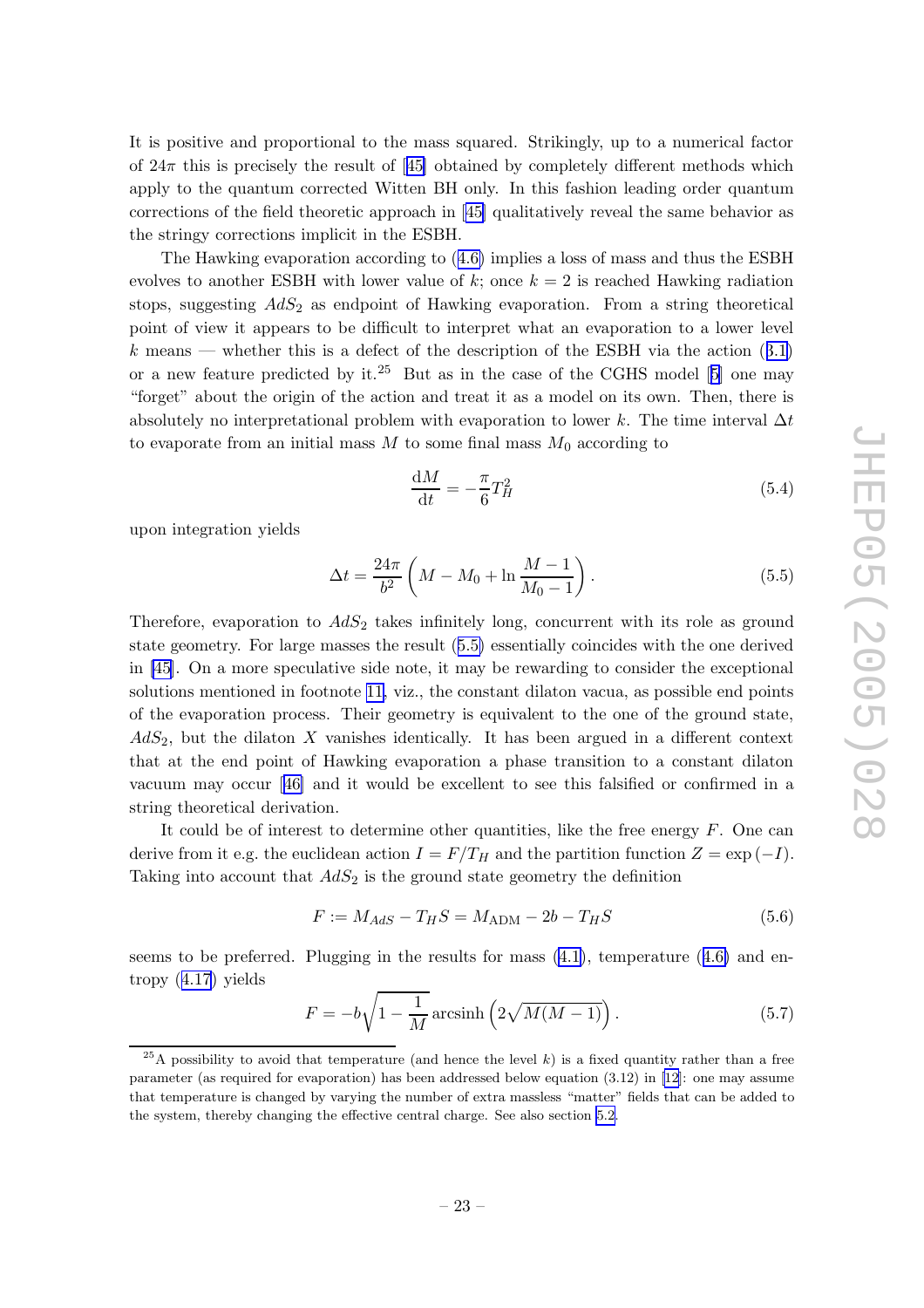<span id="page-24-0"></span>Therefore, F is negative apart from the limiting case  $M = 1$  where F is zero. There is no extremum of F in the range  $M \in [1, \infty)$ . It might be worthwhile to perform a more elaborate analysis of free energy , e.g. in analogy to [[12\]](#page-33-0). Finally , it could b e an interesting exercise to put the ESBH into a cavit y of finite size in order to achiev e an equilibrium and to carry out a thermodynamical study of the combined system ESBH plus radiation. For recen t reviews on BH thermodynamics cf. e.g. [\[47](#page-35-0) ] and refs. therein.

# 5.2 Applications in 2D string theory

It is natural to inquire about implications for 2D string theory. First, the role of k as a constan t of motion is assessed critically , next the absence of higher derivativ e terms in the action is highlighted and contrasted with perturbativ e results, and finally a list of miscellaneous remarks and speculations is presented.

In string theory the level  $k$  typically is a fixed quantity, while in the theory constructed in the presen t work it emerges as a constan t of motion, essentially the ADM mass. This apparen t discrepancy urgently asks for some explanation. Therefore, let us first try to reinterpret  $k$  as a parameter of the action: reverting the arguments in appendix [B](#page-30-0) in general it is possible to integrate out certain fields replacing them b y their on-shell values. For instance, in the paragraph containing  $(B.3)$  $(B.3)$ – $(B.7)$  $(B.7)$  $(B.7)$  a constant of motion stemming from an abelian BF-term is converted into a parameter of the action (and vice versa). However, this particular manoeuvre is impossible for the constan t of motion corresponding to the mass. So we have to live with the fact that  $k$  is not fixed in the action  $(3.1)$  $(3.1)$  $(3.1)$  or one of its reformulations. I will no w try to argue that one should not only accept this conclusion but embrace it. There is actually a physical reason why  $k$  defines the mass: in the presence of matter the conservation equation  $dC^{(g)} = 0$  acquires a matter contribution,

$$
d\mathcal{C}^{(g)} + W^{(m)} = 0, \t\t(5.8)
$$

where  $W^{(m)} = dC^{(m)}$  is an exact 1-form defined by the energy-momentum tensor (cf. section 5 of [[16](#page-33-0) ] or ref. [[48\]](#page-35-0)). In a nutshell, the addition of matter deforms the total mass whic h now consists of a geometric and a matter part,  $\mathcal{C}^{(g)}$  and  $\mathcal{C}^{(m)}$ , respectively. Coming back to the ESBH, the interpretation of  $k$  as mass according to the preceding discussion implies that the addition of matter should "deform" k . But this is precisely what happens: adding matter will in general change the central charge and hence the level k. Thus, from an intrinsically 2D dilaton gravity point of view the interpretation of  $k$  as mass is not only possible but favoured (see also footnote [25\)](#page-23-0).

The absence of higher order derivatives in [\(3.1](#page-8-0) ) has been a crucial ingredien t for its construction and especially for thermodynamical applications, but it may b e difficult to comprehend from a perturbative point of view; after all, an expansion in powers of  $\alpha'$  yields arbitrary powers in curvature in the  $\beta$  functions and consequently also in corresponding effectiv e actions [[49\]](#page-35-0). So ho w is it possible that non-perturbatively curvature appears only linearly? To get some insight, consider a simple model ([2.3](#page-4-0)) with  $U = 0$  and  $V \propto$  $X^n$  with  $n \neq 0, 1$ . On-shell, the equation  $r \propto X^{n-1}$  modulo branch ambiguities allows to eliminate the dilaton field thus obtaining an action non-linear in curvature, with a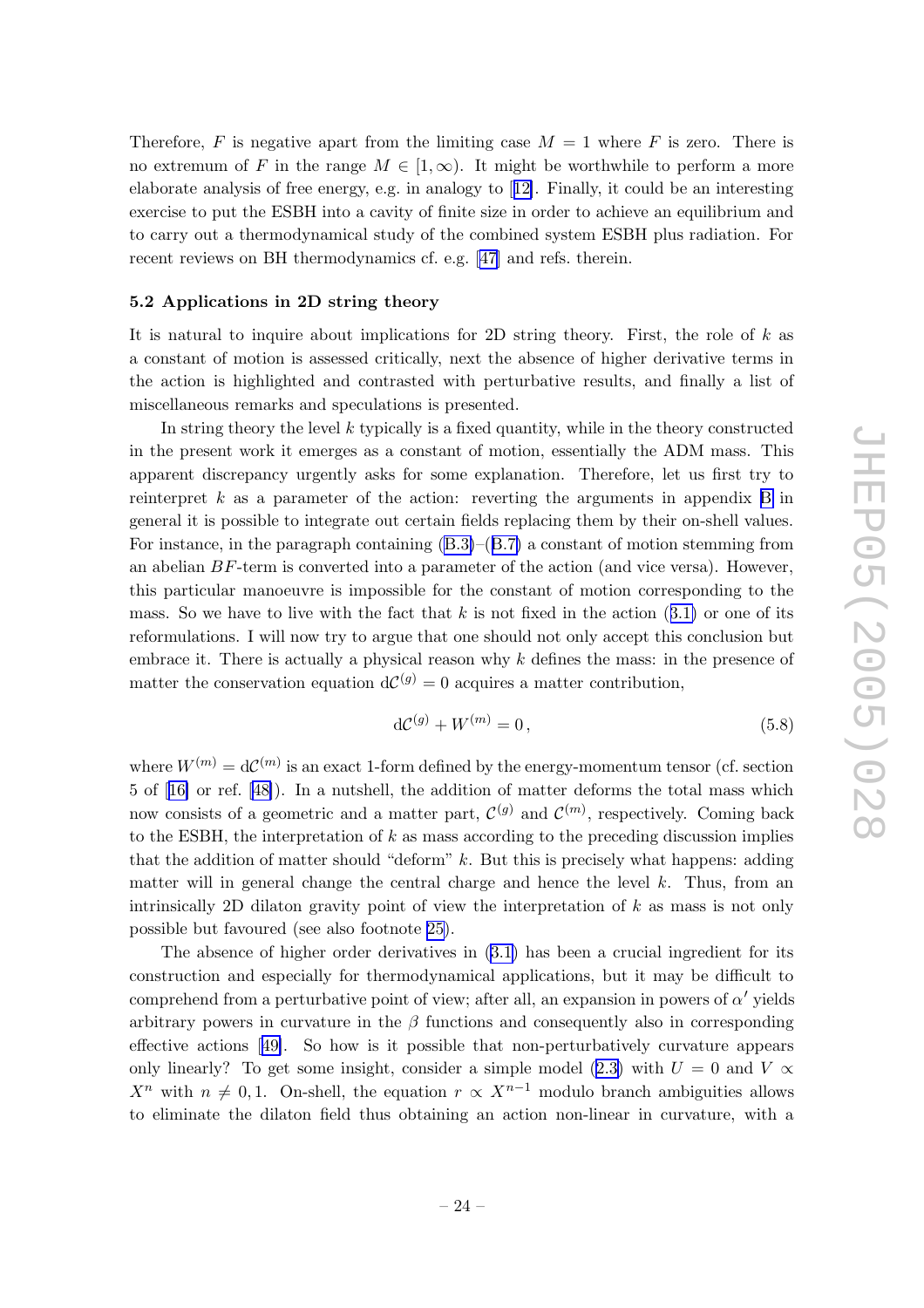Lagrangean proportional to  $r^{n/(n-1)}$ . If V is not a monomial but a more complicated function similar considerations apply and one obtains an action whic h may contain an arbitrary Lauren t series in r . Knowing just (some terms of ) the Lauren t series, it may be difficult to induce the simpler non-perturbative expression linear in  $r -$  but if the latter is available one may deduce the perturbativ e results, although it will b e a somewhat tedious task. By analogy,  $26$  it may be difficult to induce from 3- or 4-loop results the non-perturbative action [\(3.1](#page-8-0)), but it should be doable to derive these perturbative results from ([3.1](#page-8-0) ) . Because it has been shown in the presen t work that all classical solutions of the action [\(3.1](#page-8-0) )–[\(3.6](#page-9-0) ) coincide globally (!) with the ESBH/ESNS b y DVV, it is as reliable as the ESBH itself. So if there were reasons to doubt the validit y of the latter of course also the former is obsolete; on the other hand, if one trusts the ESBH — the working hypothesis of the current work — one may equally trust  $(3.1)$  $(3.1)$  $(3.1)$ .

Here are some additional loose ends:

- It would be gratifying to get a better understanding of the (winding/momentum mode) duality between  $AdS_2$  (cf.  $(2.11)$  $(2.11)$ ) and Schwarzschild in 5D (cf.  $(3.37)$  $(3.37)$  $(3.37)$ ). To this end one may take advantage of the strong coupling limit  $\alpha' \to \infty$ .
- From [\(3.33](#page-16-0)) it is evident that  $k = 2M = 3$  is special insofar as curvature vanishes at the horizon; for  $k > 3$  ( $k < 3$ ) it is positive (negative). Incidentally, in the  $SL(2)/U(1)$ CFT the same value of k separates t w o regions: the CFT exhibits a normalizable zero mode which for  $k \leq 3$  becomes non-normalizable (cf. section 7.3 in ref. [[50\]](#page-35-0)). This may b e either coincidence or of importance for recen t discussions on (non)existence of BHs in 2D string theory  $[51, 52, 50]$  $[51, 52, 50]$  $[51, 52, 50]$  $[51, 52, 50]$  $[51, 52, 50]$ .
- The construction of a Born-Infeld lik e action in terms of dilaton, metric and Maxwell field as outlined belo w [\(3.31](#page-15-0) ) and a comparison with the non-linear action only in terms of dilaton and metric described there may b e of interest; ho wever, for suc h an action the caveats mentioned in the same paragraph apply and limit its pertinence.
- A connection with the 3D charged black strings of Horne and Horowitz [[53](#page-35-0)] has been spelled out in [[14](#page-33-0)]: dimensional reduction leads to a 2D model exhibiting one PPDOF, whic h does not describ e solely the ESBH. But its static solutions coincide with the ESBH. It could be useful to check whether the action  $(3.1)$  $(3.1)$  $(3.1)$  may arise from a different kind of reduction of 3D strings.
- Some applications require spacetime to b e asymptotically AdS, so one may study a conformally transformed version of the ESBH which for large  $\Phi$  approaches  $AdS_2$ ,

 $^{26}$ It is really just an analogy but its message hopefully is transparent: in 2D dilaton gravity various formulations of the same model may exist and equivalence bet ween t w o seemingly differen t models with different field content may not be easy to spot just by looking at the actions. The safest check is a global comparison of all solutions (a local comparison is inadequate since all 2D geometries are locally conformally flat). If they coincide the models are classically equivalent. The procedure in the text above eliminates the dilaton field which is not desirable for comparison with results from string theory, but if one follows it from  $(3.4)$  $(3.4)$  $(3.4)$  and  $(3.5)$  $(3.5)$  $(3.5)$  it is clear that arbitrary powers in r will arise.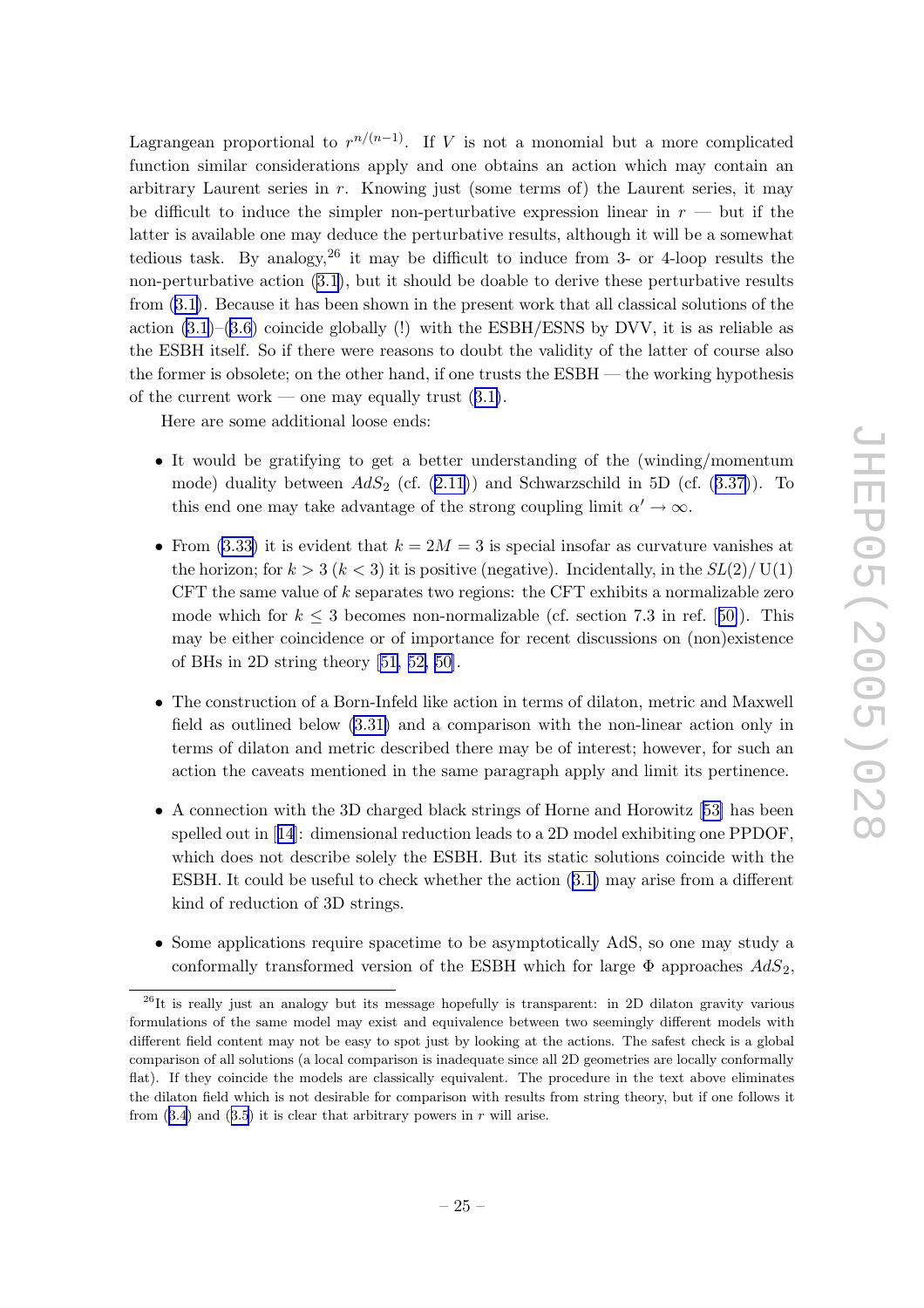<span id="page-26-0"></span>the ground state solution according to previous discussion. If the asymptotic value for curvature,

$$
r_{\rm asy} = 2I^{-1} \frac{\mathrm{d}}{\mathrm{d}\Phi} \left( I^{-1} \frac{\mathrm{d}}{\mathrm{d}\Phi} \left( I \tilde{w} \right) \right),\tag{5.9}
$$

is required to be constant and the conformally invariant function  $\tilde{w}$  in ([2.17](#page-6-0)) behaves asymptotically like  $\tilde{w} = -b \Phi^{\beta}$  with  $\beta \neq 1$  then the non-invariant function must behave asymptotically as  $I \propto \Phi^{\beta-2}$ , which may be achieved by an appropriate  $\Phi$ dependent conformal factor that is regular globally except for the asymptotic region  $\Phi \to \infty$ . More concretely, any two metrics  $\tilde{g}_{\mu\nu}$  and  $g_{\mu\nu}$  of the form ([2.24](#page-7-0)) which differ only by the non-invariant function,  $\tilde{I}$  and I, respectively, are connected by a conformal transformation  $\tilde{g}_{\mu\nu} = \Omega^2 g_{\mu\nu}$  with  $\Omega^2 = \tilde{I}/I$ . If the same procedure is applied for  $\beta = 1$  then (5.9) not only leads to constant but to vanishing curvature. Unfortunately this applies to the ESBH as seen from  $(3.13)$  $(3.13)$  $(3.13)$  which for large  $\Phi$  yields  $\tilde{w}_+ = -b\Phi + \cdots$ . Nevertheless, with the asymptotic choice

$$
\Omega|_{\Phi \to \infty} \propto \frac{1}{\ln \Phi} \tag{5.10}
$$

for the conformal factor the ESBH may b e transformed from the asymptotically flat frame  $(3.20)$  $(3.20)$ ,  $(3.21)$  $(3.21)$  $(3.21)$  to an asymptotically  $AdS_2$  frame. The transformed version of [\(3.12](#page-11-0)) for large  $\Phi$  behaves as  $\tilde{I} \propto 1/(\Phi \ln^2 \Phi) + \cdots$ . The proportionality constant in  $(5.10)$  determines the asymptotic value of  $r_{\rm asy}$ .

#### 5.3 Supersymmetrization, critical collapse and quantization

Supersymmetrization  $[54-56]$  $[54-56]$  $[54-56]$  $[54-56]$  $[54-56]$  is possible if, and only if, the potential V in  $(2.2)$  $(2.2)$  $(2.2)$  may be expressed in terms of a pre-potential  $u$  such that

$$
V(\Phi) = -\frac{1}{8} \left( u^2(\Phi)U(\Phi) + \frac{d}{d\Phi} u^2(\Phi) \right).
$$
 (5.11)

Once the pre-potential is defined one may apply a standard machinery [[56](#page-35-0) , [57](#page-35-0) ] to obtain the supersymmetry transformations and all classical solutions including the BPS states. Because it is not the purpose of the presen t work to review these techniques the focus is solely on the pre-potential. Provided the relation ([3.14](#page-11-0) ) holds the pre-potential alw ays exists.<sup>27</sup> For the ESBH  $(+)/$ ESNS  $(-)$  it reads

$$
u_{\pm}(\Phi_{\pm}) = -4\tilde{w}_{\pm}(\Phi_{\pm}) = 4b\left(1 \pm \sqrt{\gamma^2 + 1}\right). \tag{5.12}
$$

<sup>&</sup>lt;sup>27</sup>This statement probably is not completely obvious although its derivation is simple: Inserting into the definitions ([2.17](#page-6-0)), (5.11) and taking the positive root yields  $u(\Phi) = \sqrt{-8\tilde{w}(\Phi)/I(\Phi)}$  (cf. e.g. (B.12) in ref. [[57\]](#page-35-0)). For generic  $\tilde{w}$  and I a real pre-potential need not exist. However, if [\(3.14](#page-11-0)) is true then the argument of the square root is non-negative. Note that under the shift  $u^2(\Phi) \to u^2(\Phi) + \beta/I(\Phi)$  for arbitrary  $\beta \in \mathbb{R}$  the potential V is invariant. Thus, for a given bosonic model the pre-potential is not unique. This ambiguity corresponds to the freedom to choose  $\tilde{w}^0$  in [\(3.13](#page-11-0)). It has been fixed conveniently in (5.12). I am grateful to L. Bergamin for correspondence on this subject.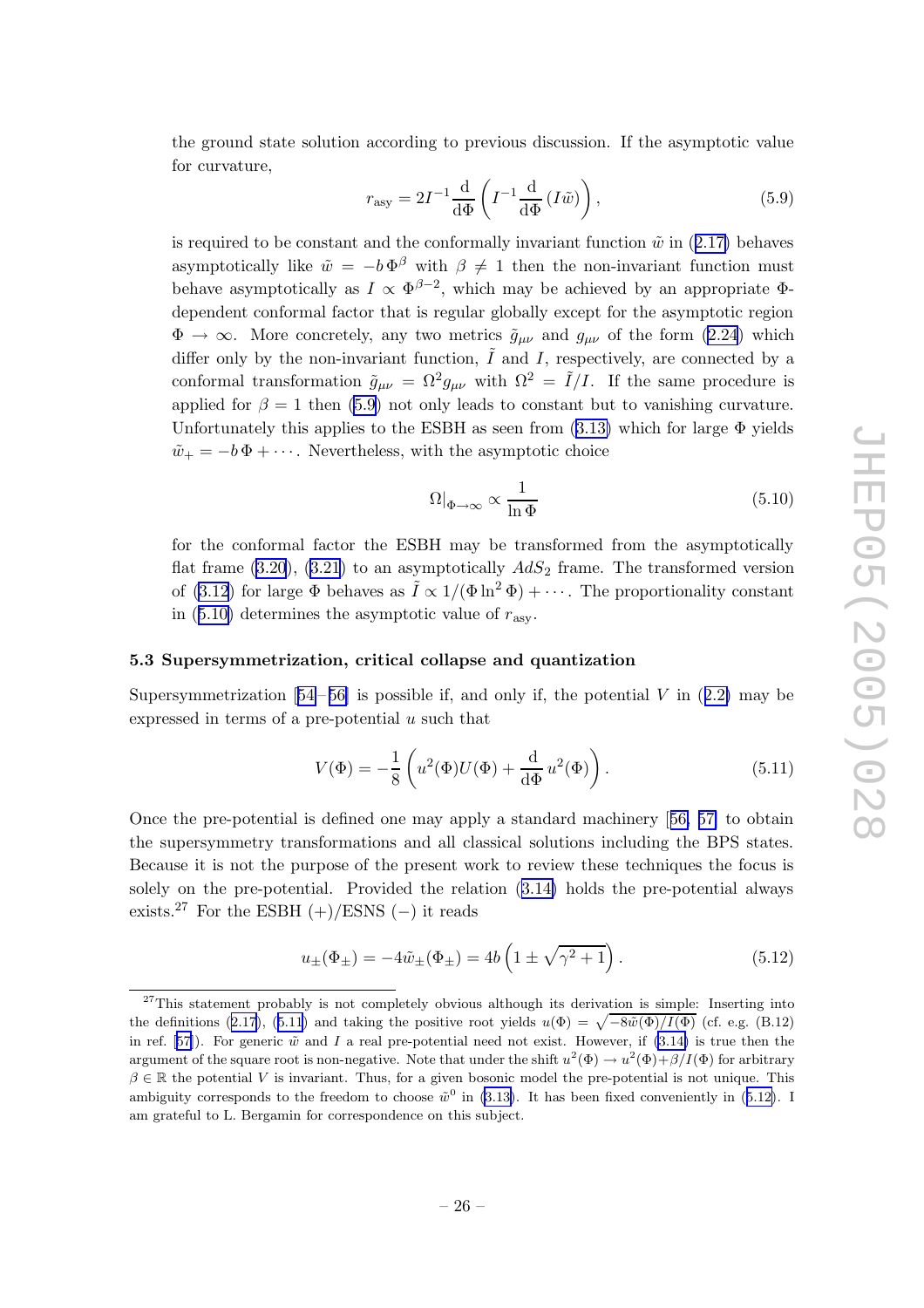It may be checked that the relations  $du^2/d\Phi = 32b^2\gamma$  and  $u^2U = -16b^2\gamma$  are valid and thus the correct potential  $V = -2b^2 \gamma$  is recovered from ([5.11](#page-26-0)). For sake of consistency the limiting cases may b e studied at the level of the pre-potential. The weak coupling limit

$$
u_{\pm}|_{\gamma \gg 1} \approx \pm 4b \gamma \approx \pm 4b \Phi \tag{5.13}
$$

implies the correct pre-potential of the Witten BH, as expected. The strong coupling limit yields

$$
u_+|_{\gamma \ll 1} \approx 8b + 2b\gamma^2 \approx 8b + b\,\Phi_+^2/2\,, \qquad u_-|_{\gamma \ll 1} \approx -2b\,\gamma^2 \approx -2b\,(6\Phi_-)^{2/3}\,. \tag{5.14}
$$

In  $u_+$  the next-to-leading order term has to be considered because otherwise a wrong result for V is obtained since the leading order term is constant and therefore does not contribute to  $du^2_+ / d\Phi_+$ . Although the pre-potential  $u_+$  is not the one of the JT model (which is linear in the dilaton), nevertheless to leading order V as derived from  $u_+$  displays the correct (linear) behavior. It is reassuring that indeed  $u_{-}$  is the pre-potential for the spherically reduced 5D Schwarzschild BH.<sup>28</sup>

Coupling to matter degrees of freedom makes the theory non-topological in general. Integrability is lost apart from certain special cases (like the Witten BH or JT). Thus, dynamics is richer but also more complicated to describe. Already the addition to ([3.1](#page-8-0) ) of the action for a single massless scalar field  $\mathcal{T},$ 

$$
S_{\text{gen}KG} = \int_{\mathcal{M}_2} \mathrm{d}^2 x \sqrt{-g} \, F(\Phi) \, g^{\mu\nu} \left(\partial_{\mu} \mathcal{T}\right) \left(\partial_{\nu} \mathcal{T}\right),\tag{5.15}
$$

which generalizes  $(4.7)$  $(4.7)$  $(4.7)$  slightly by allowing for nonminimal coupling to the dilaton via  $F(\Phi)$ , is capable to introduce a new physical phenomenon: critical collapse. For instance, the spherically reduced Einstein-massless-Klein-Gordon model ( $V = \text{const.}, U = -1/(2\Phi)$ ,  $F \propto \Phi$ ) leads to the famous Choptuik-scaling [[58](#page-35-0)]

$$
M_{BH} \propto (p - p_*)^{\gamma}, \qquad (5.16)
$$

where  $p \in [0, 1]$  is a free parameter characterizing a one-parameter family of initial data with the property that for  $p \leq p_*$  a BH never forms while for  $p > p_*$  a BH always forms with mass  $M_{BH}$  determined by (5.16) for p sufficiently close to  $p_*$ . The critical parameter  $p_* \in (0,1)$  may be found by elaborate numerical analysis and depends on the specific family under consideration; but the critical exponent  $\gamma \approx 0.37$  is universal, albeit model dependent. Other systems may display a differen t critical behavior, cf. the review ref. [[59](#page-35-0)]. The critical solution  $p = p_*$  in general exhibits remarkable features, e.g. discrete or continuous self-similarit y and a naked singularit y . It may b e interesting to perform similar numerical studies for the ESBH coupled e.g. to a scalar field  $(4.7)$  $(4.7)$  $(4.7)$ ,  $(5.20)$  $(5.20)$  $(5.20)$  or  $(5.15)$ , to obtain critical exponents and to study their dependence on the level k.

A particular example of coupling to matter, namely to the tachyon, is now addressed with possible implications for 2D type  $0A/0B$  string theory. For the matrix model description of 2D type  $0A/0B$  string theory cf. [[60,](#page-36-0) [61\]](#page-36-0) (for an extensive review on Liouville

<sup>&</sup>lt;sup>28</sup>For spherically reduced gravity from D dimensions (D > 3) the pre-potential reads  $u(\Phi) \propto$  $\Phi^{(D-3)/(D-2)}$ . Inserting  $D=5$  essentially yields  $u_{-}$  in (5.14).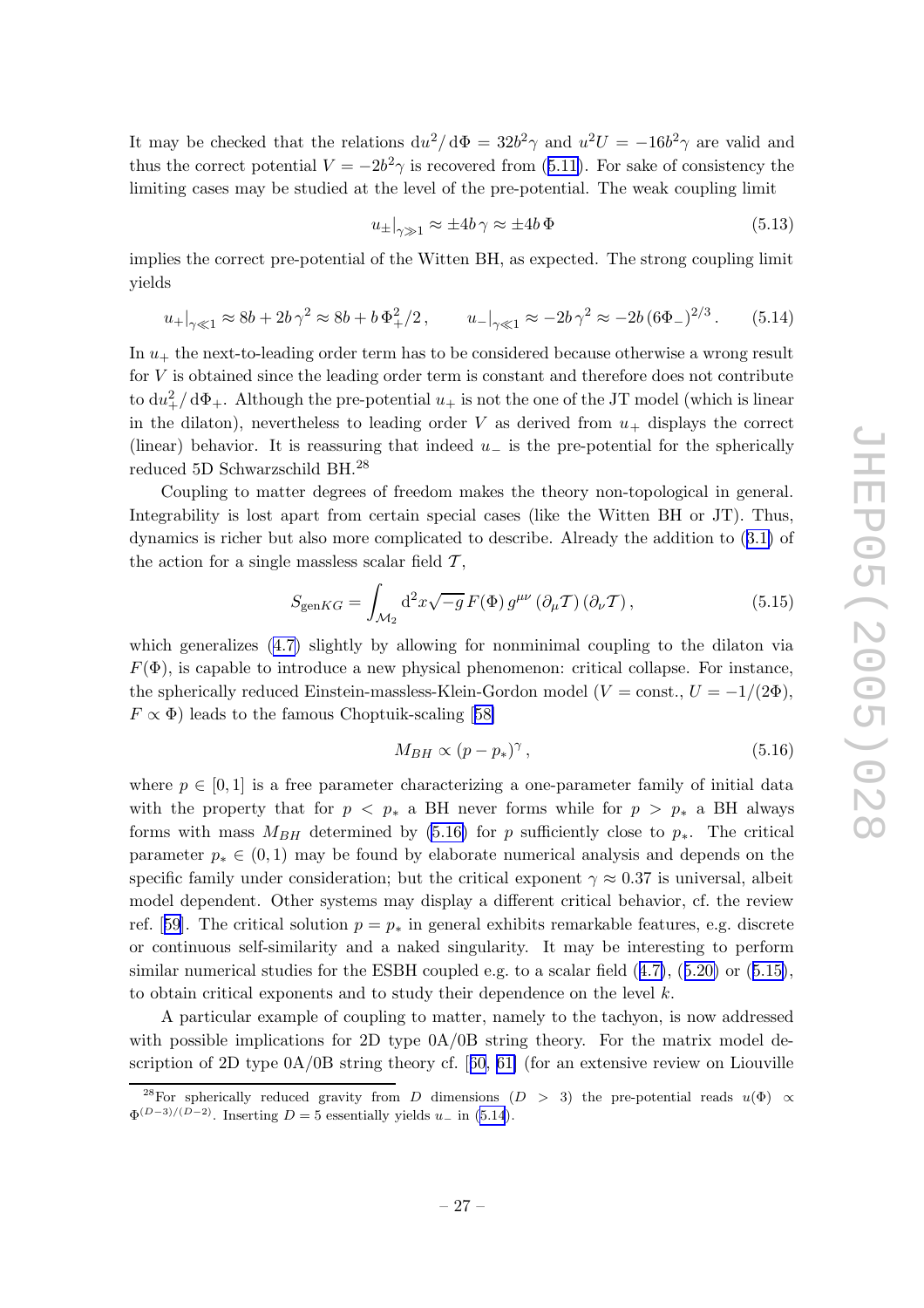<span id="page-28-0"></span>theory and its relation to matrix models and strings in 2D cf. [[62\]](#page-36-0); some earlier reviews are refs. [[63\]](#page-36-0); the matrix model for the 2D euclidean string BH has been constructed in [[64\]](#page-36-0)). Although some of the subsequen t considerations may hav e implications for matrix models their thorough discussion will not be attempted in the present work. Recently [[61](#page-36-0), [65](#page-36-0)] the lo w energy effectiv e action for 2D typ e 0A/0B string theory in the presence of RR fluxes has been studied from various aspects. For sak e of definiteness henceforth focus will b e on 2D typ e 0A with an equal num ber q of electric and magnetic D0 branes. The corresponding action in the second order formulation reads (remem ber ([2.7](#page-5-0) ) )

$$
S_{0A} = \int_{\mathcal{M}_2} d^2 x \sqrt{-g} \Big[ X \frac{r}{2} - \frac{(\nabla X)^2}{2X} + 2b^2 X - \frac{b^2 q^2}{8\pi} \Big] + S_{\mathcal{T}},\tag{5.17}
$$

where  $\mathcal T$  denotes the tachyon. The translation into the first order form is straightforward [\[30](#page-34-0)],

$$
I(X) = \frac{1}{X}, \qquad \tilde{w}(X) = -2b^2X + \frac{b^2q^2}{8\pi} \ln X, \qquad (5.18)
$$

because of

$$
U(X) = -\frac{1}{X}, \qquad V(X) = -2b^2X + \frac{b^2q^2}{8\pi}.
$$
\n(5.19)

The action defining the tachyon sector up to second order in  $\mathcal T$  is given by

$$
S_{\mathcal{T}} = \frac{1}{2} \int_{\mathcal{M}_2} d^2 x \sqrt{-g} \left[ F(X) g^{\mu\nu} (\partial_{\mu} \mathcal{T}) (\partial_{\nu} \mathcal{T}) + f(X, \mathcal{T}) \right],\tag{5.20}
$$

with

$$
F(X) = X, \t f(\mathcal{T}, X) = b^2 \mathcal{T}^2 \left( X - \frac{q^2}{2\pi} \right). \t (5.21)
$$

The geometric part in (5.17 ) generalizes the Witten BH due to the inclusion of RR fluxes (compare  $(5.19)$  with  $(2.10)$  $(2.10)$  $(2.10)$ ). The tachyon action  $(5.20)$  introduces a PPDOF, the tachyon field. This suggests a twofold generalization of  $(3.1)$  $(3.1)$  $(3.1)$ : one may simply add to V in  $(3.5)$  $(3.5)$  $(3.5)$  a term corresponding to RR fluxes — it might be just a constant proportional to  $q^2$  as in the Witten BH limit (5.19 ) or a more complicated function depending on Φ whic h only for  $k \to \infty$  approaches this constant. In principle the term could depend on B as well, thus breaking dilaton-shift in variance discussed in ([B.10](#page-32-0) ) ; in that case it is possible to circumvent the introduction of q in the action by adjusting  $\phi_0$  in ([3.7](#page-9-0)) appropriately.<sup>29</sup> The second possibilit y in volves no guess work and consists of the addition of the tac h yon action (5.20) to [\(3.1](#page-8-0)) with X replaced by  $\gamma B$ , where  $\gamma$  can be expressed as a function of  $\Phi$  by inverting ([3.4](#page-8-0)). This may be an interesting model on its own.<sup>30</sup> If B is replaced by

<sup>&</sup>lt;sup>29</sup>As demonstrated in appendix [B](#page-30-0) the parameter q (or bq) may be eliminated from the action by "integrating in" a Maxwell field. Rather than introducing a new one the existing one may be exploited, e.g. by adding to  $V$  a term quadratic in  $B$ .

 $30$ A remark is in order: according to the discussion in section 3 of [\[32](#page-34-0)] the one-loop form of the tachyon β-function is an exact result, provided metric and dilaton of the ESBH are the exact solutions derived from equating the corresponding  $\beta$ -functions to zero. Because the solutions of ([3.1](#page-8-0)) reproduce the ESBH (without in volving non-linear or non-local field redefinitions), equation (5.21 ) may b e considered as an exact result for the effective Tachyon action, at least for  $q=0$ .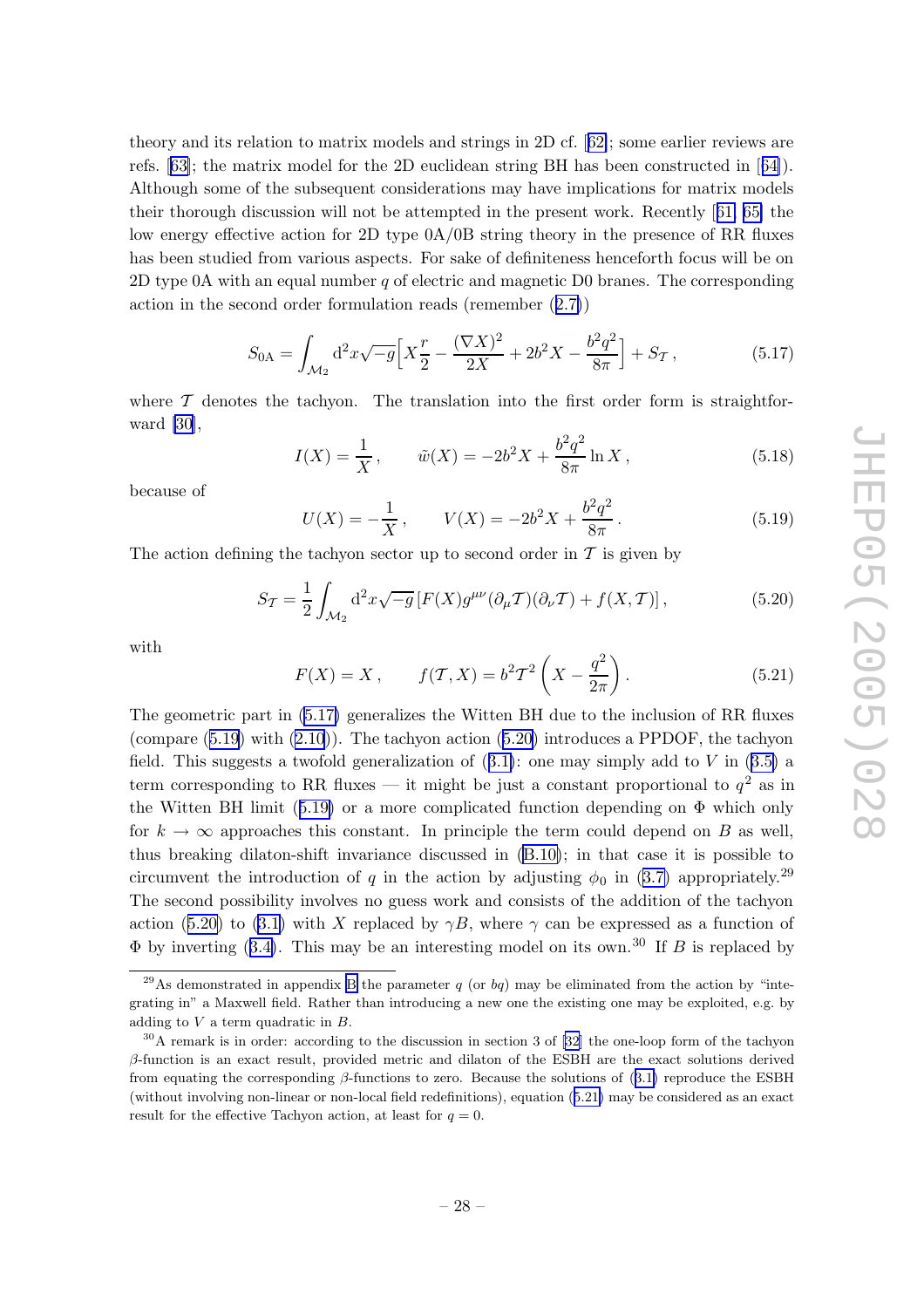<span id="page-29-0"></span>its on-shell value ([3.7](#page-9-0)) it is evident that the constant  $\phi_0$  now plays the role of a relative coupling constan t bet ween geometry and the tac h yon sector. Therefore, as soon as the tachyon enters the game the abelian  $BF$  term in  $(3.1)$  $(3.1)$  $(3.1)$  ceases to be of purely auxiliar nature and acquires a physical status.

Finally , if one treats it as a model from scratc h one may wish to quantize the ESBH action ([3.1](#page-8-0) ) and/or its supersymmetrized version with pre-potential ([5.12](#page-26-0) ) , possibly supplemented by matter degrees of freedom. This was performed for generic supersymmetric models<sup>31</sup> in ref. [\[68\]](#page-36-0), so in a sense the ESBH had been quantized before its action was constructed.

#### Acknowledgments

I would like to thank Dima Vassilevic h for collaboration on the no-go result regarding an action for the ESBH, as well as for helpful discussion. I am grateful to Sergei Alexandro v for useful correspondence and for drawing Dima's and my attention to the ESBH 3 years ago. I thank Arkady Tseytlin for pointing out and discussing [[32\]](#page-34-0). I am deeply indebted to Wolfgang Kummer for introducing me to the subject of 2D dilaton gravity 7 years ago. This work has been supported by an Erwin-Schrödinger fellowship, project J-2330-N08 of the Austrian Science Foundation (FWF). Some ideas presented in this work emerged during a visit at MIT in Decem ber 2004, and I am grateful to the CTP group for support and for an inspiring atmosphere, in particular to Mauro Brigante, Daniel Freedman, Alfredo Iorio, Roman Jackiw and Carlos Nuñez. The final preparations of this paper have been performed just before the "Wolfgangfest" in January 2005 at the Vienna Universit y of Technology , supported b y project P-16030-N08 of the FWF.

### A. No-go recap

The no-go result obtained in [[15](#page-33-0)] relies upon the following assumption: the starting point has been an action  $(2.1)$  $(2.1)$  $(2.1)$  with some generic function  $\mathcal{V}$ , i.e., not restricted to the simpler form ([2.2](#page-4-0)). Then it has been noted that the integration constant  $\phi_0$  enters only the dilaton field  $(1.3)$  $(1.3)$ , but not the metric  $(1.5)$  $(1.5)$  $(1.5)$ . Therefore, a symmetry property exists which proved very important: a constant shift of the dilaton  $\phi$  maps a solution to another one of the same model. It has been shown next that this allows only two classes of  $\mathcal{V}$ :

$$
\mathcal{V}^{(1)} = V(X^+X^-), \qquad \mathcal{V}^{(2)} = XU\left(\frac{X^+X^-}{X^2}\right). \tag{A.1}
$$

For  $\mathcal{V}^{(1)}$  dilaton shift invariance acted additively, i.e.,  $X \propto \phi$ , while for  $\mathcal{V}^{(2)}$  it acted multiplicatively, i.e.,  $X \propto \exp(-2\alpha\phi)$  with some non-vanishing  $\alpha \in \mathbb{R}$ . The first possibility has been excluded immediately,<sup>32</sup> while the second one required further investigation. Actu-

 $31$ Some "bosonic references" on path integral quantization of generic dilaton gravity with matter are [[66,](#page-36-0) [16](#page-33-0)]. In the absence of matter the theory is locally quantum trivial [[67\]](#page-36-0).

<sup>&</sup>lt;sup>32</sup>While the conclusion is correct that no potential of type  $\mathcal{V}^{(1)}$  reproduces the ESBH, the argument in [\[15](#page-33-0)] is a bit too simple. But, along the lines of the no-go result for  $\mathcal{V}^{(2)}$  one can provide a more elaborated argument that leads to the same conclusions for  $\mathcal{V}^{(1)}$ .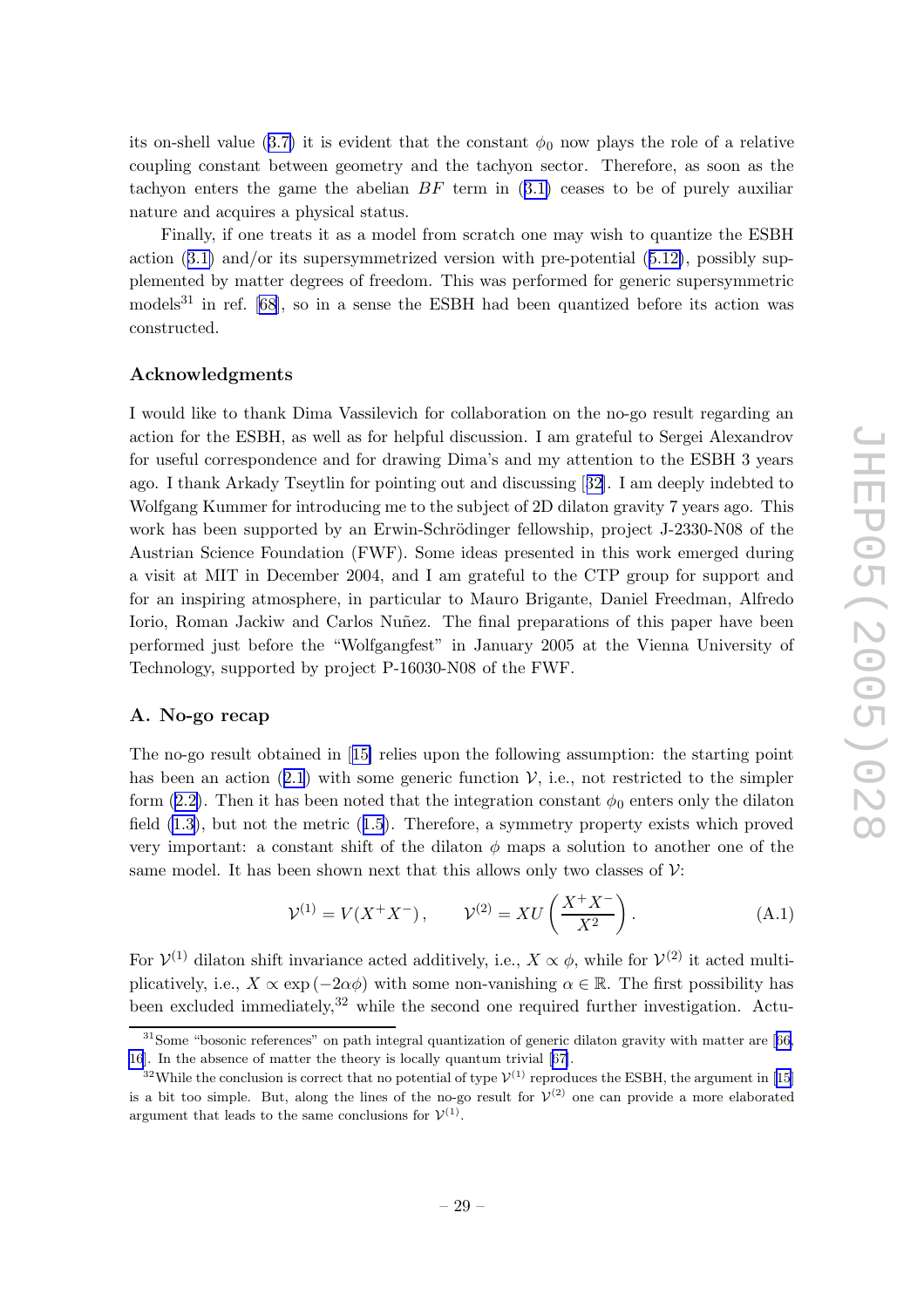<span id="page-30-0"></span>ally, prospects for  $V^{(2)}$  did not seem bad at first glance, because both the Witten BH and the JT model are of that form (with  $U(Z) = -Z - 2b^2$  and  $U(Z) = -b^2$ , respectively). Nevertheless, b y constructing the classical solutions and comparing with the ESBH it could be shown that for no value of  $\alpha$  the whole family of ESBH solutions may be produced. An approximativ e model found in this w ay was interesting on its own and mimic ked several importan t properties of the ESBH, but it was not "the real stuff". Still, several of the technical details spelled out in [[15](#page-33-0) ] turned out to b e very profitable for the construction of [\(3.1](#page-8-0) ) , in particular the ones contained in section 4.1 and appendix B of that work. Finally, it has been suggested in the outlook that the consideration of either non-localities or matter degrees of freedom could help to circum ven t the no-go result. The introduction of the latter in general would imply additional PPDOF and thus a qualitativ e change as compared to the "pure" dilaton gravit y case, where no PPDOF are present.

There is an importan t exception to the "rule" that adding matter implies adding PPDOF: in t w o dimensions gauge fields do not carry PPDOF, whic h weakly suggests to add some gauge field(s) to ([2.1](#page-4-0) ) in order to circum ven t the no-go result without destroying the topological nature of the theory . Ho wever, there are infinitely man y possibilities of adding gauge fields, so a supplementary selection criterion is needed. This is provided b y the considerations below.

# B. The art of gauging constants

Suppose that V in ([2.2](#page-4-0)) depends on a real parameter  $\lambda$ ,  $V = V(X, \lambda)$ . It is possible to eliminate it by "integrating in" an abelian BF term such that on-shell  $B = \lambda$  and the potential reads  $V = V(X, B)$ . If one encounters more parameters one can introduce a different abelian  $BF$  term for each of them. This implies an additional abelian gauge symmetry for each parameter eliminated in this way. As a simple example the spherically reduced Sc h warzschild BH may b e considered. Its potentials read

$$
U(X)^{(SSBH)} = -\frac{1}{2X}, \qquad V(X)^{(SSBH)} = -\lambda^2. \tag{B.1}
$$

The scale parameter  $\lambda$  is not very relevant because it just defines the physical units of the surface area. Still, one m y opt to eliminate it from the action, whic h is possible b y integrating in a B F term. Thus, the spherically reduced Sc h warzschild BH may b e derived from a parameter free action of type  $(2.12)$  $(2.12)$  $(2.12)$  with<sup>33</sup>

$$
\mathcal{V}^{(SSBH)}(X^+X^-, X, B) = -\frac{X^+X^-}{2X} - B^2,
$$
\n(B.2)

where on-shell  $B = \lambda$ .

 $33A$  brief digression: It seems that this additional U(1) gauge symmetry arising in the Schwarzschild BH has not been addressed in detail before in the literature. While it is a somewhat trivial feature it may still b e of use.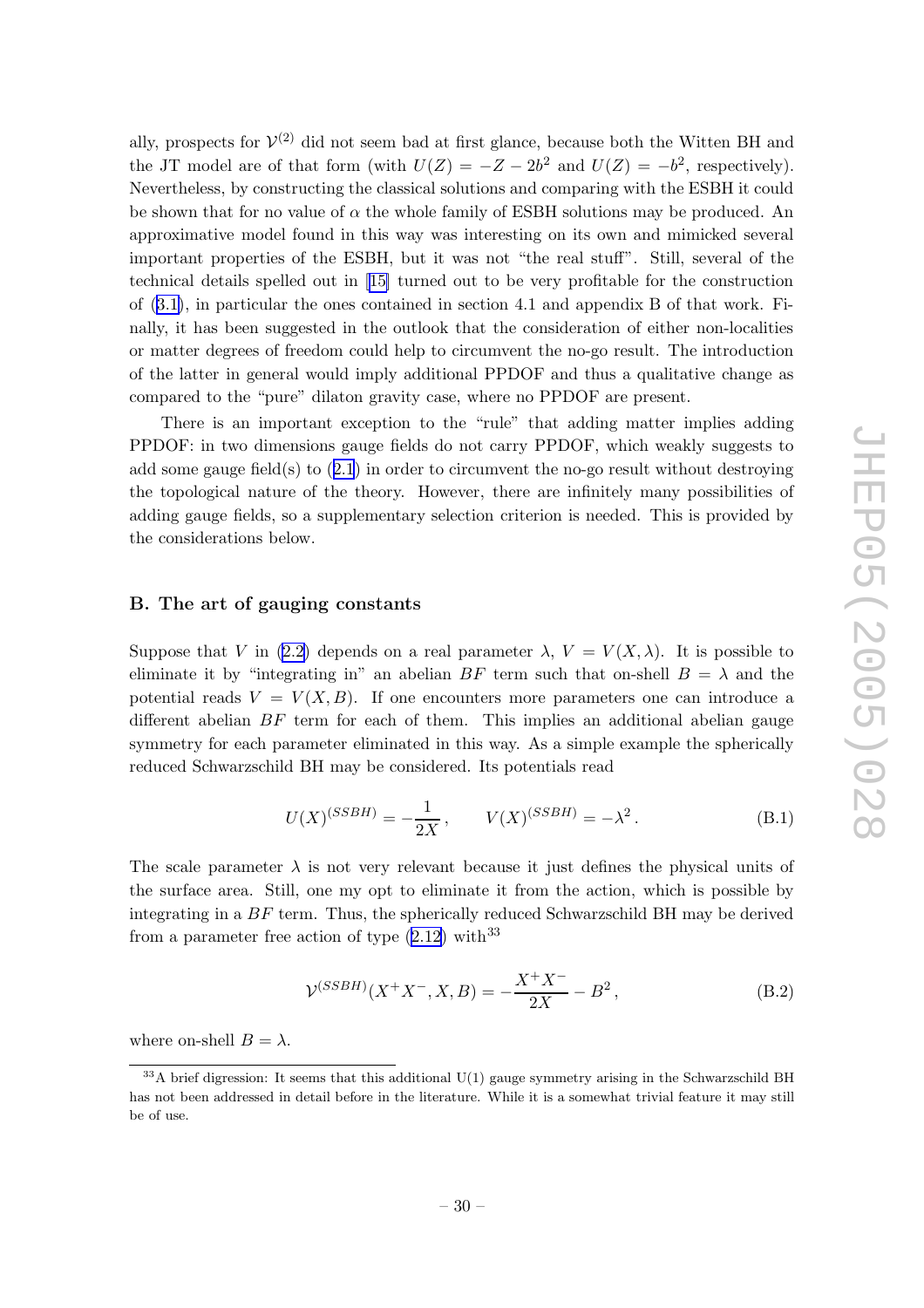<span id="page-31-0"></span>This technique to the best of m y knowledge was first introduced b y Cangemi and Jackiw [[69](#page-36-0) ] while formulating the conformally transformed string inspired CGHS model as a gauge theory based upon the centrally extended Poincaré algebra,

$$
[P_a, P_b] = \epsilon_{ab} \lambda I, \qquad [P_a, J] = \epsilon_{ab} P^b, \qquad [I, P_a] = [I, J] = 0,
$$
 (B.3)

where  $P_a$  are generators of translation, J generates boosts and  $\lambda I := Z$  is the central extension. Introducing the connection  $A = \omega J + e^a P_a + AZ$  and Lagrange multipliers  $X_A = (X, X_a, B)$  transforming under the coadjoint representation, the non-abelian BF theory

$$
S^{(CG)} = \int X_A \mathcal{F}^A \,, \tag{B.4}
$$

with  $\mathcal{F}^A$  being the components of the curvature 2-form  $\mathcal{F} = d\mathcal{A} + [\mathcal{A}, \mathcal{A}]/2 = d\omega J + (de^a + d\omega)J$  $\varepsilon^{ab}\omega\wedge e_b$ ) $P_a + (\mathrm{d}A - \epsilon)Z$ , yields a particular Maxwell-dilaton gravity model ([2.12](#page-5-0)) where<sup>34</sup>

$$
\mathcal{V}^{(CG)} = -B\,,\tag{B.5}
$$

a pre-cursor of whic h had been proposed earlier b y Verlinde [[71\]](#page-37-0), based upon the nonextended version of (B.3),

$$
[P_a, P_b] = 0, \t [P_a, J] = \epsilon_{ab} P^b,
$$
\t(B.6)

leading to an action which in opposition to  $(B.4)$  explicitly depends on the parameter  $\lambda$ ,

$$
S^{(V)} = \int \left[ X_A \mathcal{F}^A + 2\lambda \epsilon \right],\tag{B.7}
$$

where  $X_A$  and  $\mathcal{A}^A$  are the same as before except for the now absent Maxwell-component, B and A, respectively.

One can convince oneself immediately that integrating out A in  $(B.4)$  yields  $dB = 0$ , and setting  $B = -2\lambda$  produces (B.7). Thus, turning the argument around, one may "integrate in" a pair  $A, B$  in order to eliminate a parameter from the potential  $V$ . This generalizes readily to arbitrary theories of 2D dilaton gravit y . Therefore, the appearance of a parameter in the action, like  $\phi_0$  from [\(1.3](#page-2-0)), need not present a problem because with the trick above it can be converted into a constant of motion at the cost of introducing an abelian B F term.

With this lesson in mind we reconsider the no-go result (see appendix [A](#page-29-0)) and the crucial ingredien t to it, dilaton shift in variance (implemented multiplicatively). For the ESBH there are three parameters:  $k, \phi_0$  and  $b$ . One (combination) of them must emerge as "mass", while the other ones may be either parameters of the action or, by integrating in B F terms, constants of motion. We choose to keep b as a parameter of the action and

<sup>&</sup>lt;sup>34</sup>Compare e.g. with (36) of ref. [[70\]](#page-36-0), noting that  $\chi_A$  there corresponds to  $X_A$  here. The construction of the sentence around this footnote — a trifle too long for the hasty reader as it starts before (B.4) and ends after (B.7) — is inspired by the vigor of Wolfgang's grammatical skills and a tribute to the good old days when sentences were allowed to frolic for a while before converging to a full stop.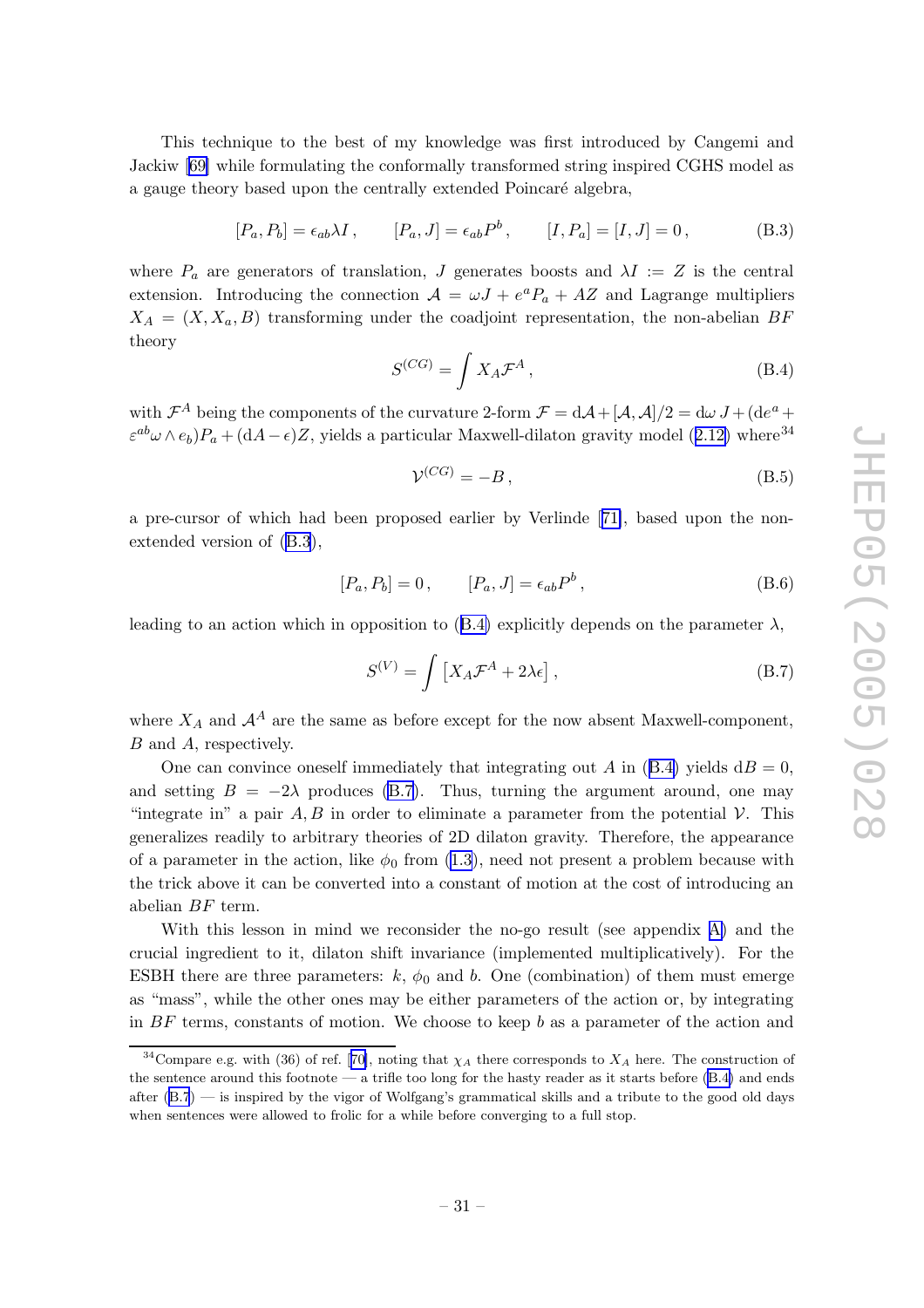<span id="page-32-0"></span>thus have to consider a single  $BF$  term only. Starting with a lagrangian of the form  $(2.12)$  $(2.12)$  $(2.12)$ one may require global in variance of the classical EOM under

$$
X \to \lambda X, \qquad X^a \to \lambda X^a, \qquad B \to \lambda B, \tag{B.8}
$$

while the gauge fields  $\omega, e^a, A$  do not transform. This restricts to potentials of the type

$$
\mathcal{V}^{(3)} = XU\left(\frac{X^a X_a}{B^2}, \frac{X}{B}\right),\tag{B.9}
$$

with some arbitrary two argument function  $U$ , as opposed to the more constrained form of  $V^{(2)}$  in ([A.1](#page-29-0)). But this means actually that  $V^{(3)}$  may be considered as arbitrary function of  $X^a X_a$  and X as long as appropriate factors of B are attached. Thus, one of the restrictions that has been pivotal to the no-go result no longer is present. As it turned out, the lac k of this restriction already was sufficient to construct the action  $(3.1)$  $(3.1)$  $(3.1)$ . However, dilaton shift in variance is implemented in a slightly differen t w ay there:

$$
X \to \lambda X
$$
,  $X^a \to X^a$ ,  $B \to \lambda B$ ,  $A \to \lambda^{-1} A$ . (B.10)

Therefore, the  $X_aT^a$  term is invariant (rather than being multiplied with  $\lambda$  as implied by  $(B.8)$  and hence for consistency all other terms in the action should be invariant, too. This is possible if X appears only in the combination  $X/B$ , which is indeed the case. Hence, dilaton shift invariance does not only leave the EOM invariant, but also the action  $(3.1)$  $(3.1)$  $(3.1)$ and is therefore a global symmetry .

A final remark is in order: the action  $(3.1)$  $(3.1)$  $(3.1)$  still depends on the parameter  $b$ , so by the same token as above one may introduce a second  $BF$  term eliminating it. This second BF term corresponds to the one introduced by Cangemi and Jackiw, while the one present in [\(3.1](#page-8-0)) may be considered as eliminating  $\phi_0$  from the action, as seen from the on-shell value of  $B$  in  $(3.7)$  $(3.7)$ .

#### References

- [1] R. Dijkgraaf, H. Verlinde and E. Verlinde, *String propagation in a black hole geometry*, *[Nucl.](http://www-spires.slac.stanford.edu/spires/find/hep/www?j=NUPHA%2CB371%2C269)* Phys. **B 371** [\(1992\)](http://www-spires.slac.stanford.edu/spires/find/hep/www?j=NUPHA%2CB371%2C269) 269.
- [2] E. Witten, On string theory and black holes, Phys. Rev.  $\bf{D}$  44 [\(1991\)](http://www-spires.slac.stanford.edu/spires/find/hep/www?j=PHRVA%2CD44%2C314) 314.
- [3] G. Mandal, A.M. Sengupta and S.R. Wadia, Classical solutions of two-dimensional string *theory, Mod. Phys. Lett.*  $\bf{A} 6 (1991) 1685$  $\bf{A} 6 (1991) 1685$  $\bf{A} 6 (1991) 1685$ .
- [4] S. Elitzur, A. Forge and E. Rabinovici, Some global aspects of string compactifications, [Nucl.](http://www-spires.slac.stanford.edu/spires/find/hep/www?j=NUPHA%2CB359%2C581) *Phys.* **B** 359 [\(1991\)](http://www-spires.slac.stanford.edu/spires/find/hep/www?j=NUPHA%2CB359%2C581) 581.
- [5] C.G. Callan Jr., S.B. Giddings, J.A. Harvey and A. Strominger, *Evanescent black holes*, Phys. Rev. **D** 45 [\(1992\)](http://www-spires.slac.stanford.edu/spires/find/hep/www?j=PHRVA%2CD45%2C1005) 1005 [[hep-th/9111056](http://xxx.lanl.gov/abs/hep-th/9111056)].
- [6] A.A. Tseytlin, On the form of the black hole solution in  $D = 2$  theory, [Phys.](http://www-spires.slac.stanford.edu/spires/find/hep/www?j=PHLTA%2CB268%2C175) Lett. **B** 268 [\(1991\)](http://www-spires.slac.stanford.edu/spires/find/hep/www?j=PHLTA%2CB268%2C175) 175 .
- [7] I. Jack, D.R.T. Jones and J. Panvel, *Exact bosonic and supersymmetric string black hole* solutions, Nucl. Phys. **B 393** [\(1993\)](http://www-spires.slac.stanford.edu/spires/find/hep/www?j=NUPHA%2CB393%2C95) 95 [[hep-th/9201039](http://xxx.lanl.gov/abs/hep-th/9201039)].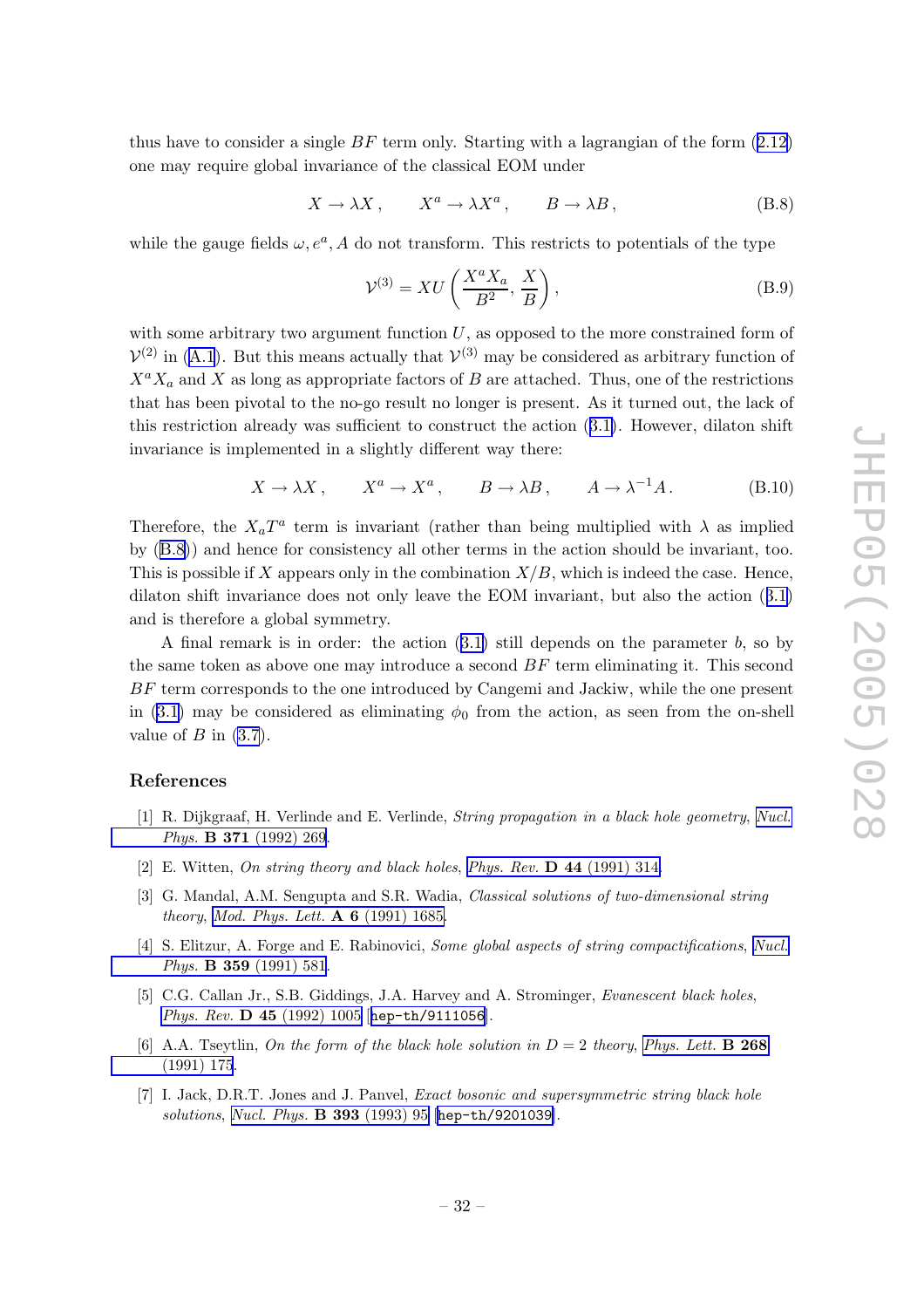- <span id="page-33-0"></span>[8] C. Teitelboim, Gravitation and hamiltonian structure in two space-time dimensions , [Phys.](http://www-spires.slac.stanford.edu/spires/find/hep/www?j=PHLTA%2CB126%2C41) Lett. **B** 126 [\(1983\)](http://www-spires.slac.stanford.edu/spires/find/hep/www?j=PHLTA%2CB126%2C41) 41; R. Jackiw, *Lower dimensional gravity, Nucl. Phys.* **B 252** [\(1985\)](http://www-spires.slac.stanford.edu/spires/find/hep/www?j=NUPHA%2CB252%2C343) 343.
- [9] A.A. Tseytlin, Effective action of gauge d WZW model and exact string solutions , Nucl. [Phys.](http://www-spires.slac.stanford.edu/spires/find/hep/www?j=NUPHA%2CB399%2C601) B 399 [\(1993\)](http://www-spires.slac.stanford.edu/spires/find/hep/www?j=NUPHA%2CB399%2C601) 601 [[hep-th/9301015](http://xxx.lanl.gov/abs/hep-th/9301015)].
- [10] I. Bars and K. Sfetsos, Exact effective action and space-time geometry N gauge d WZW models , Phys. Rev. D 48 [\(1993\)](http://www-spires.slac.stanford.edu/spires/find/hep/www?j=PHRVA%2CD48%2C844) 844 [[hep-th/9301047](http://xxx.lanl.gov/abs/hep-th/9301047)].
- [11] K. Becker, *Strings, black holes and conformal field theory*, [hep-th/9404157](http://xxx.lanl.gov/abs/hep-th/9404157).
- [12] V.A. Kazakov and A.A. Tseytlin, On free energy of 2-D black hole in bosonic string theory, JHEP 06 [\(2001\)](http://jhep.sissa.it/stdsearch?paper=06%282001%29021) 021 [[hep-th/0104138](http://xxx.lanl.gov/abs/hep-th/0104138)].
- [13] M.J. Perry and E. Teo, Nonsingularity of the exact two-dimensional string black hole, [Phys.](http://www-spires.slac.stanford.edu/spires/find/hep/www?j=PRLTA%2C70%2C2669)  $Rev. Lett.$  70  $(1993)$  2669 [[hep-th/9302037](http://xxx.lanl.gov/abs/hep-th/9302037)].
- [14] P. Yi, Nonsingular 2-D black holes and classical string backgrounds, Phys. Rev. D 48 [\(1993\)](http://www-spires.slac.stanford.edu/spires/find/hep/www?j=PHRVA%2CD48%2C2777) [2777](http://www-spires.slac.stanford.edu/spires/find/hep/www?j=PHRVA%2CD48%2C2777) [[hep-th/9302070](http://xxx.lanl.gov/abs/hep-th/9302070)].
- [15] D. Grumiller and D.V. Vassilevich, Non-existence of a dilaton gravity action for the exact string black hole, JHEP 11 [\(2002\)](http://jhep.sissa.it/stdsearch?paper=11%282002%29018) 018 [[hep-th/0210060](http://xxx.lanl.gov/abs/hep-th/0210060)].
- [16] D. Grumiller, W. Kummer and D.V. Vassilevich, *Dilaton gravity in two dimensions*, *[Phys.](http://www-spires.slac.stanford.edu/spires/find/hep/www?j=PRPLC%2C369%2C327)*  $Rept.$  369  $(2002)$  327 [[hep-th/0204253](http://xxx.lanl.gov/abs/hep-th/0204253)].
- [17] P . Schaller and T. Strobl, Poisson structure induc e d (topological) field theories , Mod. [Phys.](http://www-spires.slac.stanford.edu/spires/find/hep/www?j=MPLAE%2CA9%2C3129) Lett. A  $9$  [\(1994\)](http://www-spires.slac.stanford.edu/spires/find/hep/www?j=MPLAE%2CA9%2C3129) 3129 [[hep-th/9405110](http://xxx.lanl.gov/abs/hep-th/9405110)].
- [18] J.G. Russo and A.A. Tseytlin, Scalar tensor quantum gravity in two-dimensions, Nucl. [Phys.](http://www-spires.slac.stanford.edu/spires/find/hep/www?j=NUPHA%2CB382%2C259) B 382 [\(1992\)](http://www-spires.slac.stanford.edu/spires/find/hep/www?j=NUPHA%2CB382%2C259) 259 [[hep-th/9201021](http://xxx.lanl.gov/abs/hep-th/9201021)].
- [19] T. Banks and M. O'Loughlin, Two-dimensional quantum gravity in minkowski space, [Nucl.](http://www-spires.slac.stanford.edu/spires/find/hep/www?j=NUPHA%2CB362%2C649) Phys. **B** 362 [\(1991\)](http://www-spires.slac.stanford.edu/spires/find/hep/www?j=NUPHA%2CB362%2C649) 649.
- [20] S.D. Odintsov and I.L. Shapiro, *One loop renormalization of two-dimensional induced* quantum gravity, Phys. Lett. **B 263** [\(1991\)](http://www-spires.slac.stanford.edu/spires/find/hep/www?j=PHLTA%2CB263%2C183) 183.
- [21] V.P. Frolov, Two-dimensional black hole physics, Phys. Rev.  $\bf{D}$  46 [\(1992\)](http://www-spires.slac.stanford.edu/spires/find/hep/www?j=PHRVA%2CD46%2C5383) 5383.
- [22] R.B. Mann, Conservation laws and 2-d black holes in dilaton gravity , Phys. Rev. D 47 [\(1993\)](http://www-spires.slac.stanford.edu/spires/find/hep/www?j=PHRVA%2CD47%2C4438) [4438](http://www-spires.slac.stanford.edu/spires/find/hep/www?j=PHRVA%2CD47%2C4438) [[hep-th/9206044](http://xxx.lanl.gov/abs/hep-th/9206044)].
- [23] H. Grosse, W. Kummer, P. Prešnajder and D.J. Schwarz, Novel symmetry of noneinsteinian gravity in two- dimensions, J. Math. Phys. 33 [\(1992\)](http://www-spires.slac.stanford.edu/spires/find/hep/www?j=JMAPA%2C33%2C3892) 3892 [[hep-th/9205071](http://xxx.lanl.gov/abs/hep-th/9205071)].
- [24] T. Strobl, *Gravity in two spacetime dimensions*, habilitation thesis RWTH Aachen, May 1999 [[hep-th/0011240](http://xxx.lanl.gov/abs/hep-th/0011240)].
- [25] G. Guralnik, A. Iorio, R. Jackiw and S.Y. Pi, *Dimensionally reduced gravitational* Chern-Simons term and its kink , Ann. Phys. (NY) 308 [\(2003\)](http://www-spires.slac.stanford.edu/spires/find/hep/www?j=APNYA%2C308%2C222) 222 [[hep-th/0305117](http://xxx.lanl.gov/abs/hep-th/0305117)].
- [26] D. Grumiller and W. Kummer, The classical solutions of the dimensionally reduced gravitational Chern-Simons theory , Ann. Phys. (NY) 308 [\(2003\)](http://www-spires.slac.stanford.edu/spires/find/hep/www?j=APNYA%2C308%2C211) 211 [[hep-th/0306036](http://xxx.lanl.gov/abs/hep-th/0306036)].
- [27] L. Bergamin, D. Grumiller, A. Iorio and C. Núñez, *Chemistry of Chern-Simons supergravity*: reduction to a BPS kink, oxidation to M-theory and thermodynamical aspects, [JHEP](http://jhep.sissa.it/stdsearch?paper=11%282004%29021) 11 [\(2004\)](http://jhep.sissa.it/stdsearch?paper=11%282004%29021) 021 [[hep-th/0409273](http://xxx.lanl.gov/abs/hep-th/0409273)].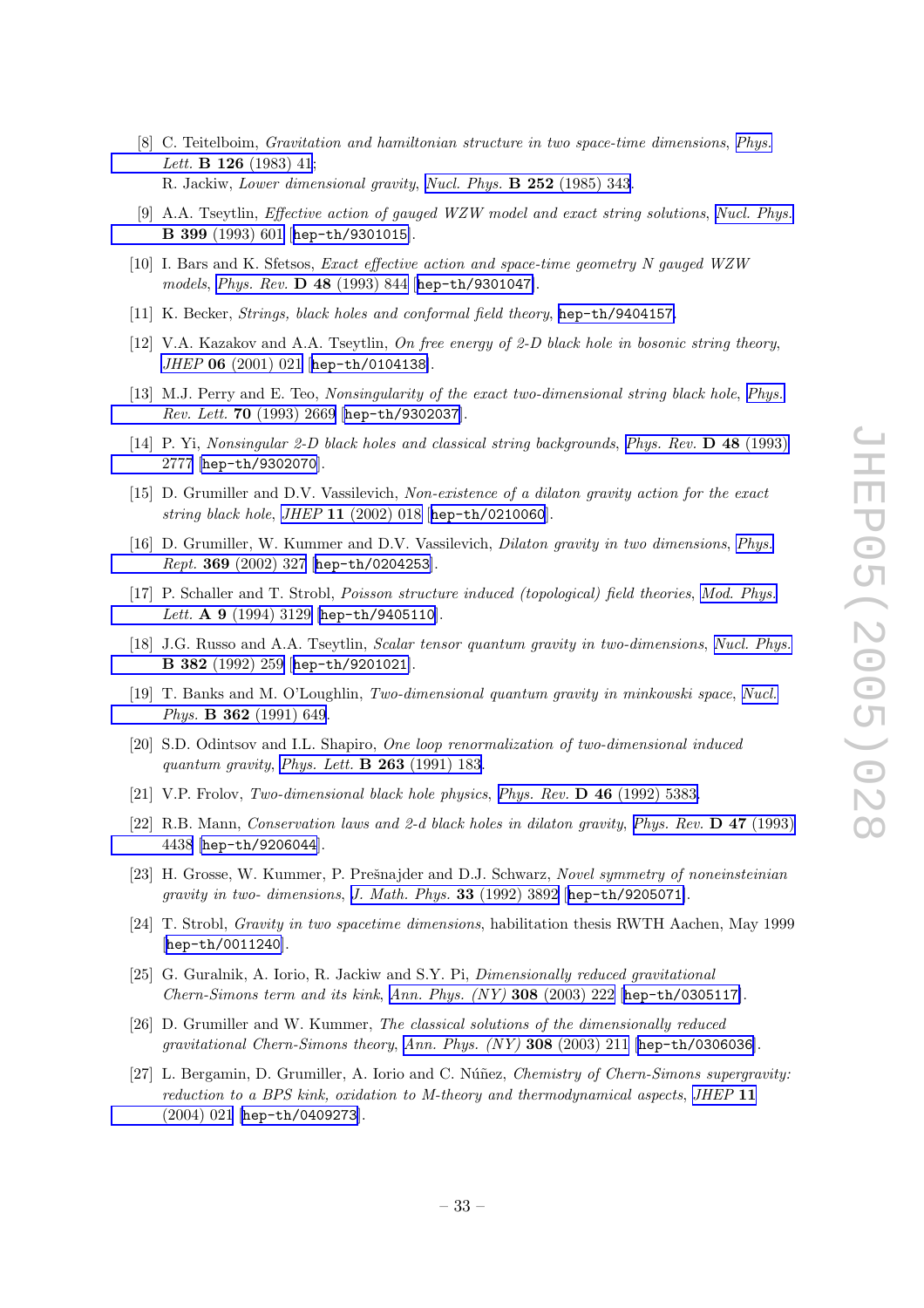- <span id="page-34-0"></span>[28] T. Klosch and T. Strobl, *Classical and quantum gravity in*  $1+1$  dimensions, part II: the universal coverings, Class. and [Quant.](http://www-spires.slac.stanford.edu/spires/find/hep/www?j=CQGRD%2C13%2C2395) Grav.  $13$  (1996) 2395 [[gr-qc/9511081](http://xxx.lanl.gov/abs/gr-qc/9511081)].
- [29] H. Liebl, D.V. Vassilevich and S. Alexandrov, *Hawking radiation and masses in generalized* dilaton theories, Class. and [Quant.](http://www-spires.slac.stanford.edu/spires/find/hep/www?j=CQGRD%2C14%2C889) Grav.  $14$  (1997) 889 [[gr-qc/9605044](http://xxx.lanl.gov/abs/gr-qc/9605044)].
- [30] D. Grumiller and D. Mayerhofer, On static solutions in 2d dilaton gravity with scalar matter, Class. and [Quant.](http://www-spires.slac.stanford.edu/spires/find/hep/www?j=CQGRD%2C21%2C5893) Grav. 21 (2004) 5893 [[gr-qc/0404013](http://xxx.lanl.gov/abs/gr-qc/0404013)].
- [31] M. Walker, Block diagrams and the extension of timelike two-surfaces, J. [Math.](http://www-spires.slac.stanford.edu/spires/find/hep/www?j=JMAPA%2C11%2C2280) Phys. 11 [\(1970\)](http://www-spires.slac.stanford.edu/spires/find/hep/www?j=JMAPA%2C11%2C2280) 2280 .
- [32] A.A. Tseytlin, On field redefinitions and exact solutions in string theory, [Phys.](http://www-spires.slac.stanford.edu/spires/find/hep/www?j=PHLTA%2CB317%2C559) Lett. **B 317** [\(1993\)](http://www-spires.slac.stanford.edu/spires/find/hep/www?j=PHLTA%2CB317%2C559) 559 [[hep-th/9308042](http://xxx.lanl.gov/abs/hep-th/9308042)].
- [33] M.O. Katanaev, W. Kummer and H. Liebl, On the completeness of the black hole singularity in 2d dilaton theories, Nucl. Phys.  $\bf{B}$  486 [\(1997\)](http://www-spires.slac.stanford.edu/spires/find/hep/www?j=NUPHA%2CB486%2C353) 353 [[gr-qc/9602040](http://xxx.lanl.gov/abs/gr-qc/9602040)].
- [34] G.W. Gibbons and M.J. Perry, The physics of 2-d stringy space-times, Int. J. Mod. Phys.  $D1$ (1992) 335–354 [[hep-th/9204090](http://xxx.lanl.gov/abs/hep-th/9204090)].
- [35] C.R. Nappi and A. Pasquinucci, Thermodynamics of two-dimensional black holes, Mod. [Phys.](http://www-spires.slac.stanford.edu/spires/find/hep/www?j=MPLAE%2CA7%2C3337) Lett. A  $7$  [\(1992\)](http://www-spires.slac.stanford.edu/spires/find/hep/www?j=MPLAE%2CA7%2C3337) 3337 [[gr-qc/9208002](http://xxx.lanl.gov/abs/gr-qc/9208002)].
- [36] G.W. Gibbons and S.W. Hawking, Action integrals and partition functions in quantum gravity, Phys. Rev. **D 15** [\(1977\)](http://www-spires.slac.stanford.edu/spires/find/hep/www?j=PHRVA%2CD15%2C2752) 2752.
- [37] S.M. Christensen and S.A. Fulling, *Trace anomalies and the Hawking effect*, *[Phys.](http://www-spires.slac.stanford.edu/spires/find/hep/www?j=PHRVA%2CD15%2C2088) Rev.* **D** 15 [\(1977\)](http://www-spires.slac.stanford.edu/spires/find/hep/www?j=PHRVA%2CD15%2C2088) 2088 .
- [38] W. Kummer and D.V. Vassilevich, *Hawking radiation from dilaton gravity in*  $(1+1)$ dimensions: a pedagogical review, Annalen Phys. 8 (1999) 801-827 [[gr-qc/9907041](http://xxx.lanl.gov/abs/gr-qc/9907041)].
- [39] J. Gegenberg, G. Kunstatter and D. Louis-Martinez, *Observables for two-dimensional black* holes, Phys. Rev. **D 51** [\(1995\)](http://www-spires.slac.stanford.edu/spires/find/hep/www?j=PHRVA%2CD51%2C1781) 1781 [[gr-qc/9408015](http://xxx.lanl.gov/abs/gr-qc/9408015)].
- [40] T.M. Fiola, J. Preskill, A. Strominger and S.P. Trivedi, *Black hole thermodynamics and* information loss in two- dimensions, Phys. Rev.  $\bf{D}$  50 [\(1994\)](http://www-spires.slac.stanford.edu/spires/find/hep/www?j=PHRVA%2CD50%2C3987) 3987 [[hep-th/9403137](http://xxx.lanl.gov/abs/hep-th/9403137)]; R.C. Myers, *Black hole entropy in two-dimensions*, *Phys. Rev.* **D 50** [\(1994\)](http://www-spires.slac.stanford.edu/spires/find/hep/www?j=PHRVA%2CD50%2C6412) 6412 [[hep-th/9405162](http://xxx.lanl.gov/abs/hep-th/9405162)]; J.D. Hayward, *Entropy in the rst model, Phys. Rev.*  $\bf{D}$  52 [\(1995\)](http://www-spires.slac.stanford.edu/spires/find/hep/www?j=PHRVA%2CD52%2C2239) 2239 [[gr-qc/9412065](http://xxx.lanl.gov/abs/gr-qc/9412065)].
- [41] O.B. Zaslavsky , Quantum corrections to temperature and mass of 1+1 dilatonic black holes and the trace anomaly, Phys. Lett.  $\bf{B}$  375 [\(1996\)](http://www-spires.slac.stanford.edu/spires/find/hep/www?j=PHLTA%2CB375%2C43) 43.
- [42] A. Strominger,  $AdS_2$  quantum gravity and string theory, JHEP 01 [\(1999\)](http://jhep.sissa.it/stdsearch?paper=01%281999%29007) 007 [[hep-th/9809027](http://xxx.lanl.gov/abs/hep-th/9809027)]; M. Cadoni and S. Mignemi, *Entropy of 2d black holes from counting microstates, [Phys.](http://www-spires.slac.stanford.edu/spires/find/hep/www?j=PHRVA%2CD59%2C081501) Rev.* D 59 (1999) [081501](http://www-spires.slac.stanford.edu/spires/find/hep/www?j=PHRVA%2CD59%2C081501) [[hep-th/9810251](http://xxx.lanl.gov/abs/hep-th/9810251)]; S. Carlip, Black hole entropy from conformal field theory in any dimension, [Phys.](http://www-spires.slac.stanford.edu/spires/find/hep/www?j=PRLTA%2C82%2C2828) Rev. Lett. 82 [\(1999\)](http://www-spires.slac.stanford.edu/spires/find/hep/www?j=PRLTA%2C82%2C2828) 2828 [[hep-th/9812013](http://xxx.lanl.gov/abs/hep-th/9812013)]; S.N. Solodukhin, *Conformal description of horizon's states, Phys. Lett.* **B 454** [\(1999\)](http://www-spires.slac.stanford.edu/spires/find/hep/www?j=PHLTA%2CB454%2C213) 213 [[hep-th/9812056](http://xxx.lanl.gov/abs/hep-th/9812056)].
- [43] S. Carlip, *Horizon constraints and black hole entropy*, *Class. and [Quant.](http://www-spires.slac.stanford.edu/spires/find/hep/www?j=CQGRD%2C22%2C1303) Grav.* 22 (2005) [1303](http://www-spires.slac.stanford.edu/spires/find/hep/www?j=CQGRD%2C22%2C1303) [[hep-th/0408123](http://xxx.lanl.gov/abs/hep-th/0408123)].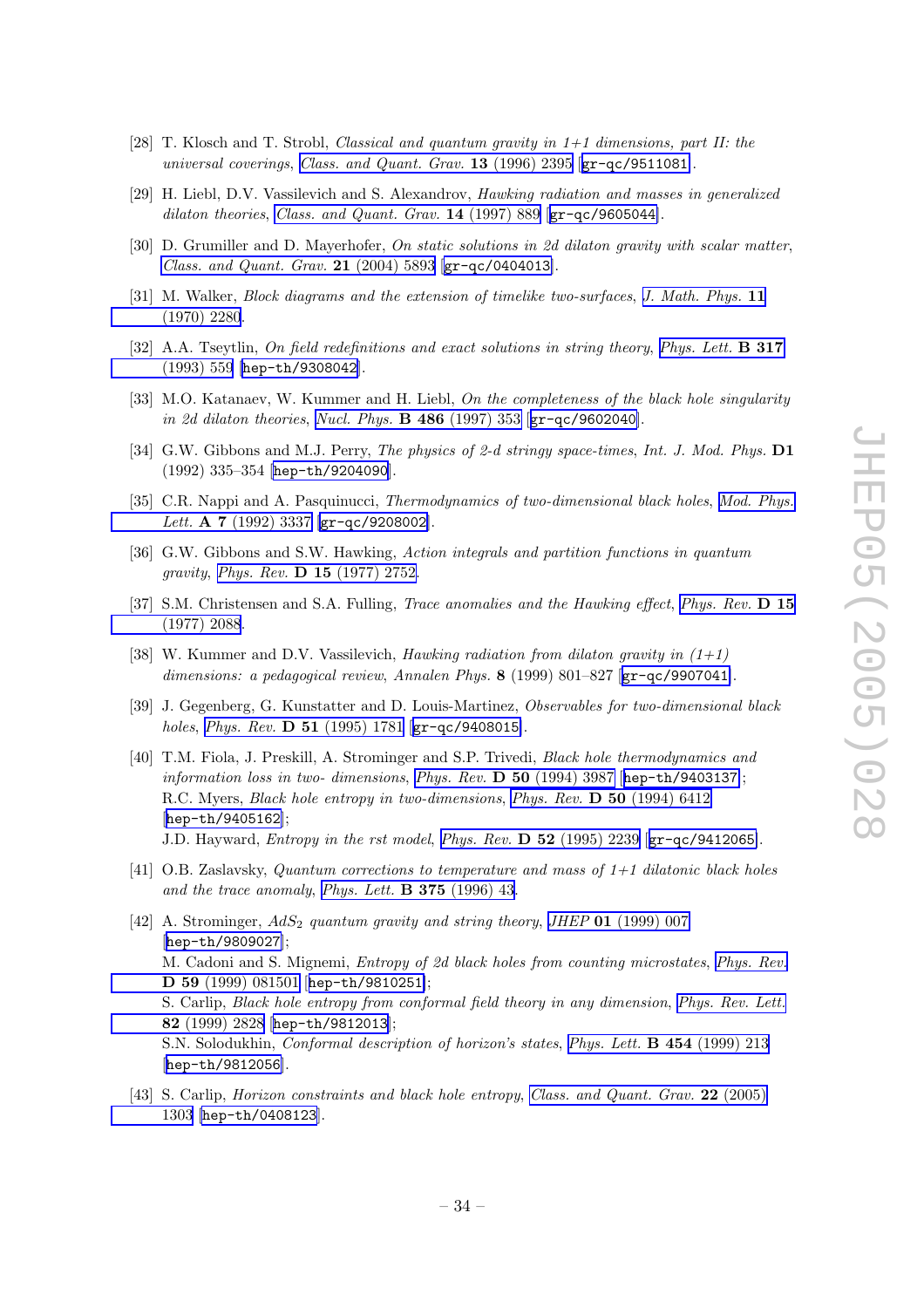- <span id="page-35-0"></span>[44] J.L. Cardy , Operator content of two-dimensional conformally invariant theories , Nucl. [Phys.](http://www-spires.slac.stanford.edu/spires/find/hep/www?j=NUPHA%2CB270%2C186) B 270 [\(1986\)](http://www-spires.slac.stanford.edu/spires/find/hep/www?j=NUPHA%2CB270%2C186) 186 ; H.W.J. Bloete, J.L. Cardy and M.P . Nightingale, Conformal invariance, the central charge and universal finite size amplitudes at criticality, Phys. Rev. Lett. 56 [\(1986\)](http://www-spires.slac.stanford.edu/spires/find/hep/www?j=PRLTA%2C56%2C742) 742.
- [45] D. Grumiller, W. Kummer and D.V. Vassilevich, *Positive specific heat of the quantum* corrected dilaton black hole, JHEP 07 [\(2003\)](http://jhep.sissa.it/stdsearch?paper=07%282003%29009) 009 [[hep-th/0305036](http://xxx.lanl.gov/abs/hep-th/0305036)].
- [46] D. Grumiller, Long time black hole evaporation with bounded Hawking flux, JCAP 05 [\(2004\)](http://www-spires.slac.stanford.edu/spires/find/hep/www?j=JCAPA%2C05%2C005) [005](http://www-spires.slac.stanford.edu/spires/find/hep/www?j=JCAPA%2C05%2C005) [[gr-qc/0307005](http://xxx.lanl.gov/abs/gr-qc/0307005)].
- [47] R.M. Wald, The thermodynamics of black holes, Living Rev. Rel. 4 (2001) 6 [[gr-qc/9912119](http://xxx.lanl.gov/abs/gr-qc/9912119)]; T. Padmanabhan, *Gravity and the thermodynamics of horizons*, *Phys. Rept.* **406** [\(2005\)](http://www-spires.slac.stanford.edu/spires/find/hep/www?j=PRPLC%2C406%2C49) 49 [[gr-qc/0311036](http://xxx.lanl.gov/abs/gr-qc/0311036)]; D.N. Page, Hawking radiation and black hole thermodynamics, [hep-th/0409024](http://xxx.lanl.gov/abs/hep-th/0409024).
- [48] W. Kummer and P. Widerin, Conserved quasilocal quantities and general covariant theories in two-dimensions, Phys. Rev.  $D_{52}$  [\(1995\)](http://www-spires.slac.stanford.edu/spires/find/hep/www?j=PHRVA%2CD52%2C6965) 6965 [[gr-qc/9502031](http://xxx.lanl.gov/abs/gr-qc/9502031)].
- [49] C.G. Callan Jr., E.J. Martinec, M.J. Perry and D. Friedan, *Strings in background fields*, *[Nucl.](http://www-spires.slac.stanford.edu/spires/find/hep/www?j=NUPHA%2CB262%2C593)* Phys. **B 262** [\(1985\)](http://www-spires.slac.stanford.edu/spires/find/hep/www?j=NUPHA%2CB262%2C593) 593.
- [50] J.L. Karczmarek, J. Maldacena and A. Strominger, Black hole non-formation in the matrix model, [hep-th/0411174](http://xxx.lanl.gov/abs/hep-th/0411174).
- [51] E. Martinec and K. Okuyama, *Scattered results in 2D string theory*, *JHEP* 10 [\(2004\)](http://jhep.sissa.it/stdsearch?paper=10%282004%29065) 065 [[hep-th/0407136](http://xxx.lanl.gov/abs/hep-th/0407136)].
- [52] J.J. Friess and H. Verlinde, *Hawking effect in 2-D string theory*, [hep-th/0411100](http://xxx.lanl.gov/abs/hep-th/0411100).
- [53] J.H. Horne and G.T. Horowitz, *Exact black string solutions in three-dimensions*, *Nucl. [Phys.](http://www-spires.slac.stanford.edu/spires/find/hep/www?j=NUPHA%2CB368%2C444)* B 368 [\(1992\)](http://www-spires.slac.stanford.edu/spires/find/hep/www?j=NUPHA%2CB368%2C444) 444 [[hep-th/9108001](http://xxx.lanl.gov/abs/hep-th/9108001)].
- [54] Y.-c. Park and A. Strominger, Supersymmetry and positive energy in classical and quantum two-dimensional dilaton gravity, Phys. Rev. **D 47** [\(1993\)](http://www-spires.slac.stanford.edu/spires/find/hep/www?j=PHRVA%2CD47%2C1569) 1569 [[hep-th/9210017](http://xxx.lanl.gov/abs/hep-th/9210017)].
- [55] N. Ikeda, *Gauge theory based on nonlinear Lie superalgebras and structure of 2-D dilaton* supergravity, Int. J. Mod. Phys.  $\bf{A}$  **9** [\(1994\)](http://www-spires.slac.stanford.edu/spires/find/hep/www?j=IMPAE%2CA9%2C1137) 1137.
- [56] T. Strobl, *Target-superspace in 2d dilatonic supergravity*, *Phys. Lett.* **B 460** [\(1999\)](http://www-spires.slac.stanford.edu/spires/find/hep/www?j=PHLTA%2CB460%2C87) 87 [[hep-th/9906230](http://xxx.lanl.gov/abs/hep-th/9906230)]; M. Ertl, W. Kummer and T. Strobl, General two-dimensional supergravity from Poisson superalgebras, JHEP 01 [\(2001\)](http://jhep.sissa.it/stdsearch?paper=01%282001%29042) 042 [[hep-th/0012219](http://xxx.lanl.gov/abs/hep-th/0012219)]; L. Bergamin and W. Kummer, *Graded poisson sigma models and dilaton-deformed 2d* supergravity algebra, JHEP 05 [\(2003\)](http://jhep.sissa.it/stdsearch?paper=05%282003%29074) 074 [[hep-th/0209209](http://xxx.lanl.gov/abs/hep-th/0209209)]; L. Bergamin and W. Kummer, The complete solution of 2d superfield supergravity from graded poisson-sigma models and the super pointparticle, Phys. Rev. **D 68** (2003) [104005](http://www-spires.slac.stanford.edu/spires/find/hep/www?j=PHRVA%2CD68%2C104005) [[hep-th/0306217](http://xxx.lanl.gov/abs/hep-th/0306217)].
- [57] L. Bergamin, D. Grumiller and W. Kummer, Supersymmetric black holes are extremal and bald in 2-d dilaton supergravity, J. Phys.  $\bf{A}$  37 [\(2004\)](http://www-spires.slac.stanford.edu/spires/find/hep/www?j=JPAGB%2CA37%2C3881) 3881 [[hep-th/0310006](http://xxx.lanl.gov/abs/hep-th/0310006)].
- [58] M.W. Choptuik, Universality and scaling in gravitational collapse of a massless scalar field, Phys. Rev. Lett. **70** [\(1993\)](http://www-spires.slac.stanford.edu/spires/find/hep/www?j=PRLTA%2C70%2C9) 9.
- [59] C. Gundlach, Critical phenomena in gravitational collapse, Adv. [Theor.](http://www-spires.slac.stanford.edu/spires/find/hep/www?j=00203%2C2%2C1) Math. Phys. 2 (1998) [1](http://www-spires.slac.stanford.edu/spires/find/hep/www?j=00203%2C2%2C1) [[gr-qc/9712084](http://xxx.lanl.gov/abs/gr-qc/9712084)].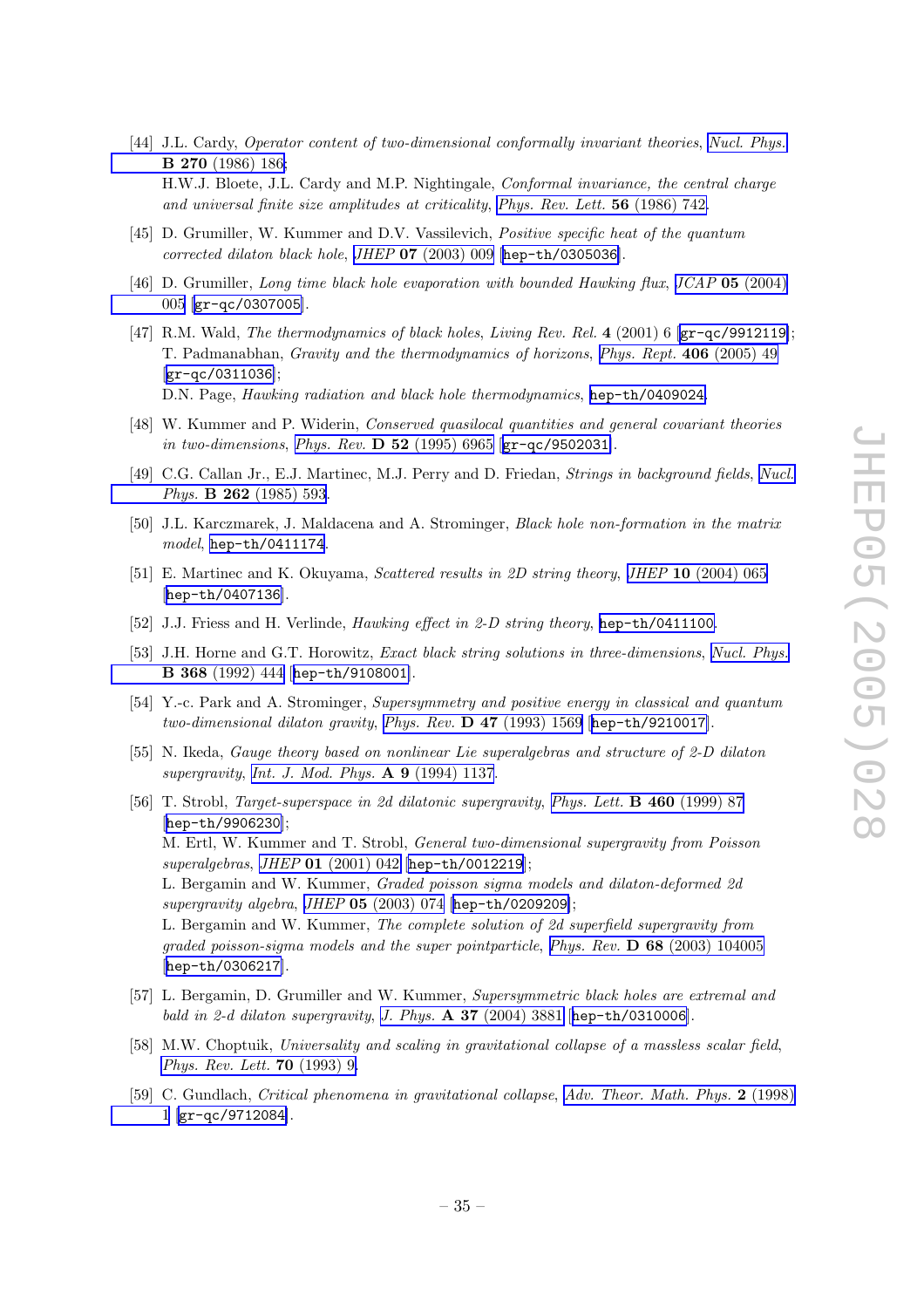- <span id="page-36-0"></span>[60] T. Takayanagi and N. Toumbas, A matrix model dual of type-0B string theory in two dimensions, JHEP  $07$  [\(2003\)](http://jhep.sissa.it/stdsearch?paper=07%282003%29064) 064 [[hep-th/0307083](http://xxx.lanl.gov/abs/hep-th/0307083)].
- [61] M.R. Douglas et al., A new hat for the  $c = 1$  matrix model, [hep-th/0307195](http://xxx.lanl.gov/abs/hep-th/0307195).
- [62] Y. Nakayama, Liouville field theory: a decade after the revolution, Int. J. Mod. [Phys.](http://www-spires.slac.stanford.edu/spires/find/hep/www?j=IMPAE%2CA19%2C2771) A 19 [\(2004\)](http://www-spires.slac.stanford.edu/spires/find/hep/www?j=IMPAE%2CA19%2C2771) 2771 [[hep-th/0402009](http://xxx.lanl.gov/abs/hep-th/0402009)].
- [63] P.H. Ginsparg and G.W. Moore, Lectures on 2-d gravity and 2-d string theory, [hep-th/9304011](http://xxx.lanl.gov/abs/hep-th/9304011) ; P. Di Francesco, P.H. Ginsparg and J. Zinn-Justin, 2-D gravity and random matrices, [Phys.](http://www-spires.slac.stanford.edu/spires/find/hep/www?j=PRPLC%2C254%2C1)  $Rept.$  254 [\(1995\)](http://www-spires.slac.stanford.edu/spires/find/hep/www?j=PRPLC%2C254%2C1) 1 [[hep-th/9306153](http://xxx.lanl.gov/abs/hep-th/9306153)]; S. Alexandrov, Matrix quantum mechanics and two-dimensional string theory in non-trivial backgrounds, [hep-th/0311273](http://xxx.lanl.gov/abs/hep-th/0311273).
- [64] V. Kazakov, I.K. Kostov and D. Kutasov, A matrix model for the two-dimensional black hole, *Nucl. Phys.*  $\bf{B} 622 (2002) 141 [hep-th/0101011].$  $\bf{B} 622 (2002) 141 [hep-th/0101011].$  $\bf{B} 622 (2002) 141 [hep-th/0101011].$  $\bf{B} 622 (2002) 141 [hep-th/0101011].$  $\bf{B} 622 (2002) 141 [hep-th/0101011].$
- [65] D.M. Thompson, AdS solutions of 2d type 0a, Phys. Rev. D 70 (2004) [106001](http://www-spires.slac.stanford.edu/spires/find/hep/www?j=PHRVA%2CD70%2C106001) [[hep-th/0312156](http://xxx.lanl.gov/abs/hep-th/0312156)]; A. Strominger, A matrix model for  $AdS_2$ , JHEP 03 [\(2004\)](http://jhep.sissa.it/stdsearch?paper=03%282004%29066) 066 [[hep-th/0312194](http://xxx.lanl.gov/abs/hep-th/0312194)]; S. Gukov, T. Takayanagi and N. Toumbas, *Flux backgrounds in 2D string theory, [JHEP](http://jhep.sissa.it/stdsearch?paper=03%282004%29017)* 03 [\(2004\)](http://jhep.sissa.it/stdsearch?paper=03%282004%29017) 017 [[hep-th/0312208](http://xxx.lanl.gov/abs/hep-th/0312208)]; J.L. Davis, L.A. Pando Zayas and D. Vaman, *On black hole thermodynamics of 2-D type 0A*, JHEP 03 [\(2004\)](http://jhep.sissa.it/stdsearch?paper=03%282004%29007) 007 [[hep-th/0402152](http://xxx.lanl.gov/abs/hep-th/0402152)]; U.H. Danielsson, J.P. Gregory, M.E. Olsson, P. Rajan and M. Vonk, *Type 0a 2d black hole* thermodynamics and the deformed matrix model, JHEP  $04$  [\(2004\)](http://jhep.sissa.it/stdsearch?paper=04%282004%29065) 065 [[hep-th/0402192](http://xxx.lanl.gov/abs/hep-th/0402192)]; J.L. Davis and R. McNees, *Boundary counterterms and the thermodynamics of 2-D black* holes, [hep-th/0411121](http://xxx.lanl.gov/abs/hep-th/0411121).
- [66] W. Kummer, H. Liebl and D.V. Vassilevich, *Integrating geometry in general 2D dilaton* gravity with matter, Nucl. Phys.  $\bf{B}$  544 [\(1999\)](http://www-spires.slac.stanford.edu/spires/find/hep/www?j=NUPHA%2CB544%2C403) 403 [[hep-th/9809168](http://xxx.lanl.gov/abs/hep-th/9809168)]; D. Grumiller, W. Kummer and D.V. Vassilevich, *The virtual black hole in 2D quantum* gravity, Nucl. Phys. **B 580** [\(2000\)](http://www-spires.slac.stanford.edu/spires/find/hep/www?j=NUPHA%2CB580%2C438) 438 [ $gr-qc/0001038$ ]; Virtual black holes in generalized dilaton theories and their special role in string gravity, Eur. Phys. J.  $\bf{C}$  30 [\(2003\)](http://www-spires.slac.stanford.edu/spires/find/hep/www?j=EPHJA%2CC30%2C135) 135 [[hep-th/0208052](http://xxx.lanl.gov/abs/hep-th/0208052)]; P. Fischer, D. Grumiller, W. Kummer and D.V. Vassilevich, S-matrix for s-wave gravitational scattering, Phys. Lett. **B** 521 [\(2001\)](http://www-spires.slac.stanford.edu/spires/find/hep/www?j=PHLTA%2CB521%2C357) 357  $[\text{gr-qc/0105034}];$  $[\text{gr-qc/0105034}];$  $[\text{gr-qc/0105034}];$ D. Grumiller, *Virtual black holes and the S-matrix, Int. J. Mod. Phys.* **D13** (2004) 1973–2002 [[hep-th/0409231](http://xxx.lanl.gov/abs/hep-th/0409231)].
- [67] W. Kummer, H. Liebl and D.V. Vassilevich, *Exact path integral quantization of generic* 2-d dilaton gravity, Nucl. Phys. **B** 493 [\(1997\)](http://www-spires.slac.stanford.edu/spires/find/hep/www?j=NUPHA%2CB493%2C491) 491  $\left[\text{gr-qc/9612012}\right]$  $\left[\text{gr-qc/9612012}\right]$  $\left[\text{gr-qc/9612012}\right]$ .
- [68] L. Bergamin, D. Grumiller and W. Kummer, Quantization of 2d dilaton supergravity with  $matter, JHEP$  05  $(2004)$  060 [[hep-th/0404004](http://xxx.lanl.gov/abs/hep-th/0404004)].
- [69] D. Cangemi and R. Jackiw, *Gauge invariant formulations of lineal gravity*, *[Phys.](http://www-spires.slac.stanford.edu/spires/find/hep/www?j=PRLTA%2C69%2C233) Rev. Lett.* 69 [\(1992\)](http://www-spires.slac.stanford.edu/spires/find/hep/www?j=PRLTA%2C69%2C233) 233 [[hep-th/9203056](http://xxx.lanl.gov/abs/hep-th/9203056)].
- [70] A. Achucarro, Lineal gravity from planar gravity, Phys. Rev. Lett. **70** [\(1993\)](http://www-spires.slac.stanford.edu/spires/find/hep/www?j=PRLTA%2C70%2C1037) 1037 [[hep-th/9207108](http://xxx.lanl.gov/abs/hep-th/9207108)].